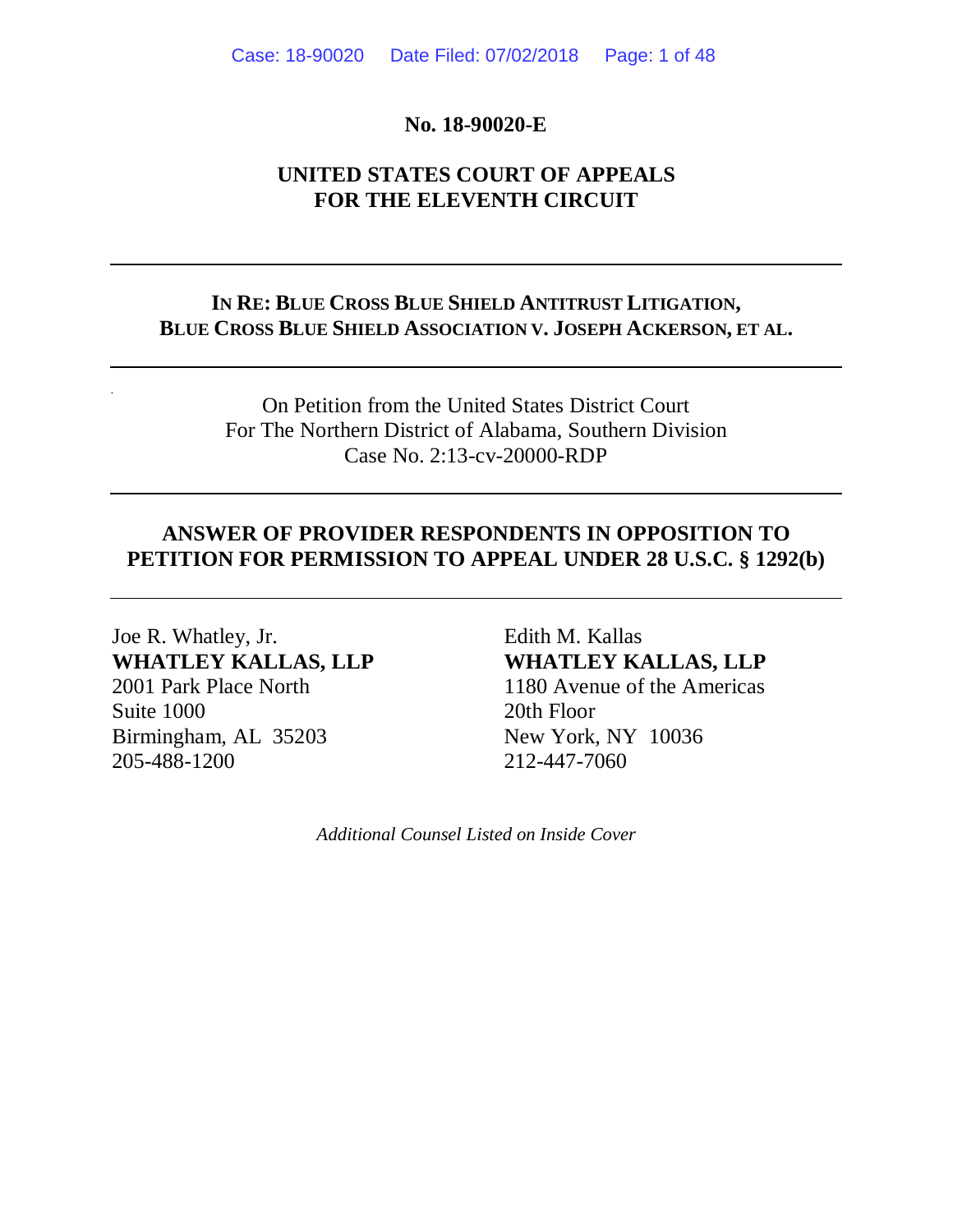Patrick J. Sheehan WHATLEY KALLAS, LLP 60 State Street, 7th Floor Boston, MA 02109 Tel: (617) 573-5118 Fax: (617) 371-2950 Email: psheehan@whatleykallas.com

Henry C. Quillen WHATLEY KALLAS, LLP 159 Middle Street, Suite 2C Portsmouth, NH 03801 Tel: (603) 294-1591 Fax: (800) 922-4851 Email: hquillen@whatleykallas.com

Charles Clinton Hunter HAYES HUNTER PC 4265 San Felipe, Suite 1000 Houston, TX 77027 Tel: (281) 768-4731 Fax: (713) 583-7047 Email: chunter@hayeshunterlaw.com

W. Tucker Brown Helen L. Eckinger WHATLEY KALLAS, LLP 2001 Park Place North 1000 Park Place Tower Birmingham, AL 35203 Tel: (205) 488-1200 Fax: (800) 922-4851 Email: jwhatley@whatleykallas.com tbrown@whatleykallas.com heckinger@whatleykallas.com

Deborah J. Winegard WHATLEY KALLAS, LLP 1068 Virginia Avenue, NE Atlanta, GA 30306 Tel: (404) 607-8222 Fax: (404) 607-8451 Email: dwinegard@whatleykallas.com

E. Kirk Wood, Jr. – *Local Facilitating Counsel* WOOD LAW FIRM LLC P. O. Box 382434 Birmingham, AL 35238 Tel: (205) 612-0243 Fax: (205) 705-1223 Email: ekirkwood1@bellsouth.net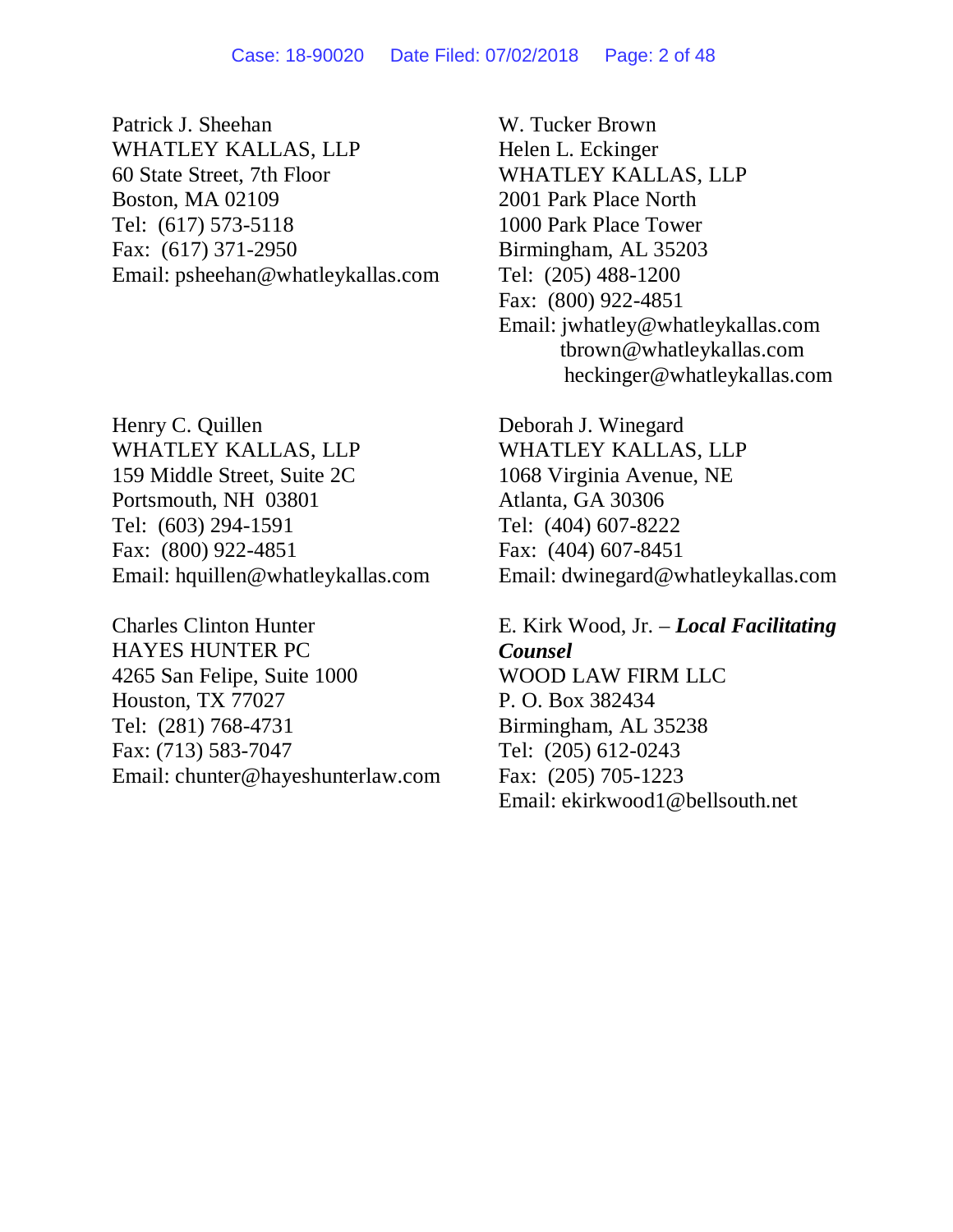Dennis Pantazis – *Plaintiffs' Steering Committee* Brian Clark – *Discovery Committee* WIGGINS CHILDS PANTAZIS FISHER GOLDFARB The Kress Building 301 Nineteenth Street North Birmingham, AL 35203 Tel: (205) 314-0500 Fax: (205) 254-1500 Email: dgp@wcqp.com bclark@wcqp.com

Dennis C. Reich – *Chair, Damages Committee* REICH & BINSTOCK, LLP 4265 San Felipe, Suite 1000 Houston, TX 77027 Tel: (713) 622-7271 Fax: (713) 623-8724 Email: dreich@rbfirm.net

Nicholas B. Roth – *Chair, Discovery Committee* Julia Smeds Roth – *Discovery Committee* EYSTER KEY TUBB ROTH MIDDLETON & ADAMS, LLP 402 East Moulton Street, SE Decatur, AL 35602 Tel: (256) 353-6761 Fax: (256) 353-6767 Email: nbroth@eysterkey.com jroth@eysterkey.com

Aaron S. Podhurst – *Plaintiffs' Steering Committee* Peter Prieto – *Chair, Expert Committee* PODHURST ORSECK, P.A. One S.E. 3rd Avenue Suite 2300 Miami, FL 33131 Tel: (305) 358-2800 Fax: (305) 358-2382 Email: apodhurst@podhurst.com pprieto@podhurst.com

U.W. Clemon – *Plaintiffs' Steering Committee* U. W. Clemon, LLC 5202 Mountain Ridge Parkway Birmingham, AL 35222 Tel: (205) 837-2898 Email: clemonu@bellsouth.net

J. Mark White – *Litigation Committee* Augusta S. Dowd – *Chair, Litigation Committee* Linda G. Flippo – *Discovery Committee* WHITE ARNOLD & DOWD, P.C. The Massey Building 2025 Third Avenue North, Suite 500 Birmingham, AL 35203 Tel: (205) 323-1888 Fax: (205) 323-8907 Email: mwhite@whitearnolddowd.com adowd@whitearnolddowd.com lflippo@whitearnolddowd.com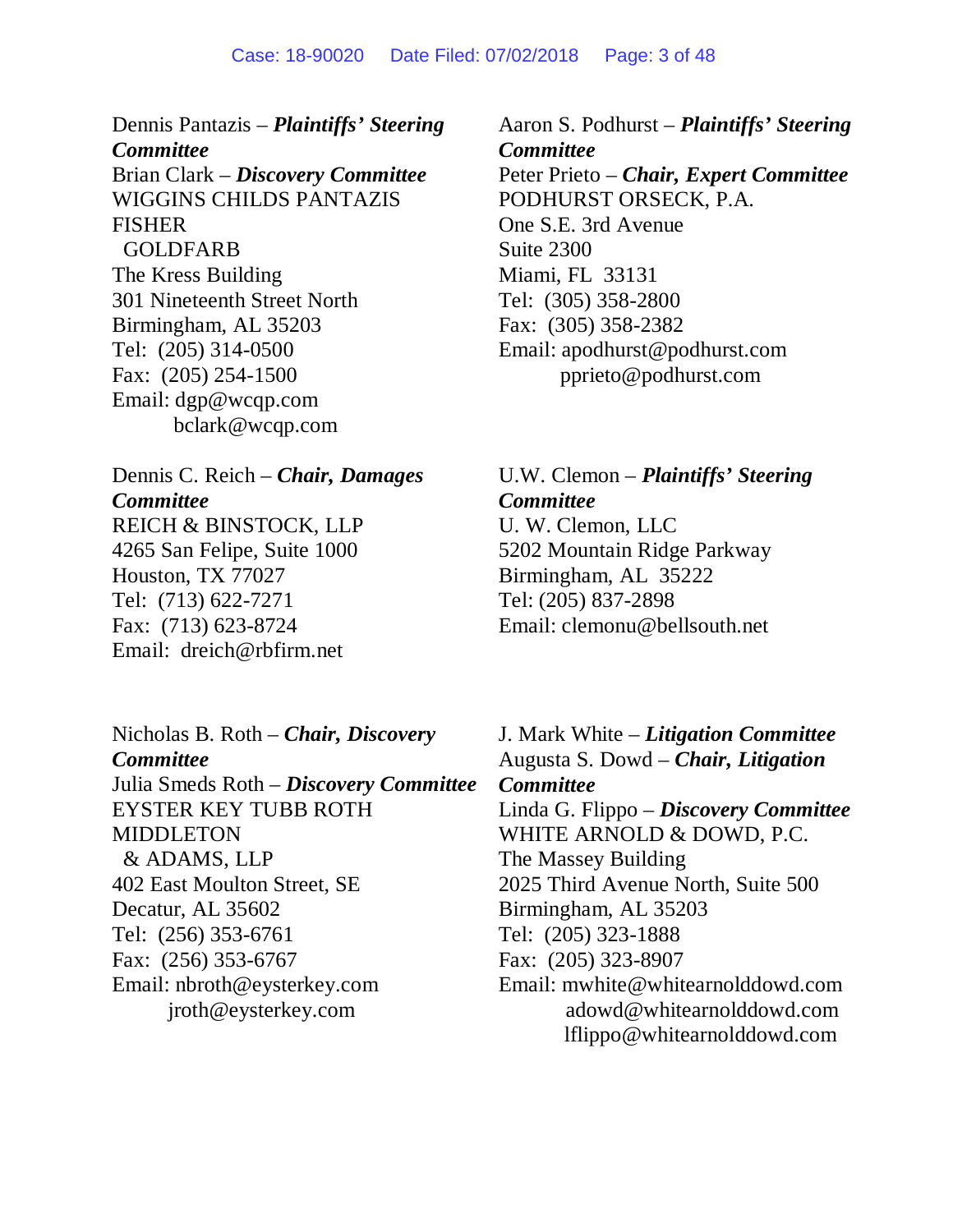David A. Balto – *Expert Committee* THE LAW OFFICES OF DAVID A. BALTO 1350 I Street, N.W., Suite 850 Washington, DC 20005 Tel: (202) 789-5424 Fax: (202) 589-1819 Email: david.balto@dcantitrustlaw.com

Joey K. James – *Litigation Committee* BUNCH & JAMES P. O. Box 878 Florence, AL 35631 Tel: (256) 764-0095 Fax: (256) 767-5705 Email: joey@bunchandjames.com

Richard S. Frankowski – *Discovery Committee* THE FRANKOWSKI FIRM, LLC 231 22<sup>nd</sup> Street South, Suite 203 Birmingham, AL 35233 Tel: (205) 390-0399 Fax: (205) 390-1001 Email: richard@frankowskifirm.com

Van Bunch – *Chair, Class Certification Committee* BONNETT FAIRBOURN FRIEDMAN & BALINT, P.C. 2325 E. Camelback Road, Suite 300 Phoenix, AZ 85016 Tel: (602) 274-1100 Fax: (602) 274-1199 Email: vbunch@bffb.com

Robert J. Axelrod – *Chair, Written Submissions Committee* AXELROD & DEAN LLP 830 Third Avenue, 5th Floor New York, NY 10022 Tel: (646) 448-5263 Fax: (212) 840-8560 Email: rjaxelrod@axelroddean.com

W. Daniel Miles, III – *Written Submissions Committee* BEASLEY ALLEN CROW METHVIN PORTIS & MILES, P.C. 218 Commerce Street Montgomery, AL 36104 Tel: (800) 898-2034 Fax: (334) 954-7555 Email: dee.miles@beasleyallen.com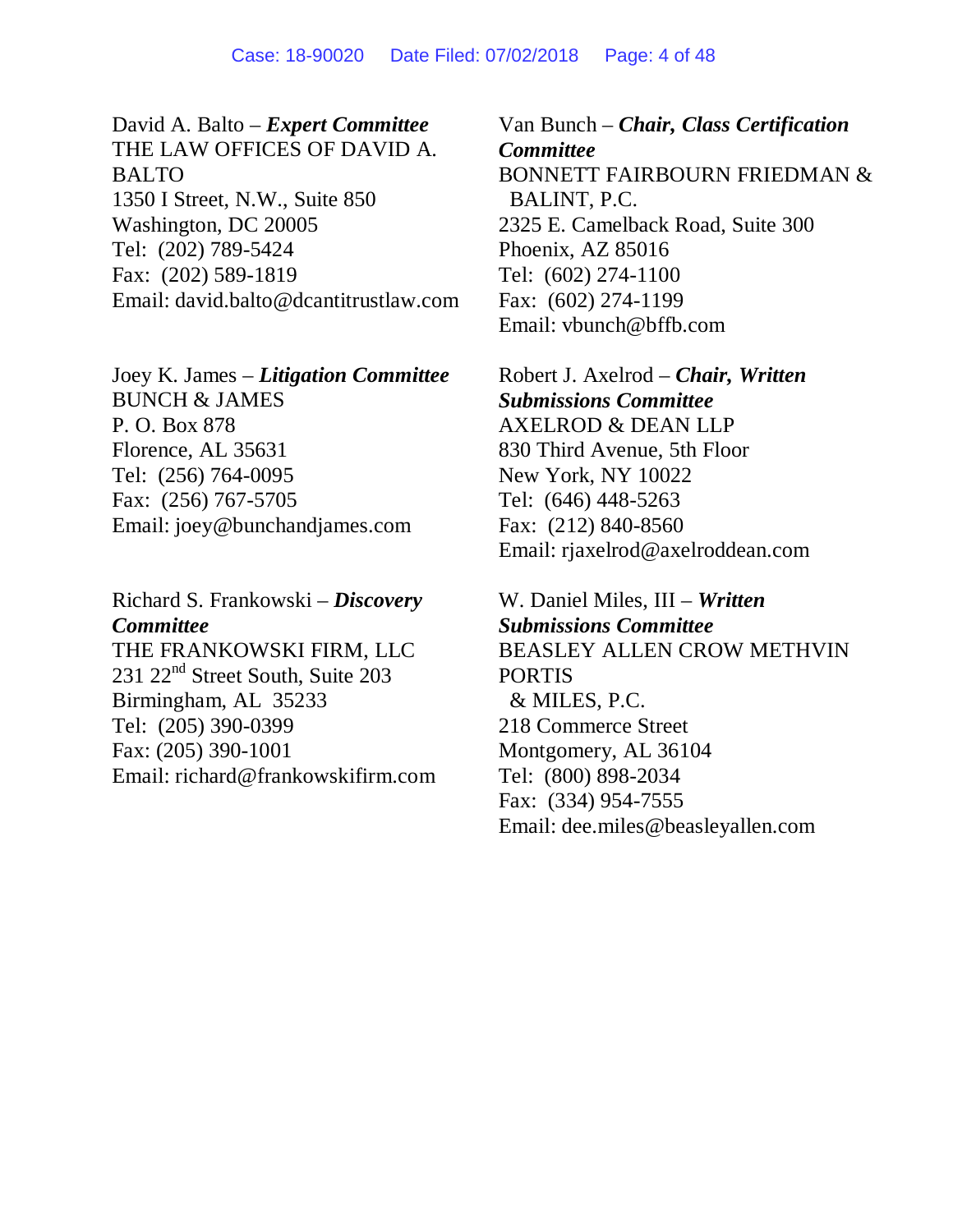#### Case: 18-90020 Date Filed: 07/02/2018 Page: 5 of 48

John C. Davis – *Written Submissions Committee* LAW OFFICE OF JOHN C. DAVIS 623 Beard Street Tallahassee, FL 32303 Tel: (850) 222-4770 Email: john@johndavislaw.net

Mark K. Gray – *Discovery Committee* GRAY & WHITE 713 E. Market Street, Suite 200 Louisville, KY 40202 Tel: (502) 805-1800 Fax: (502) 618-4059 Email: mgray@grayandwhitelaw.com

Stephen M. Hansen – *Class Certification Committee* LAW OFFICE OF STEPHEN M. **HANSEN** 1821 Dock Street Tacoma, WA 98402 Tel: (253) 302-5955 Fax: (253) 301-1147 Email: steve@stephenmhansenlaw.com

Peter H. Burke – *Class Certification Committee* J. Allen Schreiber – *Litigation Committee* BURKE HARVEY, LLC 3535 Grandview Parkway Suite 100 Birmingham, AL 35243 Tel: (205) 930-9091 Fax: (205) 930-9054 Email: pburke@burkeharvey.com aschreiber@burkeharvey.com

Michael C. Dodge – *Expert Committee* GLAST PHILLIPS & MURRAY, P.C. 14801 Quorum Drive, Suite 500 Dallas, TX 75254 Tel: (972) 419-7172 Email: mdodge@gpm-law.com

Michael E. Gurley, Jr. – *Discovery Committee* Attorney at Law 24108 Portobello Road Birmingham, AL 35242 Tel: (205) 908-6512 Email: mgurleyjr@yahoo.com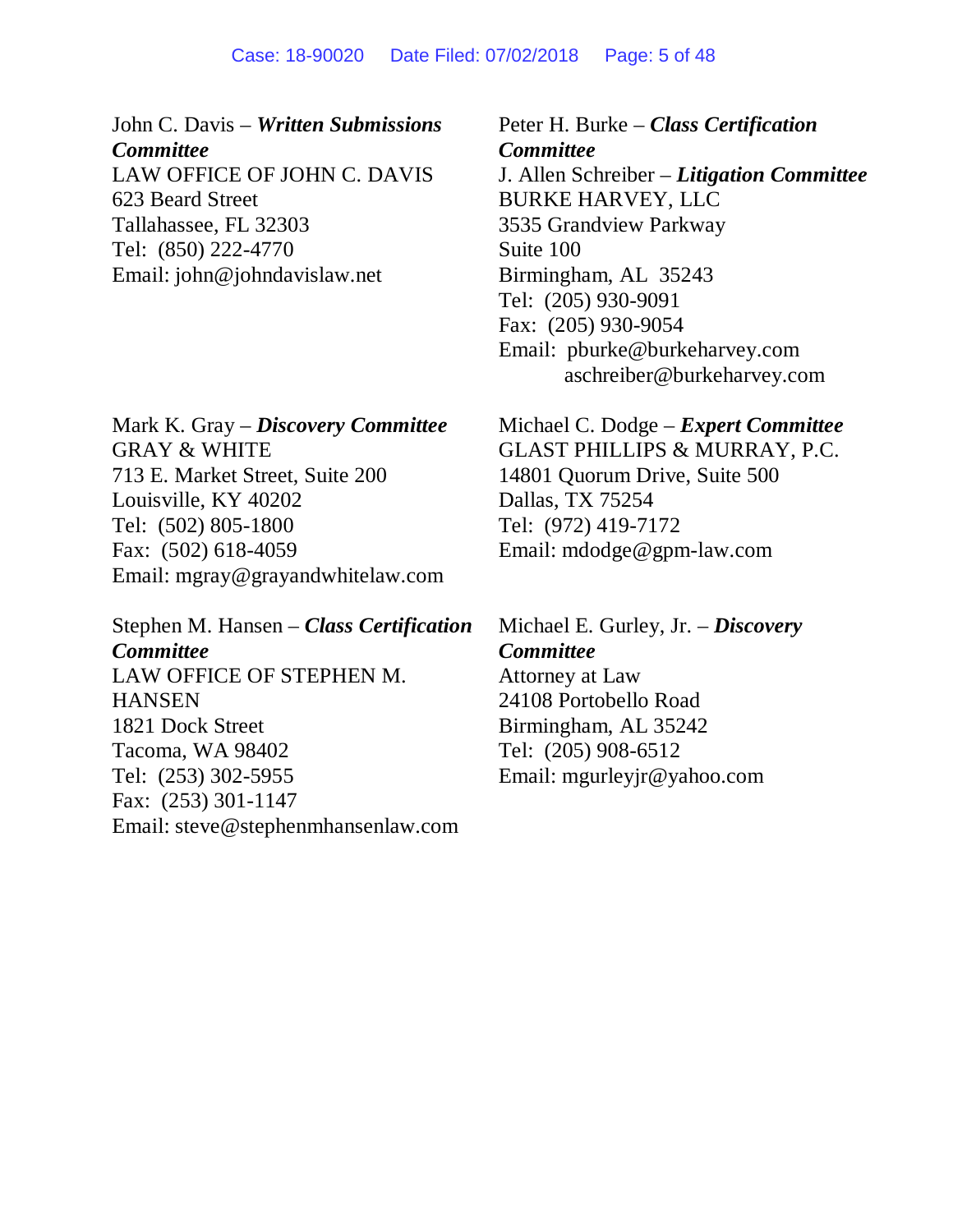Harley S. Tropin – *Damages Committee* Javier A. Lopez – *Discovery Committee* KOZYAK TROPIN & THROCKMORTON, P.A. 2525 Ponce De Leon Boulevard, 9th Floor Miami, FL 33134 Tel: (305) 372-1800 Fax: (305) 372-3508 Email: hst@kttlaw.com jal@kttlaw.com

C. Wes Pittman – *Settlement Committee* THE PITTMAN FIRM, P.A. 432 McKenzie Avenue Panama City, FL 32401 Tel: (850) 784-9000 Fax: (850) 763-6787 Email: wes@pittmanfirm.com

Robert B. Roden – *Litigation Committee* SHELBY RODEN, LLC 2956 Rhodes Circle Birmingham, AL 35205 Tel: (205) 933-8383 Fax: (205) 933-8386 Email: rroden@shelbyroden.com

Gary E. Mason – *Class Certification Committee* WHITFIELD BRYSON & MASON, LLP 1625 Massachusetts Ave. NW, Suite 605 Washington, DC 20036 Tel: (202) 429-2290 Fax: (202) 640-1160 Email: gmason@wbmllp.com

Lynn W. Jinks, III – *Expert Committee* Christina D. Crow – *Discovery Committee* JINKS CROW & DICKSON, P.C. 219 North Prairie Street Union Springs, AL 36089 Tel: (334) 738-4225 Fax: (334) 738-4229 Email: ljinks@jinkslaw.com ccrow@jinkslaw.com

Myron C. Penn – *Discovery Committee* PENN & SEABORN, LLC 53 Highway 110 Post Office Box 5335 Union Springs, AL 36089 Tel: (334) 738-4486 Fax: (334) 738-4432 Email: myronpenn28@hotmail.com

J. Preston Strom, Jr. – *Litigation Committee* STROM LAW FIRM, LLC 2110 N. Beltline Boulevard, Suite A Columbia, SC 29204-3905 Tel: (803) 252-4800 Fax: (803) 252-4801 Email: petestrom@stromlaw.com

Thomas V. Bender – *Discovery Committee* Dirk L. Hubbard HORN AYLWARD & BANDY, LLC 2600 Grand Blvd., Suite 1100 Kansas City, MO 64108 Tel: (816) 421-0700 Email: tbender@hab-law.com dhubbard@hab-law.com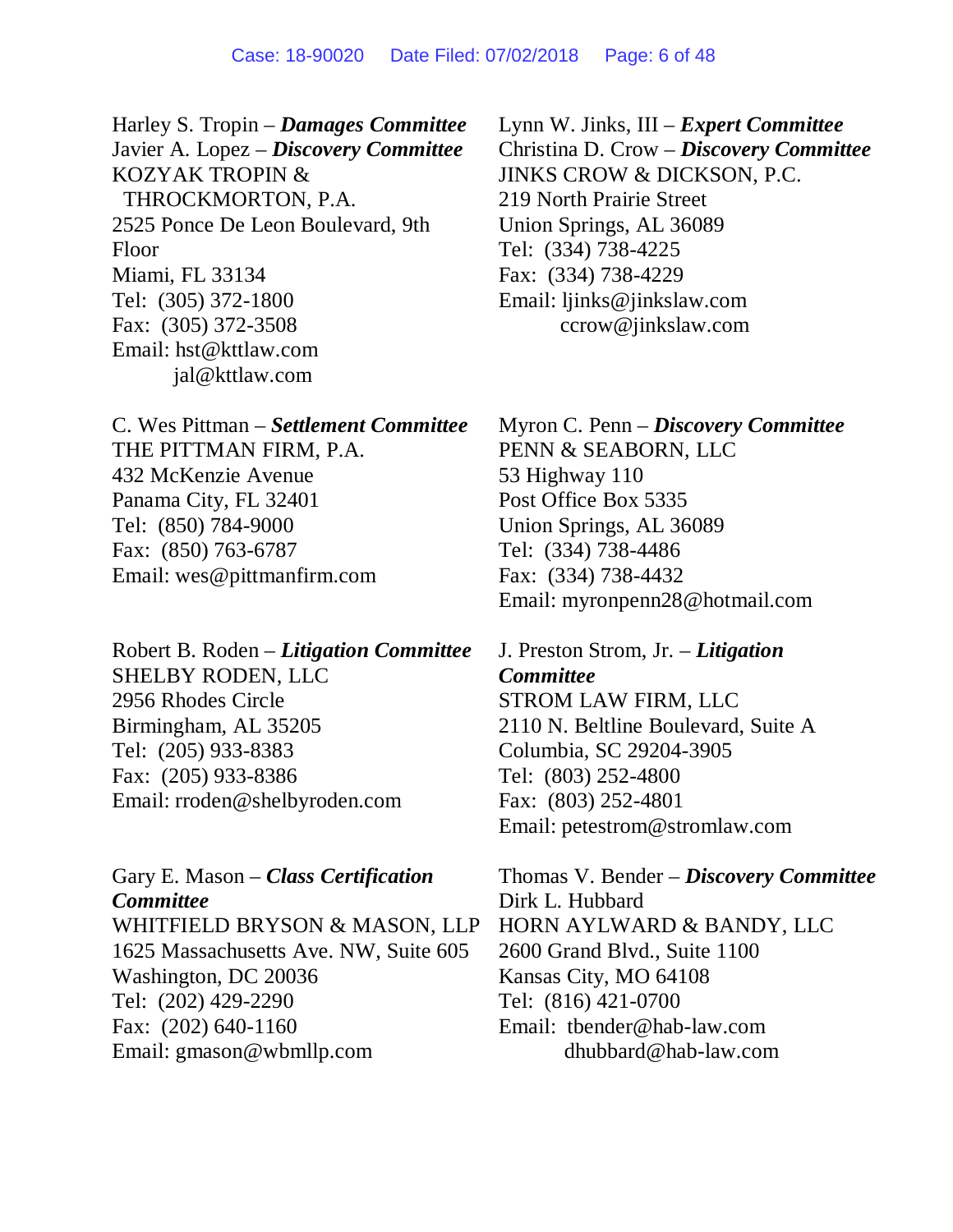#### Case: 18-90020 Date Filed: 07/02/2018 Page: 7 of 48

Michael L. Murphy – *Discovery Committee* BAILEY GLASSER LLP 910  $17<sup>th</sup>$  Street, NW, Suite 800 Washington, DC 20006 Tel: (202) 463-2101 Fax: (202) 463-2103 Email: mmurphy@baileyglasser.com

Lance Michael Sears SEARS & SWANSON, P.C. First Bank Building 2 North Cascade Avenue, Suite 1250 Colorado Springs, CO 80903 Tel: (719) 471-1984 Fax: (719) 577-4356 Email: lance@searsassociates.com

Jessica Dillon Ray R. Brown Molly Brown DILLON & FINDLEY, P.C. 1049 W. 5th Avenue, Suite 200 Anchorage, AK 99501 Tel: (907) 277-5400 Fax: (907) 277-9896 Email: Jessica@dillonfindley.com Ray@dillonfindley.com Molly@dillonfindley.com

Cynthia C. Moser HEIDMAN LAW FIRM 1128 Historic 4th Street P. O. Box 3086 Sioux City, IA 51101 Tel: (712) 255-8838 Fax (712) 258-6714 Email: Cynthia.Moser@heidmanlaw.com Gregory S. Cusimano – *Litigation Committee* CUSIMANO, ROBERTS & MILLS, LLC 153 South  $9<sup>th</sup>$  Street Gadsden, AL 35901 Phone: (256) 543-0400 Fax: (256) 543-0488 Email: greg@alalawyers.net

Brian E. Wojtalewicz WOJTALEWICZ LAW FIRM, LTD. 139 N. Miles Street Appleton, MN 56208 Tel: (320) 289-2363 Fax: (320) 289-2369 Email: brian@wojtalewiczlawfirm.com

Archie C. Lamb, Jr. ARCHIE LAMB & ASSOCIATES, LLC 301 19<sup>th</sup> Street North, Suite 585 The Kress Bldg. Birmingham, AL 35203-3145 (205) 458-1210 Email: alamb@archielamb.com

Paul Lundberg LUNDBERG LAW, PLC 600 4TH Street, Suite 906 Sioux City, IA 51101 Tel: (712) 234-3030 Fax: (712) 234-3034 Email: paul@lundberglawfirm.com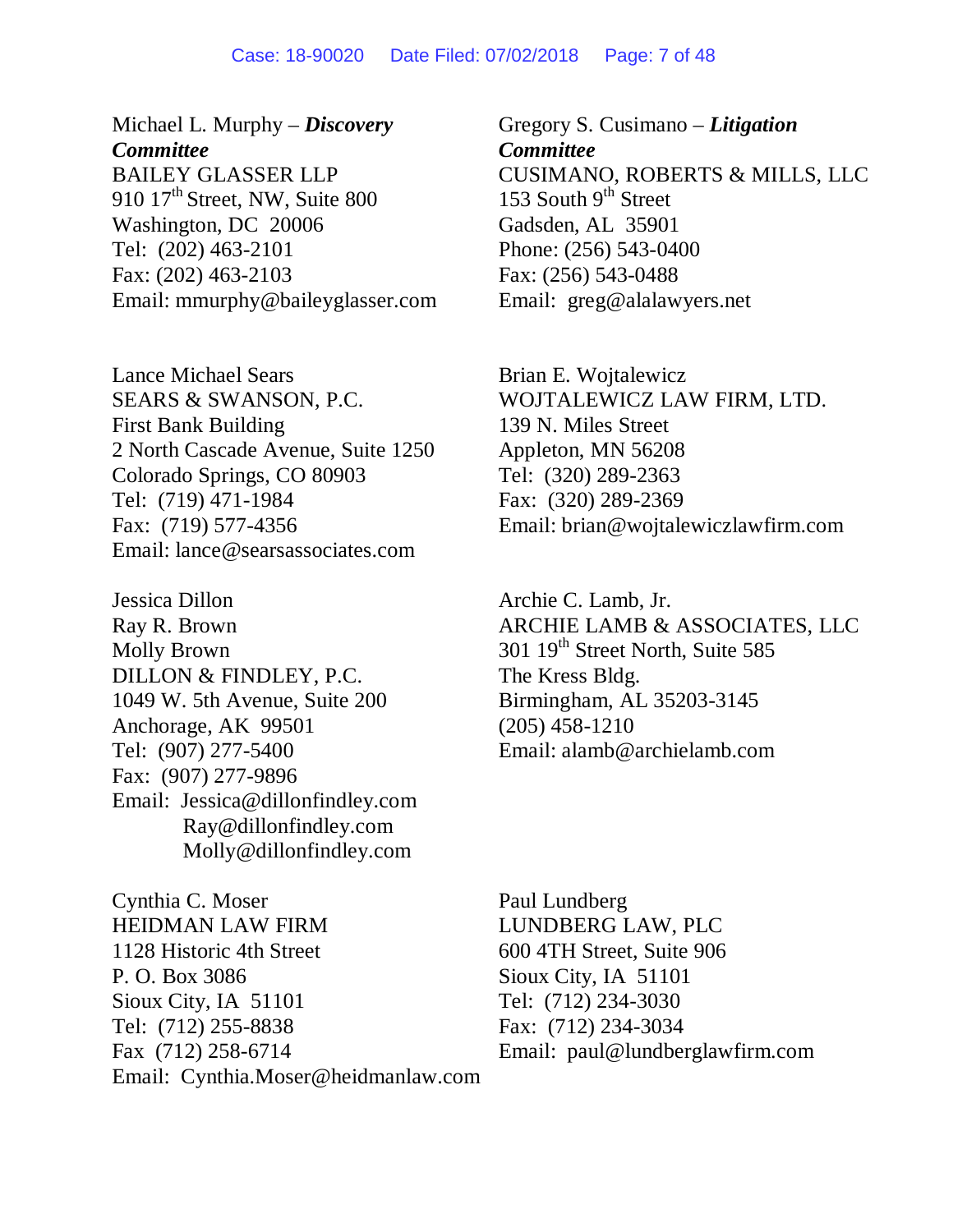Gwen Simons SIMONS & ASSOCIATES LAW, P.A. P.O. Box 1238 Scarborough, ME 04070-1238 Tel: (207) 205-2045 Fax: (207) 883-7225 Email: gwen@simonsassociateslaw.com

*Counsel for Provider Respondents*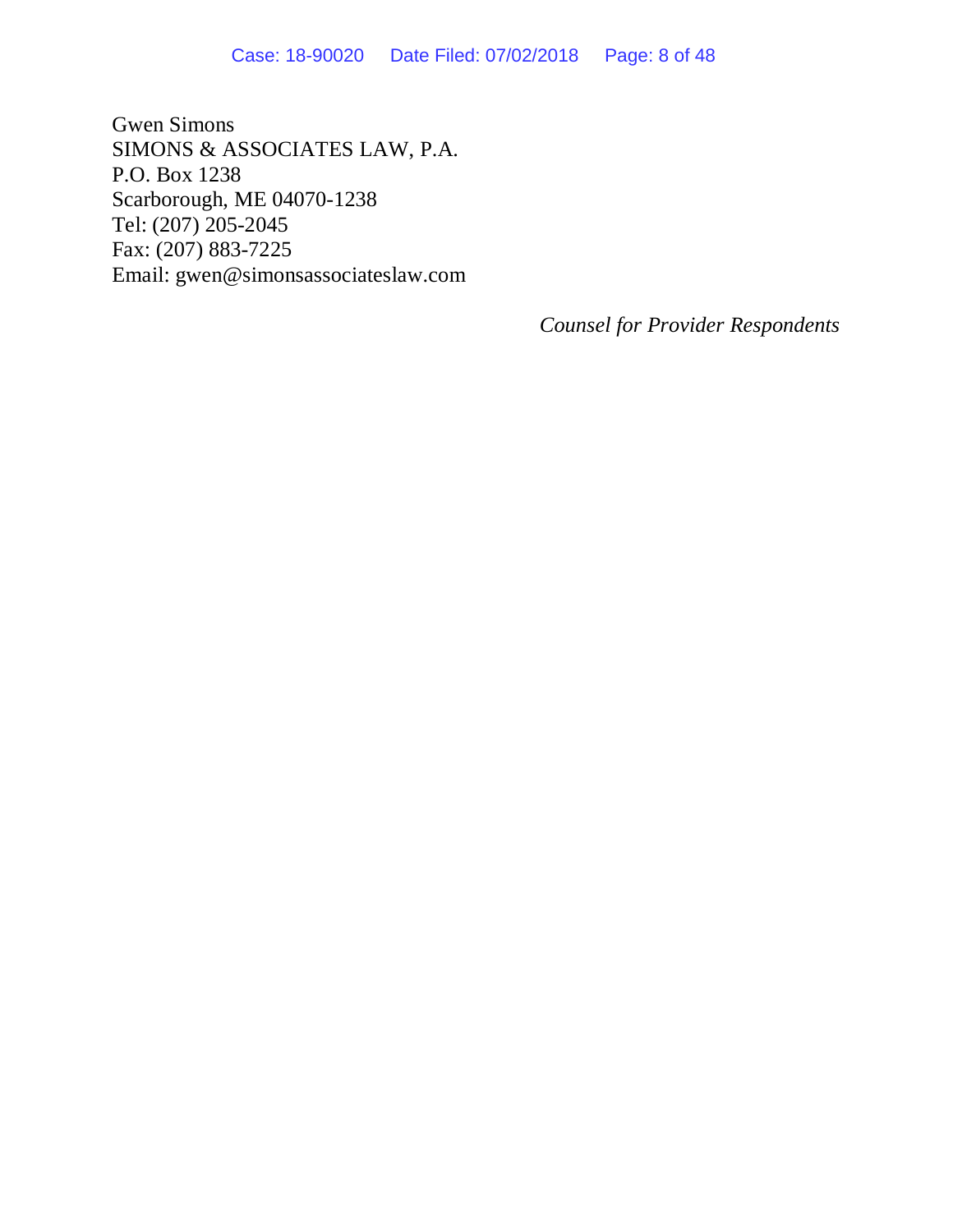No. 18-90020-E, *Blue Cross and Blue Shield Assoc., et al. v. Joseph Ackerson, et al.* Date Filed: 07/02/2018 Page: 9 of 48

## **CERTIFICATE OF INTERESTED PERSONS AND CORPORATE DISCLOSURE STATEMENT**

**Interested Persons.** Pursuant to 11th Cir. R. 26.1, Respondents hereby certify that the following is a complete listing of additional persons that have an interest in the outcome of this particular case on appeal.

> */s/ Joe R. Whatley, Jr.*  Joe R. Whatley, Jr. *Attorney for Provider Respondents*

- 1. Jinks, III, Lynn W. (Counsel for Respondent)
- 2. Lundberg Law, PLC (Counsel for Respondent)
- 3. Olwan, Ph.D., Dena Z. (Respondent)
- 4. Snowden, Ph.D., James V. (Respondent)
- 5. U.S. Imaging Network, LLC (Respondent)
- 6. Weaver, D.P.M., Benjamin W. (Respondent)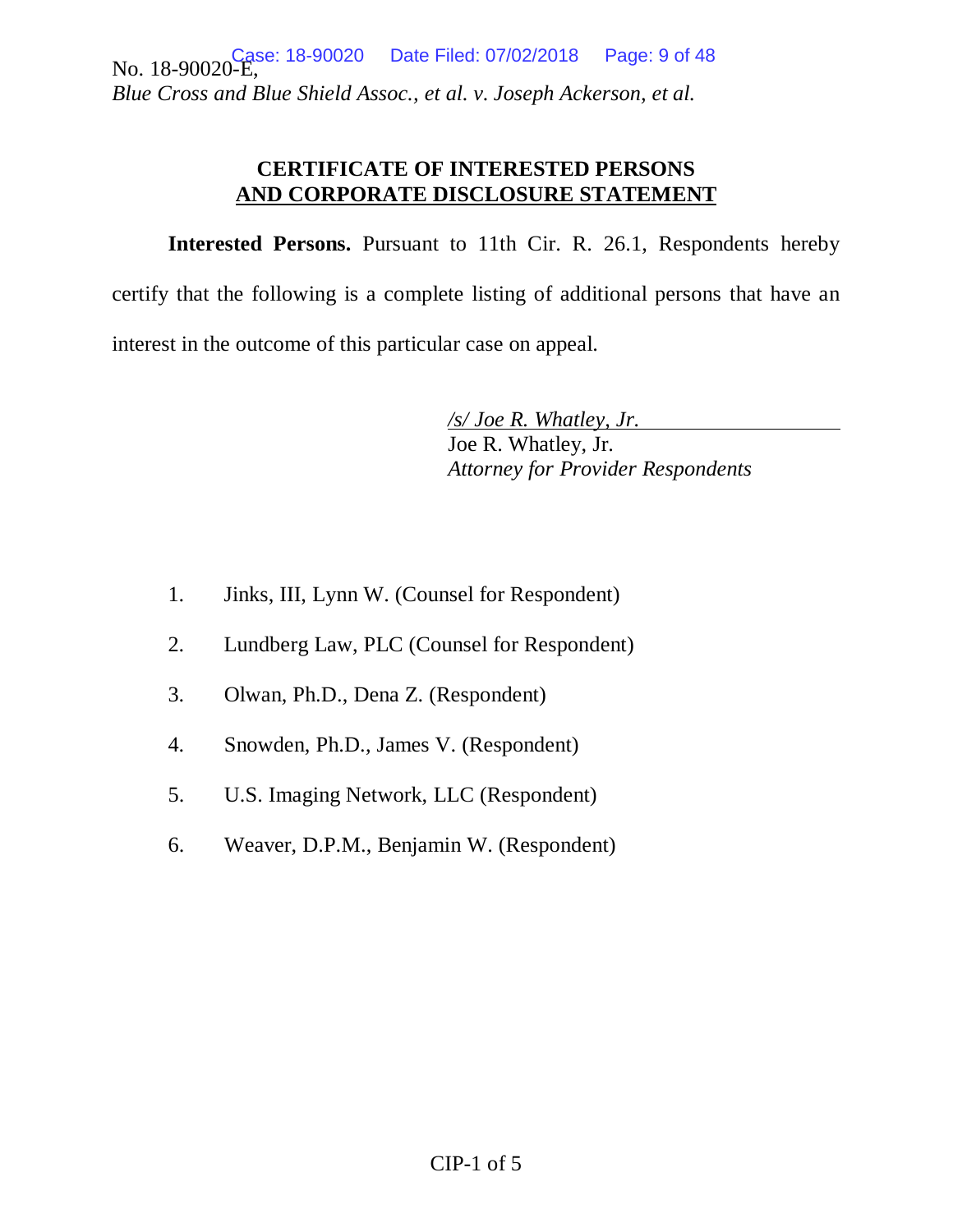No. 18-90020-E, *Blue Cross and Blue Shield Assoc., et al. v. Joseph Ackerson, et al.* Date Filed: 07/02/2018 Page: 10 of 48

**Corporate Disclosure.** Pursuant to Fed. R. App. P. 26.1 and 11th Cir. R.

26.1- 1, 26.102, and 26.1-3, Provider Respondents respectfully submit this Corporate Disclosure Statement and state as follows:

- 1. Brain & Spine, LLC has no parent corporation and no publicly held corporation owns ten percent or more of its stock.
- 2. BreakThrough Physical Therapy, Inc. is a wholly-owned subsidiary of Confluent Health. Confluent Health has no publicly held corporation that owns ten percent or more of its stock.
- 3. Bullock County Hospital has no parent corporation and no publicly held corporation owns ten percent or more of its stock.
- 4. Crenshaw Community Hospital has no parent corporation and no publicly held corporation owns ten percent or more of its stock.
- 5. Dunn Physical Therapy, Inc. is a wholly-owned subsidiary of Confluent Health. Confluent Health has no publicly held corporation that owns ten percent or more of its stock.
- 6. Ear, Nose & Throat Consultants and Hearing Services, P.L.C. has no parent corporation and no publicly held corporation owns ten percent or more of its stock.
- 7. Evergreen Medical Center, LLC is a wholly-owned subsidiary of Gilliard Health Services, Inc. Gilliard Health Services, Inc. has no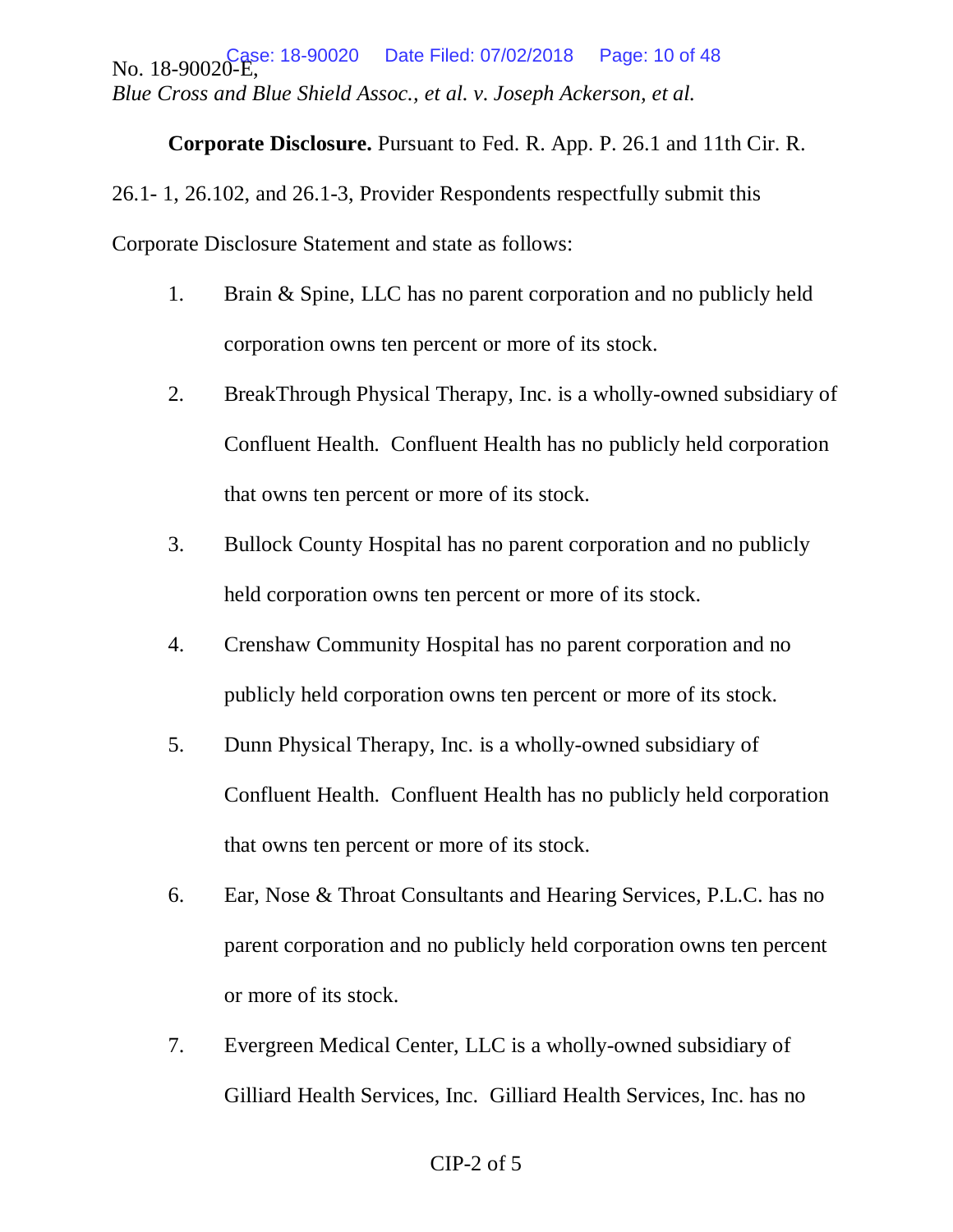No. 18-90020-E, *Blue Cross and Blue Shield Assoc., et al. v. Joseph Ackerson, et al.* Date Filed: 07/02/2018 Page: 11 of 48

publicly held corporation that owns ten percent or more of its stock.

- 8. Ferezy Clinic of Chiropractic and Neurology has no parent corporation and no publicly held corporation owns ten percent or more of its stock.
- 9. Gaspar Physical Therapy, P.C. has no parent corporation and no publicly held corporation owns ten percent or more of its stock.
- 10. Greater Brunswick Physical Therapy, P.A. has no parent corporation and no publicly held corporation owns ten percent or more of its stock.
- 11. Hillside Family Medicine, LLC has no parent corporation and no publicly held corporation owns ten percent or more of its stock.
- 12. Ivy Creek of Butler, LLC d/b/a Georgiana Medical Center is a whollyowned subsidiary of Ivy Creek Healthcare. Ivy Creek Healthcare has no publicly held corporation that owns ten percent or more of its stock.
- 13. Ivy Creek of Elmore, LLC d/b/a Elmore Community Hospital is a wholly-owned subsidiary of Ivy Creek Healthcare. Ivy Creek Healthcare has no publicly held corporation that owns ten percent or more of its stock.
- 14. Ivy Creek of Tallapoosa, LLC d/b/a Lake Martin Community Hospital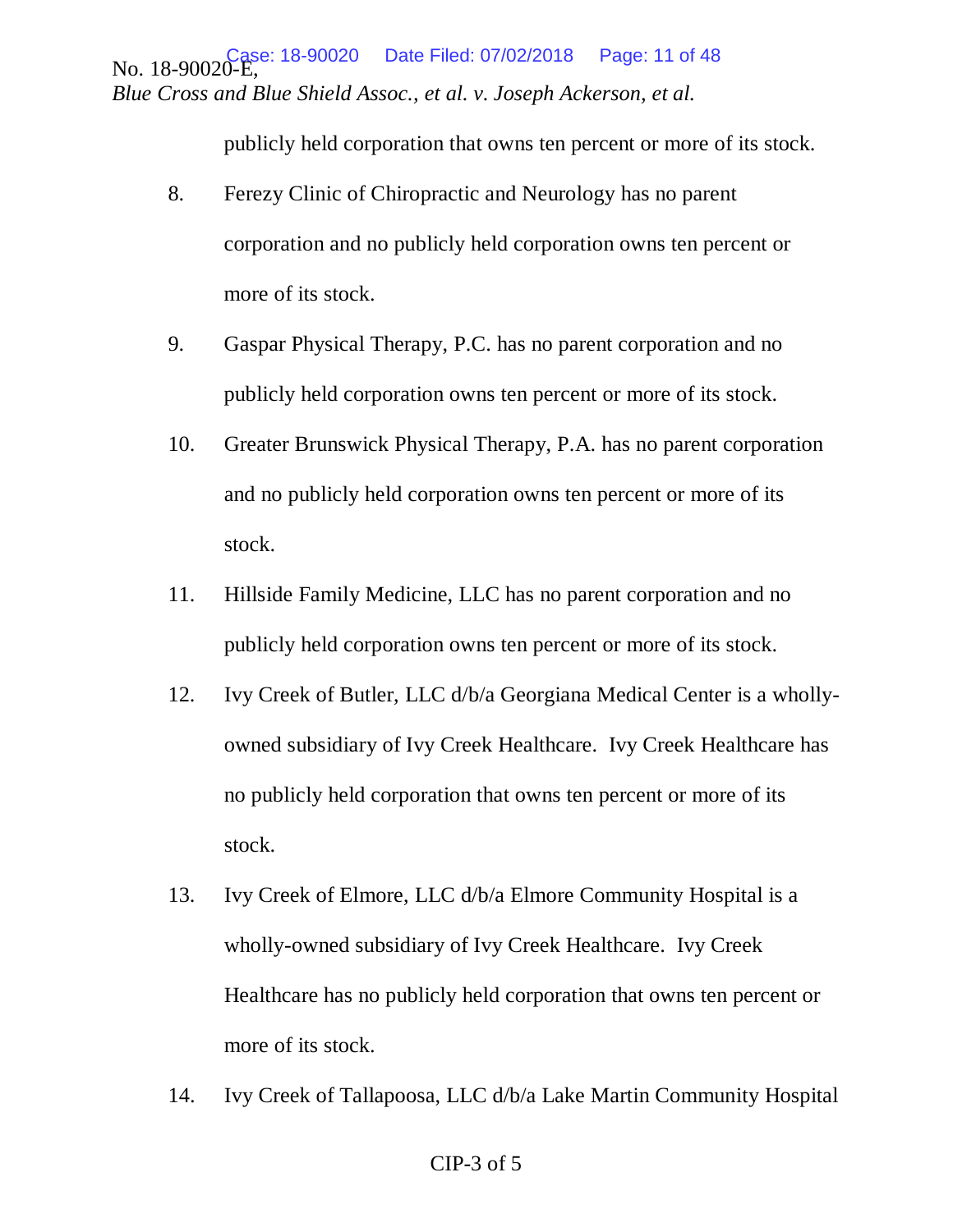No. 18-90020-E, *Blue Cross and Blue Shield Assoc., et al. v. Joseph Ackerson, et al.* Date Filed: 07/02/2018 Page: 12 of 48

> is a wholly-owned subsidiary of Ivy Creek Healthcare. Ivy Creek Healthcare has no publicly held corporation that owns ten percent or more of its stock.

- 15. Jackson Medical Center, LLC is a wholly-owned subsidiary of Gilliard Health Services, Inc. Gilliard Health Services, Inc. has no publicly held corporation that owns ten percent or more of its stock.
- 16. Julie McCormick, M.D., LLC has no parent corporation and no publicly held corporation owns ten percent or more of its stock.
- 17. Michael Dole, M.D., LLC has no parent corporation and no publicly held corporation owns ten percent or more of its stock.
- 18. Neuromonitoring Services of America, Inc. has no parent corporation and no publicly held corporation owns ten percent or more of its stock.
- 19. North Jackson Pharmacy, Inc. has no parent corporation and no publicly held corporation owns ten percent or more of its stock.
- 20. Northwest Florida Surgery Center, LLC has no parent corporation and no publicly held corporation owns ten percent or more of its stock.
- 21. ProRehab, P.C. is a wholly-owned subsidiary of Confluent Health. Confluent Health has no publicly held corporation that owns ten percent or more of its stock.

#### CIP-4 of 5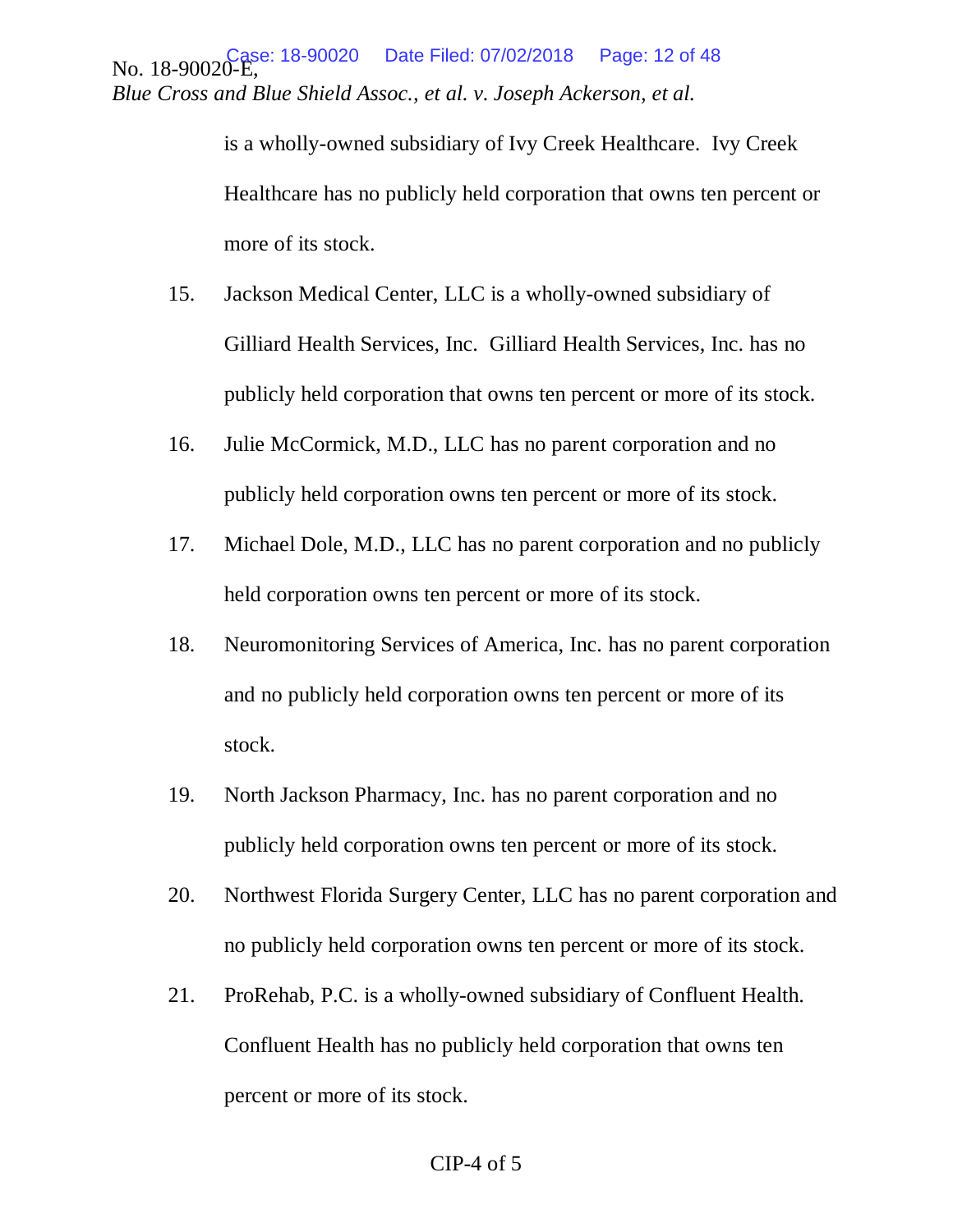No. 18-90020-E, 18-90020 Date Filed: 07/02/2018 Page: 13 of 48 *Blue Cross and Blue Shield Assoc., et al. v. Joseph Ackerson, et al.*

- 22. Snowden Olwan Psychological Services has no parent corporation and no publicly held corporation owns ten percent or more of its stock.
- 23. Spine Diagnostic Center of Baton Rouge, Inc. has no parent corporation and no publicly held corporation owns ten percent or more of its stock.
- 24. Texas Physical Therapy Specialists, LLC is a wholly-owned subsidiary of Confluent Health. Confluent Health has no publicly held corporation that owns ten percent or more of its stock.

 */s/ Joe R. Whatley, Jr.* Joe R. Whatley, Jr. *Attorney for Provider Respondents*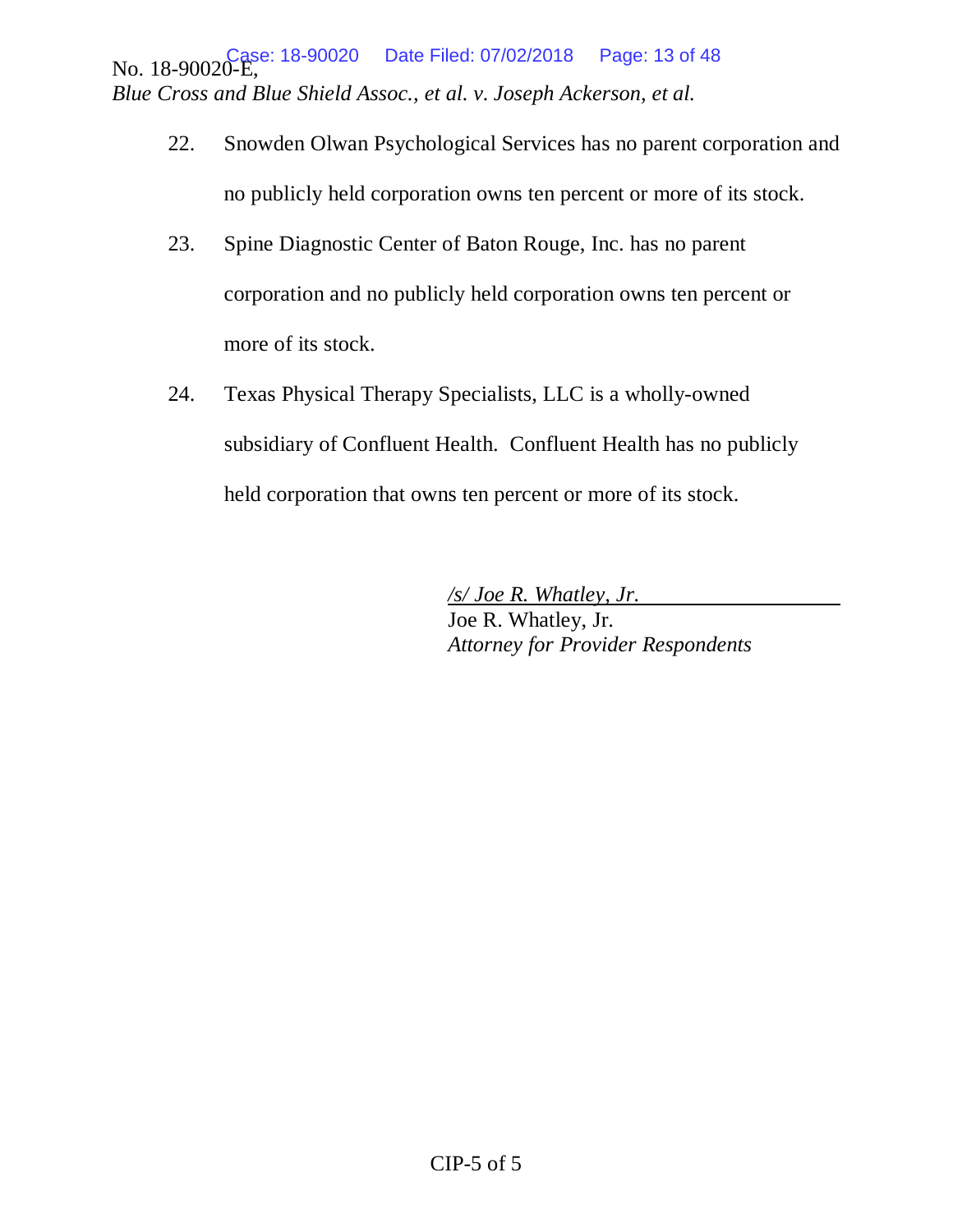# **TABLE OF CONTENTS**

|                | CERTIFICATE OF INTERESTED PERSONS AND CORPORATE                                                                             |  |
|----------------|-----------------------------------------------------------------------------------------------------------------------------|--|
|                |                                                                                                                             |  |
|                |                                                                                                                             |  |
|                |                                                                                                                             |  |
| $\mathbf{I}$ . | There is No Ground for Difference of Opinion Because the Supreme<br>Court Has Definitively Answered the Certified Question3 |  |
| Π.             | The Blues' Arguments for Appeal Depend Almost Entirely on                                                                   |  |
| Ш.             | An Interlocutory Appeal Will Not Materially Advance the Ultimate                                                            |  |
|                |                                                                                                                             |  |
|                |                                                                                                                             |  |
|                |                                                                                                                             |  |
|                |                                                                                                                             |  |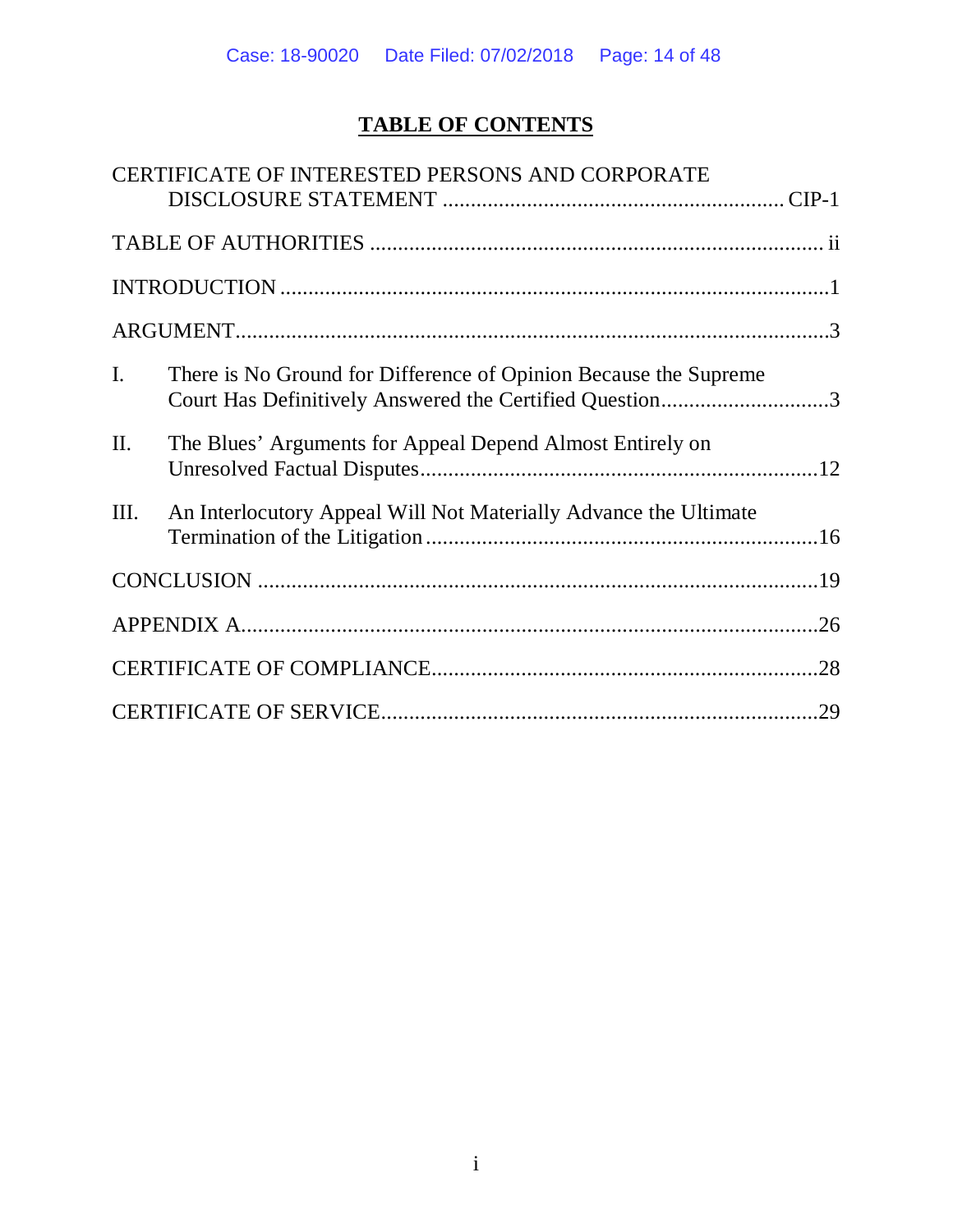# **TABLE OF AUTHORITIES**

# **Cases**

 $\overline{a}$ 

| Addamax Corp. v. Open Software Found., Inc.,       |
|----------------------------------------------------|
| Ahrenholz v. Bd. of Trs. of Univ. of Ill.,         |
| Am. Needle, Inc. v. Nat'l Football League,         |
| Arizona v. Maricopa Cnty. Med. Soc'y,              |
| *Broad. Music, Inc. v. Columbia Broad. Sys., Inc., |
| Catalano, Inc. v. Target Sales, Inc.,              |
| Control Data Corp. v. Int'l Bus. Machines Corp.,   |
| $Evars$ v. Sec'y, Fla. Dep't of Corr.,             |
| F.T.C. v. Actavis, Inc.,                           |
| Graham v. Mukasey,                                 |
| In re Cardizem CD Antitrust Litig.,                |
| Jacobs v. Tempur-Pedic Int'l, Inc.,                |

<sup>\*</sup> Citations upon which Respondents primarily rely are marked with asterisks.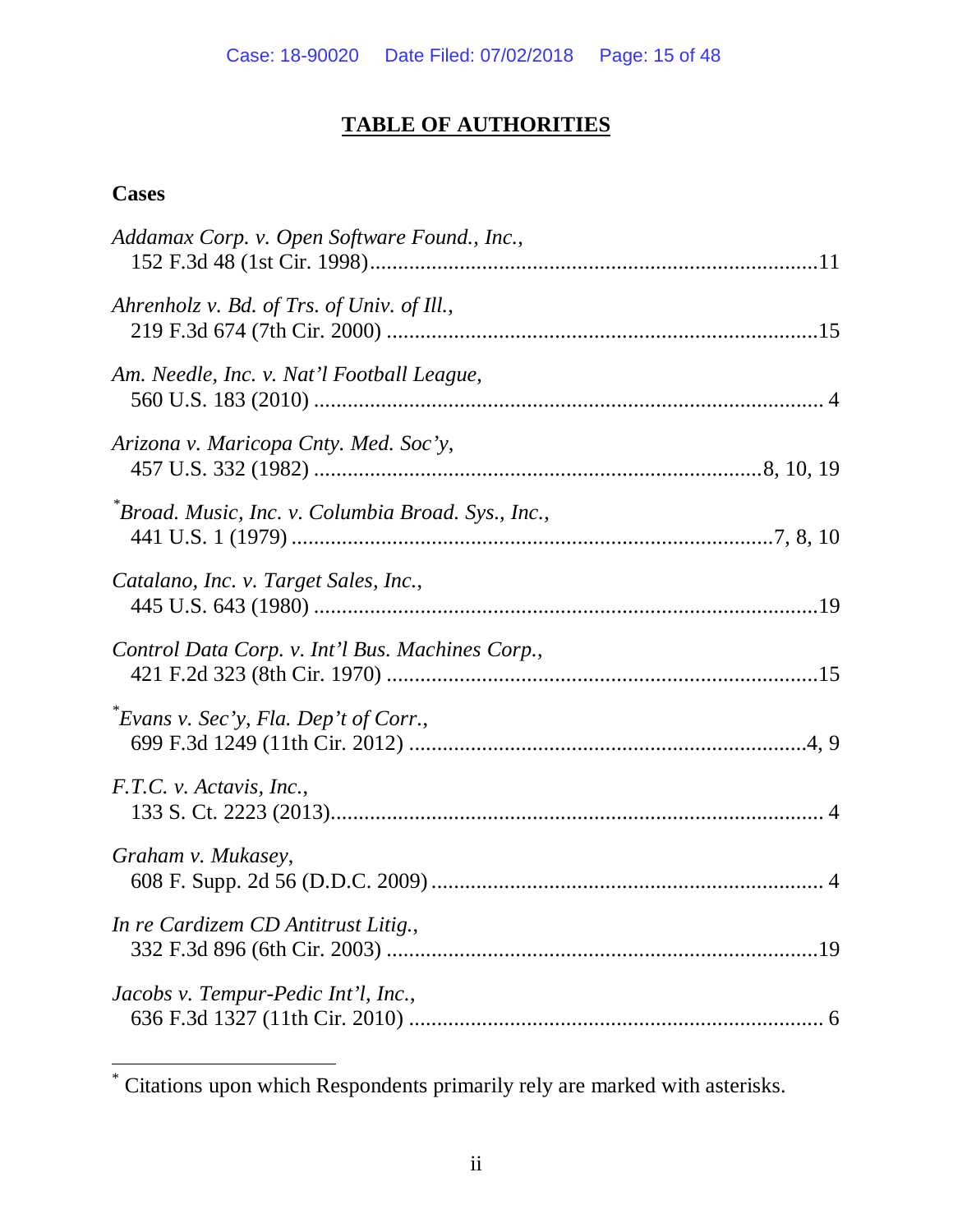# Case: 18-90020 Date Filed: 07/02/2018 Page: 16 of 48

| Kirtsaeng v. John Wiley & Sons, Inc.,                                      |
|----------------------------------------------------------------------------|
| Leegin Creative Leather Prods. v. PSKS, Inc.,                              |
| *McFarlin v. Conseco Servs., LLC,                                          |
| Md. Cas. Co. v. W.R. Grace $\&$ Co.,                                       |
| Mid-Texas Commc'ns Sys., Inc. v. AT&T,                                     |
| NCAA v. Bd. of Regents of Univ. of Okla.,                                  |
| Nickert v. Puget Sound Tug & Barge Co.,                                    |
| Northwest Wholesale Stationers, Inc. v. Pacific Stationery & Printing Co., |
| NYNEX Corp. v. Discon, Inc.,                                               |
| *Ohio v. Am. Express Co.,                                                  |
| Palandjian v. Pahlavi,                                                     |
| "Palmer v. BRG of Ga., Inc.,                                               |
| Rothery Storage & Van Co. v. Atlas Van Lines, Inc.,                        |
| State Oil Co. v. Khan,                                                     |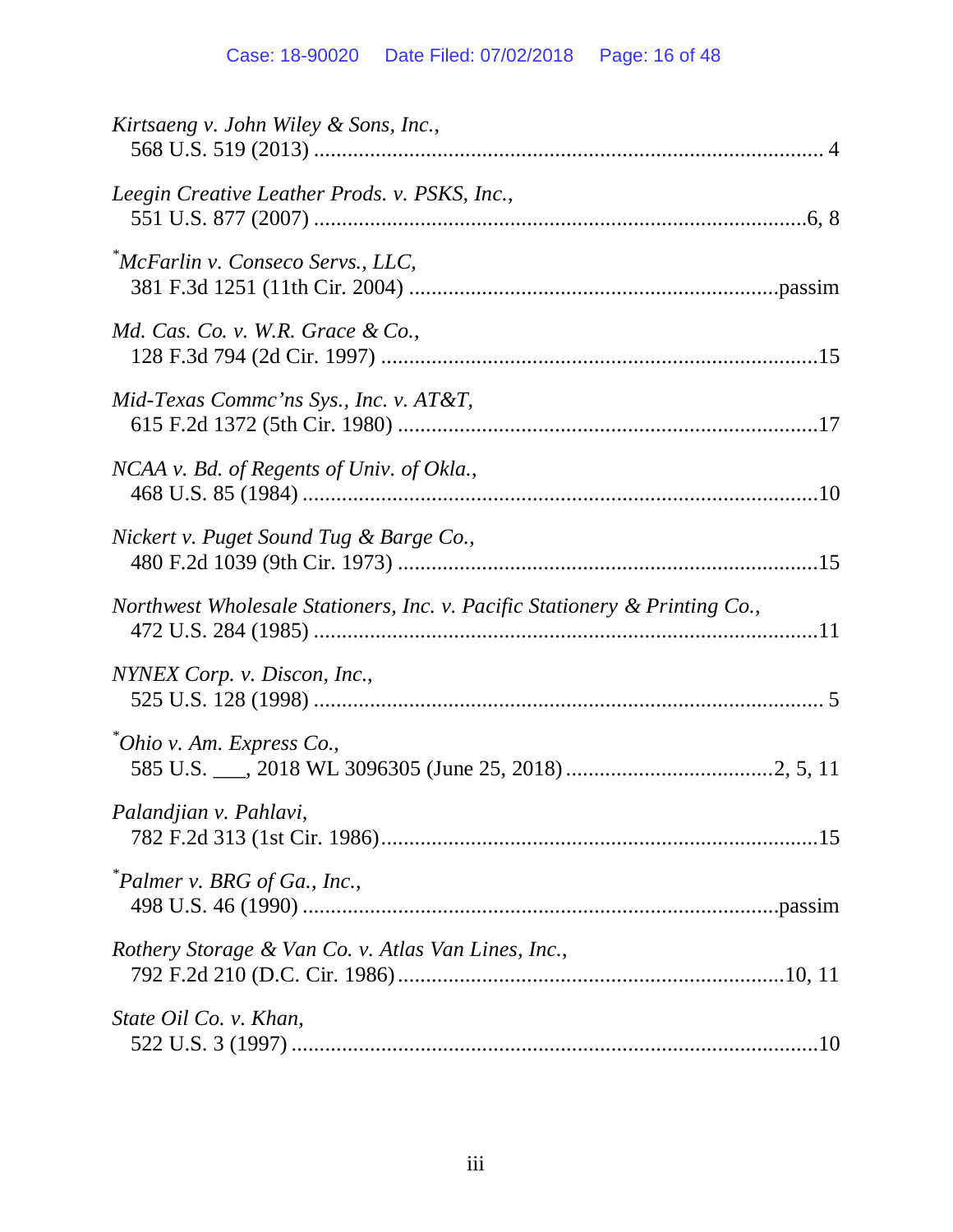| Tenet v. Doe,                                                                   |
|---------------------------------------------------------------------------------|
| Texaco v. Dagher,                                                               |
| Timken Roller Bearing Co. v. United States,                                     |
| U.S. Anchor Mfg., Inc. v. Rule Indus., Inc.,                                    |
| United States v. Microsoft Corp.,                                               |
| *United States v. Sealy,                                                        |
| *United States v. Topco Assocs., Inc.,                                          |
| Valley Drug Co. v. Geneva Pharm., Inc.,                                         |
| <b>Statutes</b>                                                                 |
|                                                                                 |
|                                                                                 |
|                                                                                 |
| <b>Other Authorities</b>                                                        |
| Benjamin Klein, Single Entity Analysis of Joint Ventures After American Needle: |

| Herbert Hovenkamp & Christopher R. Leslie, The Firm as Cartel Manager, 64 |  |
|---------------------------------------------------------------------------|--|
|                                                                           |  |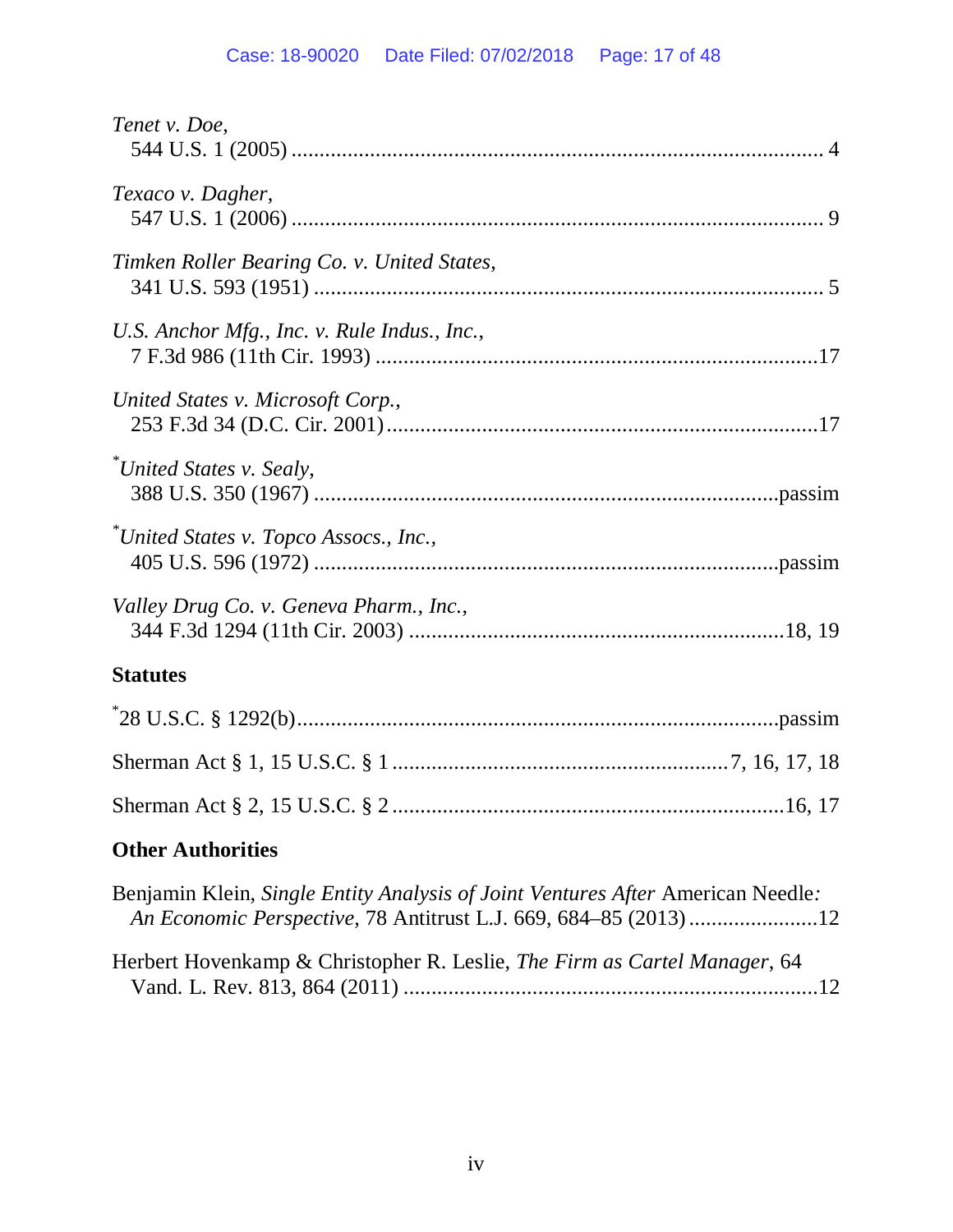## **INTRODUCTION**

The Court should deny the Blues' petition because: (1) Supreme Court precedent is unequivocal with regard to the certified question; (2) the Blues' argument—which does not respond to the certified question—presents the "antithesis of a proper § 1292(b) appeal"—"one that turns on whether there is a genuine issue of fact or whether the district court properly applied settled law to the facts or evidence of a particular case," *McFarlin v. Conseco Servs., LLC*, 381 F.3d 1251, 1259 (11th Cir. 2004); and (3) permitting this appeal will not materially advance the ultimate termination of the litigation.

The petition barely addresses the question of law the district court certified:

Whether *Topco*, *Sealy*, and *Palmer* remain viable and require the application of the per se rule to a combination of restraints, involving horizontal market allocation and horizontal output restrictions, agreed to by competitors and potential competitors, where Defendants claim, under *BMI*, that there are at least arguable procompetitive benefits to the combination?

Pet. Addendum 3 ("Cert.Op.") at 12. Just two pages of the petition, pages 13 and 14, discuss the *per se* rule as a legal question, as opposed to its application to the facts of this case. On those two pages, none of these words, essential to the certified question, even appear: "*Topco*," "*Sealy*," "*Palmer*," "combination," "horizontal," "market," "allocation," "output," or "restriction."

The petition's avoidance of the certified legal question reflects the absence of any real dispute over the viability of *Topco*, *Sealy*, and *Palmer*. To be sure, the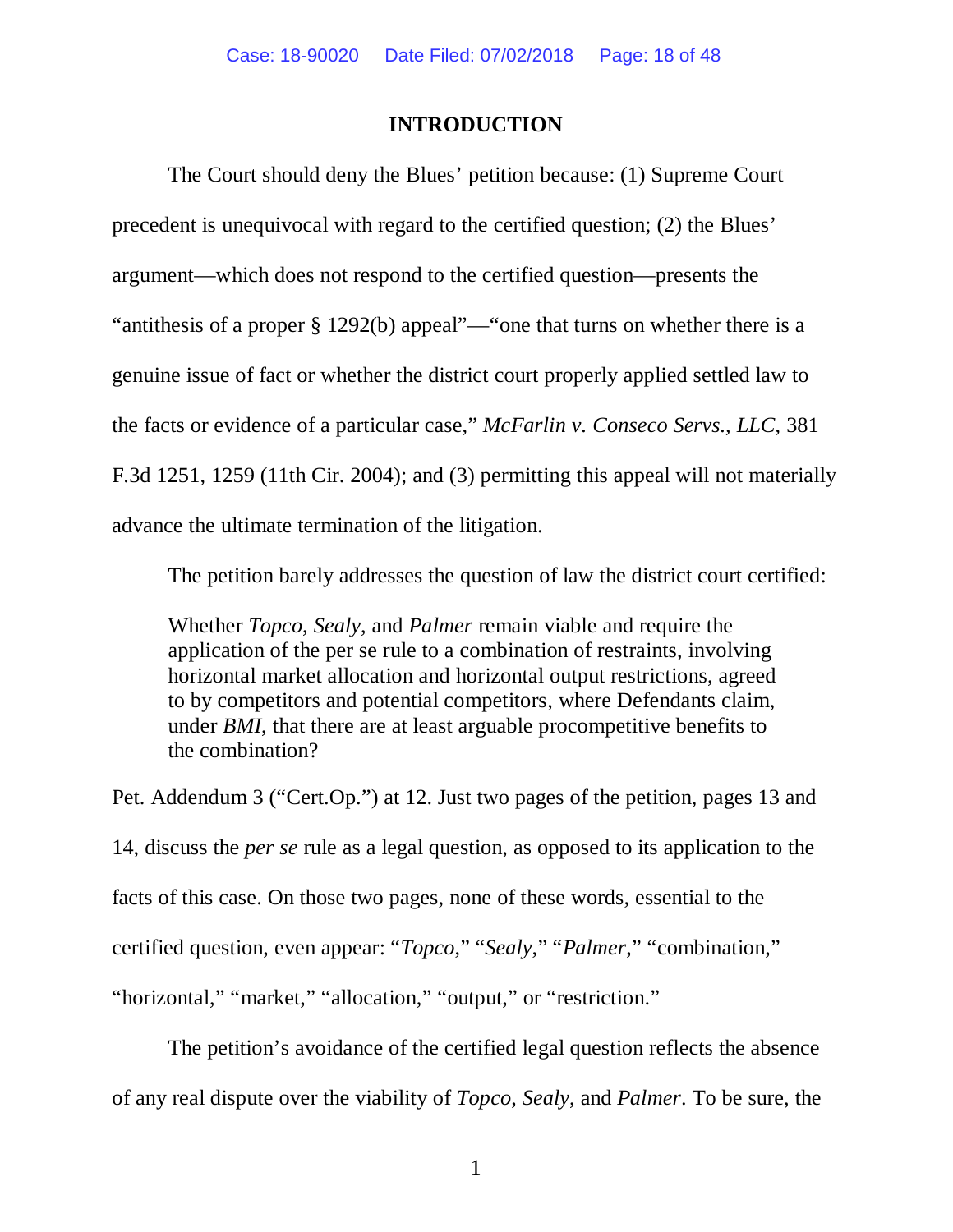#### Case: 18-90020 Date Filed: 07/02/2018 Page: 19 of 48

*per se* rule has been limited in certain ways. But the Supreme Court has never held that competitors can agree to allocate markets and restrict output, and then escape the *per se* rule by asserting "arguable procompetitive benefits." Not even the Blues suggest that there is any authority for a position so radical. In fact, just seven days ago, the Supreme Court reaffirmed that *Topco* is still good law. *Ohio v. Am. Express Co.*, 585 U.S. \_\_\_, 2018 WL 3096305, at \*12 n.10 (June 25, 2018). Particularly with this unequivocal reaffirmation of *Topco*, there cannot be "substantial ground for difference of opinion" as to the certified legal question, as § 1292(b) requires.

Unable to effectively address the certified question of law, the petition begins with six pages of factual assertions, many of which were disputed and unresolved on summary judgment, and some of which even contradict the district court's findings. Pet. 3–9. The petition then summarizes the Blues' central argument with language lifted nearly verbatim from *McFarlin*'s holding on what *not* to do in a § 1292(b) appeal: "[T]here are substantial grounds for disagreement about [the *per se* rule's] application to this important and far-reaching case." *Id.* at 14. Interlocutory appeal, however, is never granted to examine whether a district court's decision was correct in the context of a specific case. "The legal question must be stated at a high enough level of abstraction to lift the question out of the details of the evidence or facts of a particular case and give it general relevance to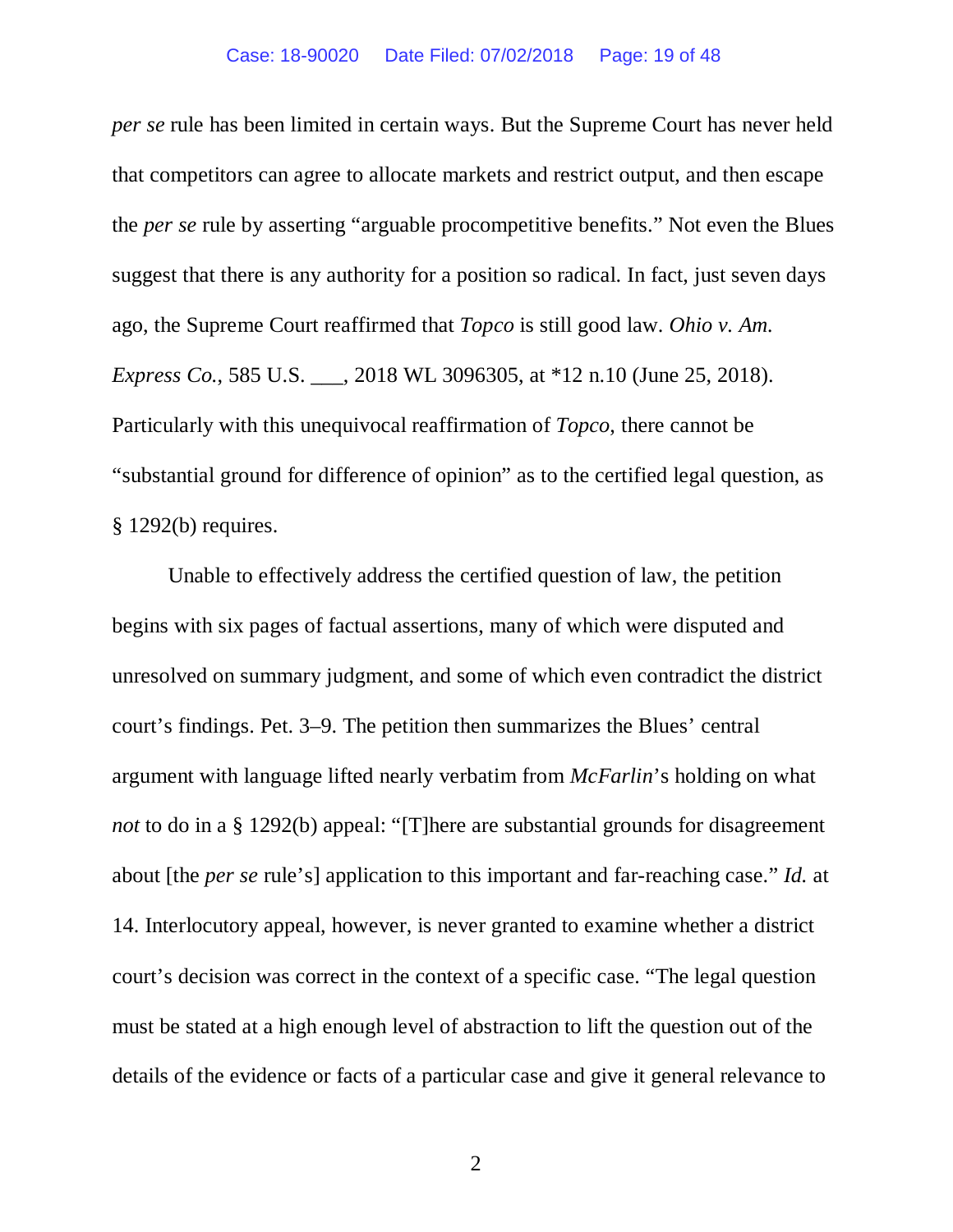other cases in the same area of law." *McFarlin*, 381 F.3d at 1259. Everything the Blues say about their business, their supposed trademark rights, and their supposed procompetitive activities is categorically irrelevant under § 1292(b).

Finally, even if all the other requirements of §1292(b) were met, interlocutory review would still be unwarranted because it would delay resolution of the case, not accelerate it. Since the Plaintiffs have also asserted claims under Section 2 of the Sherman Act arising out of the same conduct underlying their Section 1 claims, class certification and subsequent issues will have to be briefed and argued under the *per se* and rule of reason standards anyway.

Because the Blues' petition identifies no substantial ground for difference of opinion regarding the certified question, because it focuses almost exclusively on the application of settled law to the facts of this case, and because answering the certified question now will not materially advance the ultimate termination of the litigation, the petition should be denied.

#### **ARGUMENT**

## **I. There Is No Ground for Difference of Opinion Because the Supreme Court Has Definitively Answered the Certified Question.**

When a petition for interlocutory review presents a question squarely controlled by binding, unequivocal Supreme Court precedent, it should be denied because there is no "substantial ground for difference of opinion" about the correct result. Controlling Supreme Court precedent leaves no room for disagreement, and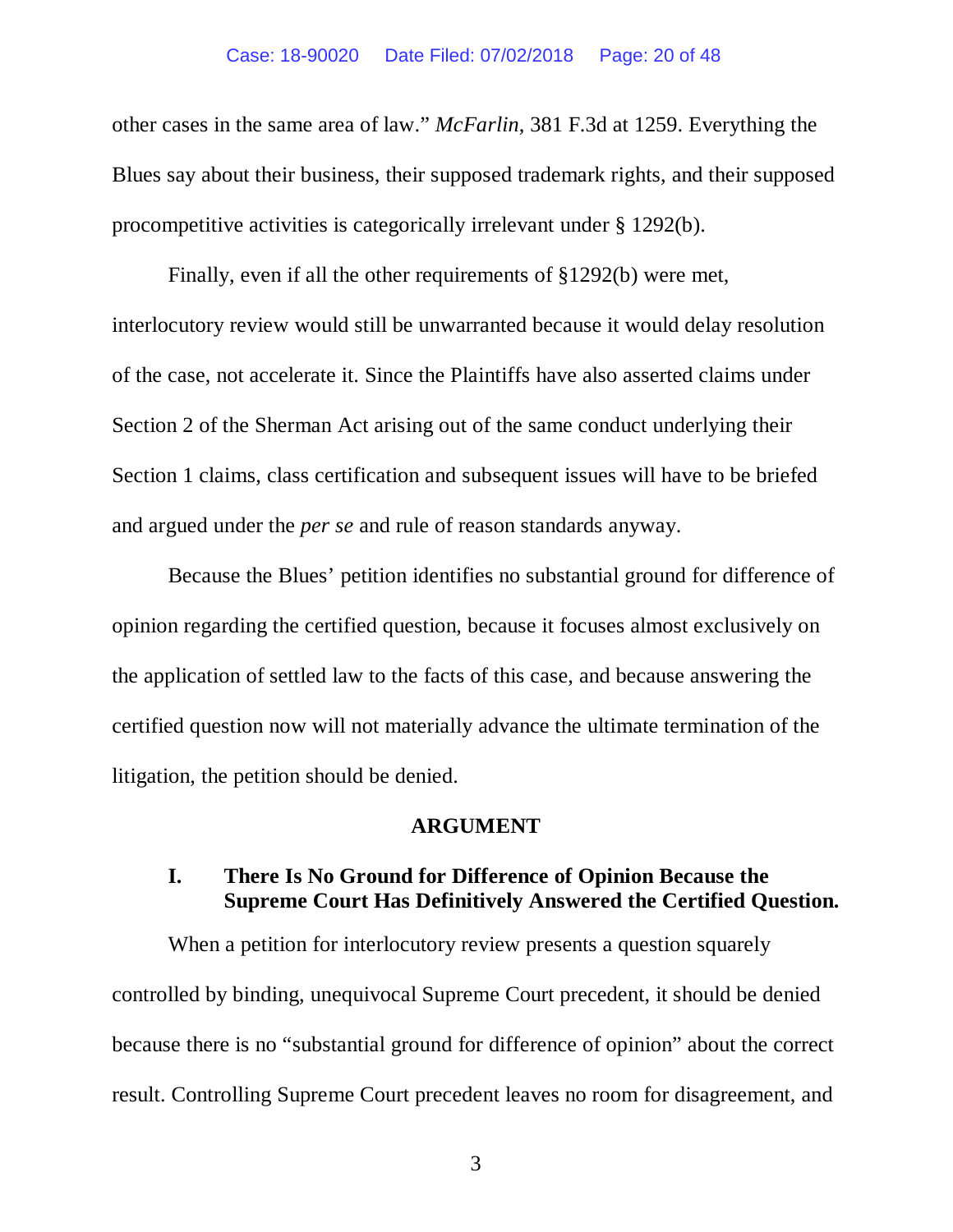this Court does not grant review under Section 1292(b) when it is "in 'complete and unequivocal' agreement with the district court." *McFarlin*, 381 F.3d at 1258 (internal quotation marks omitted). In other words, "[t]he antithesis of a proper § 1292(b) appeal is one that turns on whether … the district court properly applied *settled law* to the facts or evidence of a particular case." *Id.* at 1259 (emphasis added). No matter how vehemently a party disagrees with settled law, interlocutory review is not an avenue to challenge it. *Graham v. Mukasey*, 608 F. Supp. 2d 56, 57 (D.D.C. 2009).

The answer to the first part of the certified question, "Whether *Topco*, *Sealy*, and *Palmer* remain viable," is inarguably "yes." This Court has recognized that only the Supreme Court may overrule its precedents:

The high Court could not have been clearer about this than it has been. The Court has told us, over and over again, to follow any of its decisions that directly applies in a case, even if the reasoning of that decision appears to have been rejected in later decisions and leave to that Court "the prerogative of overruling its own decisions."

*Evans v. Sec'y, Fla. Dep't of Corr.*, 699 F.3d 1249, 1263 (11th Cir. 2012) (quoting *Tenet v. Doe*, 544 U.S. 1, 10–11 (2005)). The Supreme Court has never explicitly called *Topco*, *Sealy*, or *Palmer* into doubt; in fact, it has cited all three with approval, as the district court noted. Pet. Addendum 1 ("Op.") at 29–30 (citing *F.T.C. v. Actavis, Inc.*, 133 S. Ct. 2223, 2230 (2013); *Kirtsaeng v. John Wiley & Sons, Inc.*, 568 U.S. 519, 552–53 (2013); *Am. Needle, Inc. v. Nat'l Football*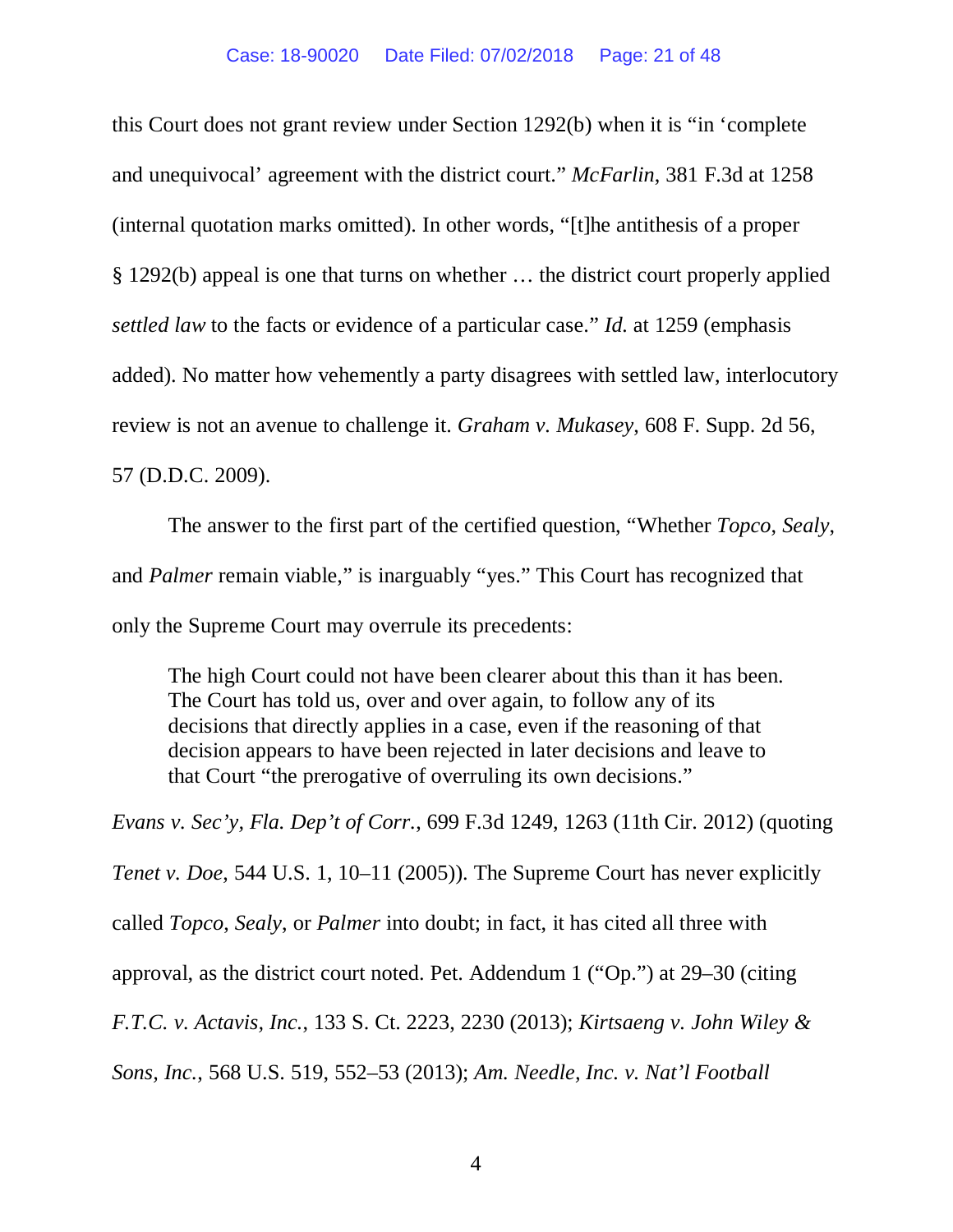*League*, 560 U.S. 183, 200-01 (2010); *NYNEX Corp. v. Discon, Inc.*, 525 U.S. 128, 133–34 (1998)). The Blues claim that *Topco*'s holding is "questionable in light of subsequent caselaw," Pet.16, yet the Supreme Court stated just last week that "*Topco* concluded that a horizontal agreement between competitors was unreasonable *per se*, even though the agreement did not extend to every competitor in the market," without implying that this conclusion has ever been undermined, *Am. Express*, 2018 WL 3096305, at \*12 n.10. Whatever criticism *Topco* and *Sealy* may have received from academia or other courts, the inescapable fact is that these decisions are still good law. In the words of the certified question, they unquestionably "remain viable."

The next question is whether *Topco*, *Sealy*, and *Palmer* "require the application of the per se rule to a combination of restraints, involving horizontal market allocation and horizontal output restrictions, agreed to by competitors and potential competitors." There is no substantial ground for difference of opinion here either, because that is what those cases expressly hold. In *Sealy*, the Supreme Court required the application of the *per se* rule because "the arrangements for territorial limitations are part of 'an aggregation of trade restraints' including unlawful price-fixing and policing." 388 U.S. at 357 (quoting *Timken Roller Bearing Co. v. United States*, 341 U.S. 593, 598 (1951)). In *Topco*, the Court clarified that price-fixing was not necessary to require the *per se* rule: "To the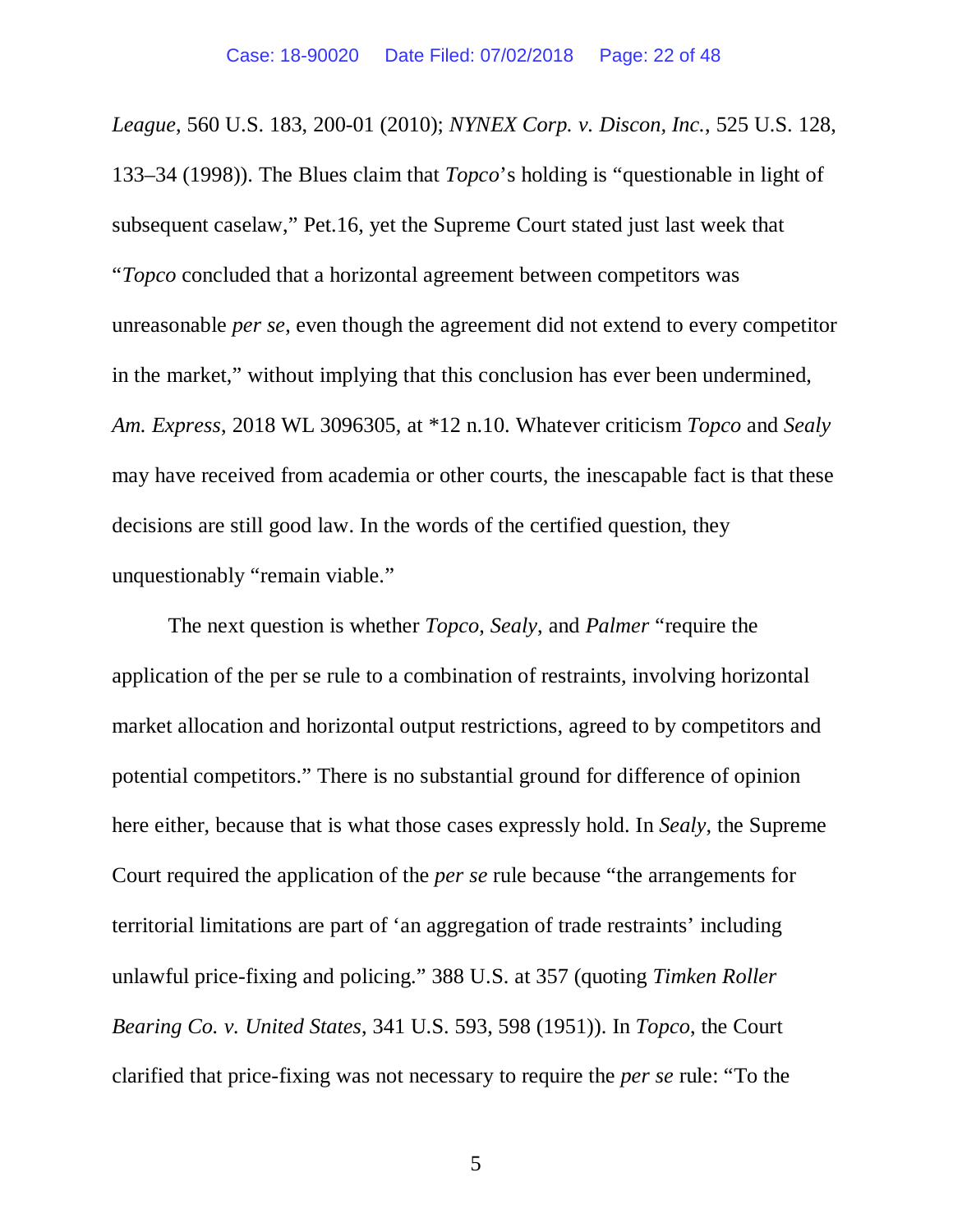extent that *Sealy* casts doubt on whether horizontal territorial limitations, unaccompanied by price fixing, are *per se* violations of the Sherman Act, we remove that doubt today." 405 U.S. at 609 n.9. And in *Topco*, as in *Sealy*, horizontal market allocation was part of a combination of restrictions, agreed to by potential competitors. *Id.* at 602. This Court too has cited *Topco* for the proposition that "[e]xamples of such per se illegality include … horizontal market division business relationships that, in the courts' experience, virtually always stifle competition." *Jacobs v. Tempur-Pedic Int'l, Inc.*, 636 F.3d 1327, 1334 (11th Cir. 2010). And in *Palmer*, the Supreme Court summarily reversed this Court's limitation of the *per se* rule to situations in which the parties had previously been competitors: "Moreover, it is equally clear that the District Court and the Court of Appeals erred when they assumed that an allocation of markets or submarkets by competitors is not unlawful unless the market in which the two previously competed is divided between them." 498 U.S. at 49. In doing so, the Supreme Court embraced *Topco* without reservation. *Id.* Moreover, with one exception not relevant here, agreements by competitors to limit output are always unlawful *per se*. <sup>2</sup> *Leegin Creative Leather Prods. v. PSKS, Inc.*, 551 U.S. 877, 886, 893 (2007).

 $\overline{a}$ 

 $2$  There is an exception for situations in which an agreement among competitors is "essential if the product is to be available at all." *NCAA v. Bd. of Regents of Univ. of Okla.*, 468 U.S. 85, 101 (1984); *see also Broad. Music, Inc. v. Columbia Broad. Sys., Inc.*, 441 U.S. 1, 23 (1979). But that exception does not apply here because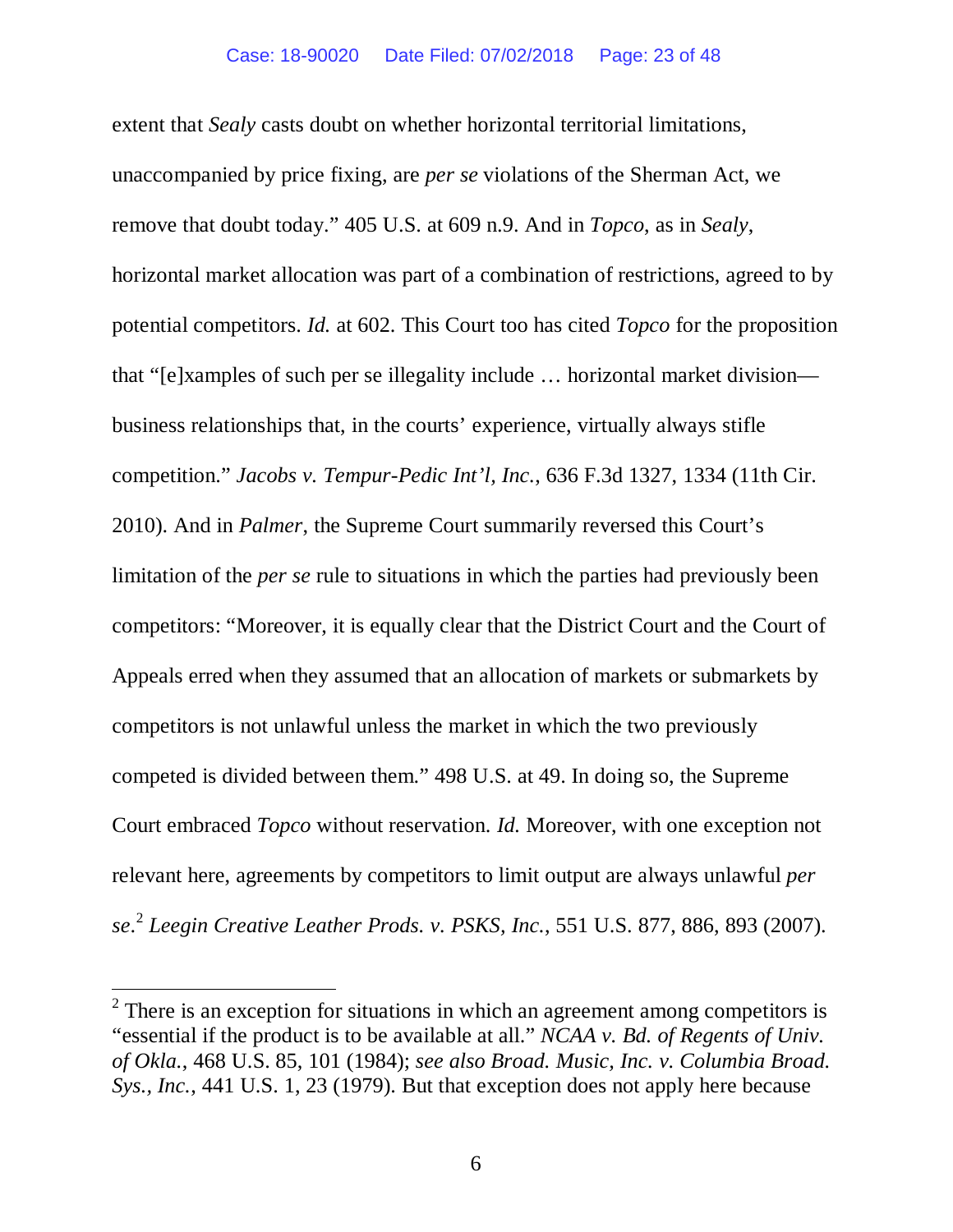Nothing in *Sealy*, *Topco*, *Palmer*, or any subsequent opinion remotely suggests that "a combination of restraints, involving horizontal market allocation and horizontal output restrictions, agreed to by competitors and potential competitors," can be evaluated under anything but the *per se* rule.

But what if, as the certified question asks, "Defendants claim, under *BMI*, that there are at least arguable procompetitive benefits to the combination?" This variable too has been rejected as a ground for avoiding the *per se* rule in *Sealy*, *Topco*, and many cases since. On appeal to the Supreme Court, the cornerstone of Sealy's argument was that "[t]he relevant facts, as shown mainly in the district court's findings and the Government's own exhibits, fully support the court's ultimate finding and demonstrate the lawfulness of the purpose and the procompetitive effects of the Sealy licenses." Brief of Sealy, Inc., 1966 WL 100609, at \*4. The Supreme Court acknowledged this argument: "It may be true, as appellee vigorously argues, that territorial exclusivity served many other purposes." *Sealy*, 388 U.S. at 356. But it rejected the argument out of hand: "Within settled doctrine, [Sealy's trade restraints] are unlawful under § 1 of the Sherman Act without the necessity for an inquiry in each particular case as to their business or economic justification, their impact in the marketplace, or their

 $\overline{a}$ 

the district court made a factual finding that the Blues' restraints do not enable the creation of a new product, Op.42–44, 48, and an interlocutory appeal is not granted so that a party can challenge factual findings, *McFarlin*, 381 F.3d at 1259.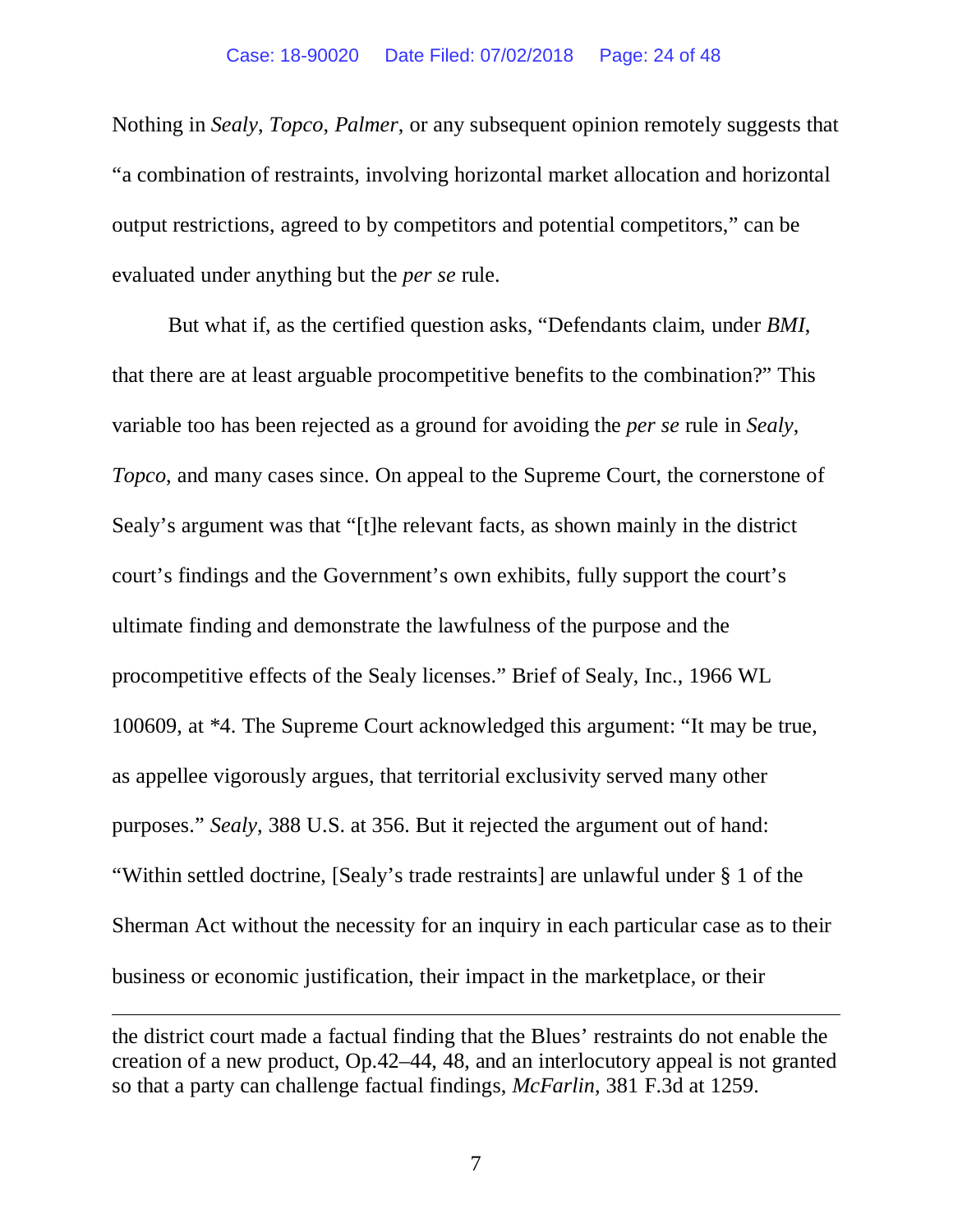reasonableness." *Id.* at 357–58. Likewise, in *Topco* the procompetitive benefit of the defendants' agreements was not just plausible, but proven; the trial court found that "Topco was doing a greater good by fostering competition between members and other large supermarket chains," *Topco*, 405 U.S. at 610, and the Supreme Court noted that the existence of private-label products "has improved the competitive potential of Topco members with respect to other large and powerful chains," *id.* at 600. Still, the Supreme Court held that the defendants' allocation of territories, which they claimed was vital to their procompetitive collaboration, was unlawful *per se*.

After *BMI* was decided, the Supreme Court again rejected the possible existence of procompetitive benefits as a reason for avoiding the *per se* rule: "The respondents' principal argument is that the *per se* rule is inapplicable because their agreements are alleged to have procompetitive justifications. The argument indicates a misunderstanding of the *per se* concept." *Arizona v. Maricopa Cnty. Med. Soc'y*, 457 U.S. 332, 351 (1982).<sup>3</sup> More recently, the Court reiterated this guidance: "The *per se* rule, treating categories of restraints as necessarily illegal, eliminates the need to study the reasonableness of an individual restraint in light of the real market forces at work …. Restraints that are per se unlawful include

 $\overline{a}$ 

<sup>&</sup>lt;sup>3</sup> *BMI* itself did not imply that alleged procompetitive benefits remove a horizontal market allocation or output restriction from the *per se* rule. *See infra* p.10.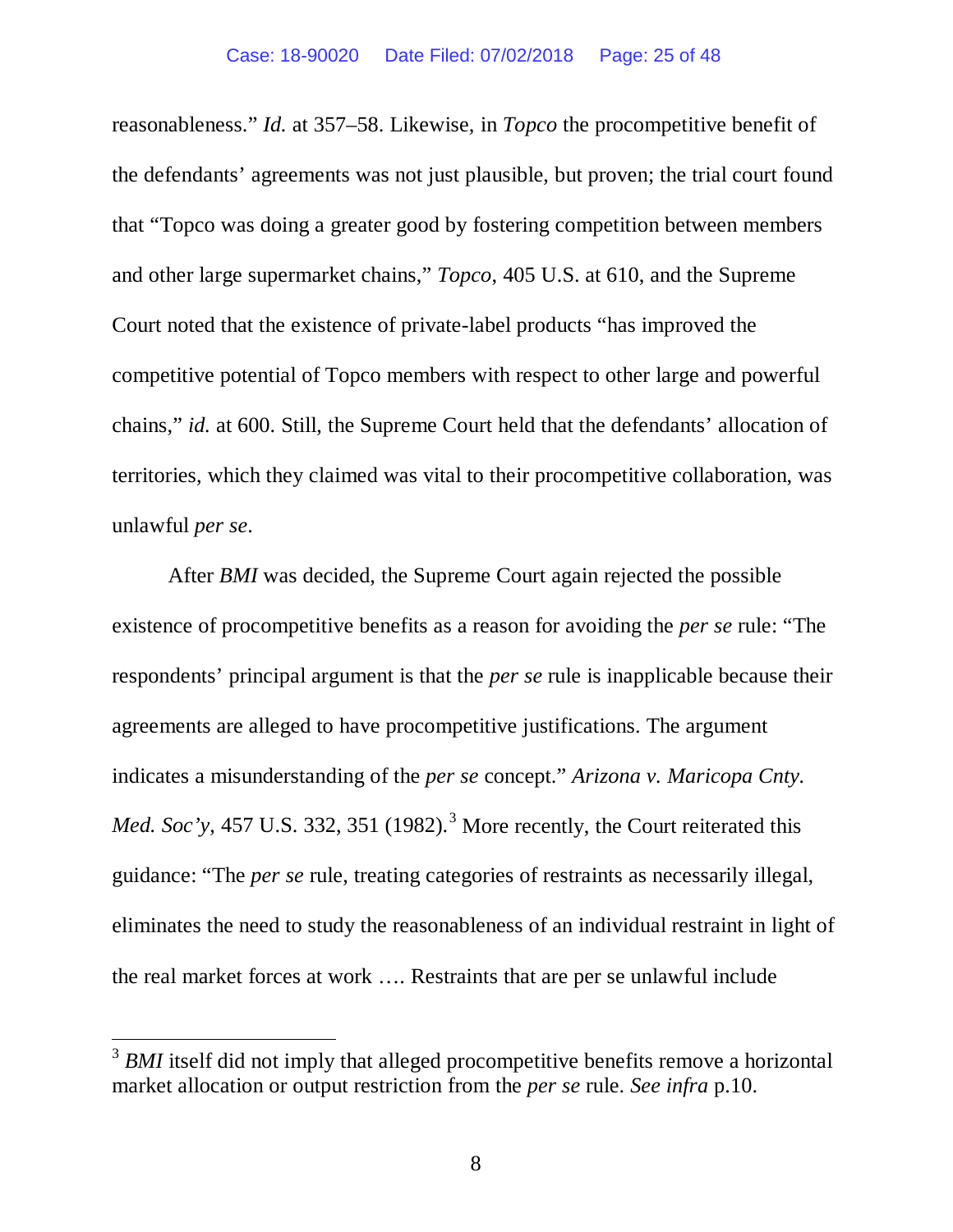#### Case: 18-90020 Date Filed: 07/02/2018 Page: 26 of 48

horizontal agreements among competitors … to divide markets." *Leegin*, 551 U.S. at 886 (internal citations omitted) (citing *Palmer*).<sup>4</sup> When a course of conduct is in a *per se* unlawful category, such as horizontal market allocation, the possibility of procompetitive benefits, no matter how strong, cannot justify imposing the rule of reason.

While the district court noted that a handful of court decisions and academic articles complain that *Topco* and *Sealy* were poorly reasoned, Op.6–8, none of them even arguably suggests that those cases have been overruled in the context of "a combination of restraints, involving horizontal market allocation and horizontal output restrictions, agreed to by competitors and potential competitors." In any event, no court of appeals or academic article can give this Court permission to reject binding precedent. *Evans*, 699 F.3d at 1263. We nonetheless discuss each below.

#### *Dagher*

 $\overline{a}$ 

While the Supreme Court stated in *Texaco v. Dagher* that it "presumptively applies rule of reason analysis," it noted in the very next sentence that some

<sup>&</sup>lt;sup>4</sup> The Blues attack the district court's decision to aggregate their market allocation and their output restrictions instead of analyzing them separately, Pet.18, but the district court explained that the result of this aggregation was a set of anticompetitive rules more restrictive than in *Sealy* and *Topco*, Op.40–41. Therefore, there was no need to analyze them separately. In any event, either one separately would qualify for *per se* treatment, as explained above.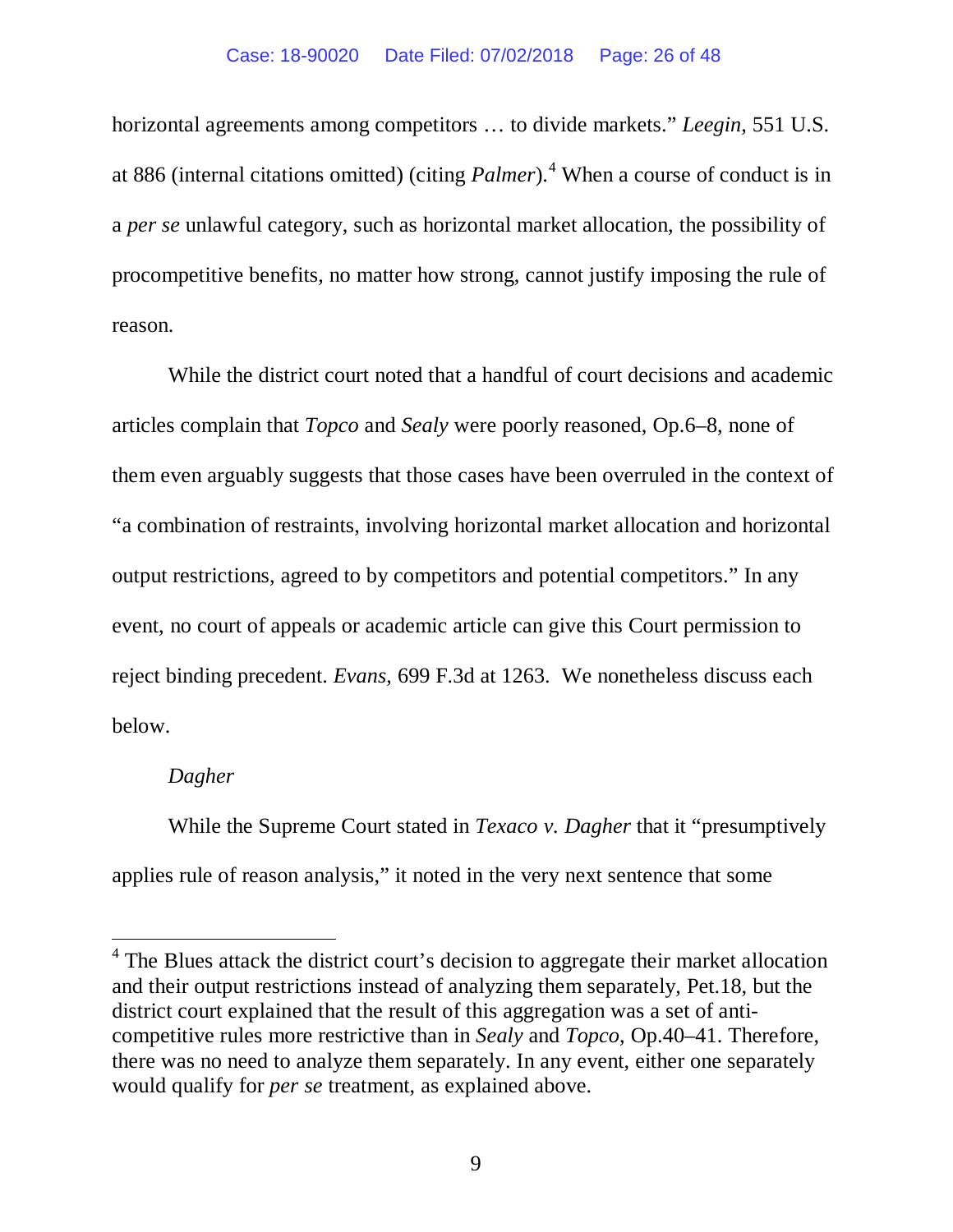practices are still subject to the *per se* rule. 547 U.S. 1, 5 (2006). Nowhere in *Dagher*, a price-fixing case involving a legitimate joint venture,<sup>5</sup> did the Supreme Court imply, much less hold, that "a combination of restraints, involving horizontal market allocation and horizontal output restrictions, agreed to by competitors and potential competitors," is subject to the rule of reason instead of the *per se* rule. In fact, the Court's only citation for its statement that it presumptively applies the rule of reason is *State Oil Co. v. Khan*, 522 U.S. 3 (1997), a case whose discussion of the *per se* rule draws heavily from *Maricopa County*, which approvingly cites *Topco* four times. *Maricopa County*, 457 U.S. at 343, 344 n.16, 354, 355 n.30.

#### *BMI*

 $\overline{a}$ 

The district court stated that the Supreme Court "has criticized a 'literal approach' of applying the per se standard of review to any practice that can be labeled a per se category." Cert.Op.6 (quoting *BMI*, 441 U.S. at 9). *BMI* involved a "sui generis" arrangement, which was necessary if the product was to be available at all. 441 U.S. at 10, 23. Here, the district court has already determined that the Blues' arrangement does not fit this mold. Op.43. More importantly, *BMI* approvingly cited *Topco* twice, indicating that *BMI* did not undermine *Topco*'s holdings. 441 U.S. 8 n.11, 9.

 $<sup>5</sup>$  The Blues' license agreements specifically disclaim that the Blues are joint</sup> venturers, and the district court rejected the Blues' argument that their ESAs can be justified as ancillary to a joint venture. Op.8, 44–45.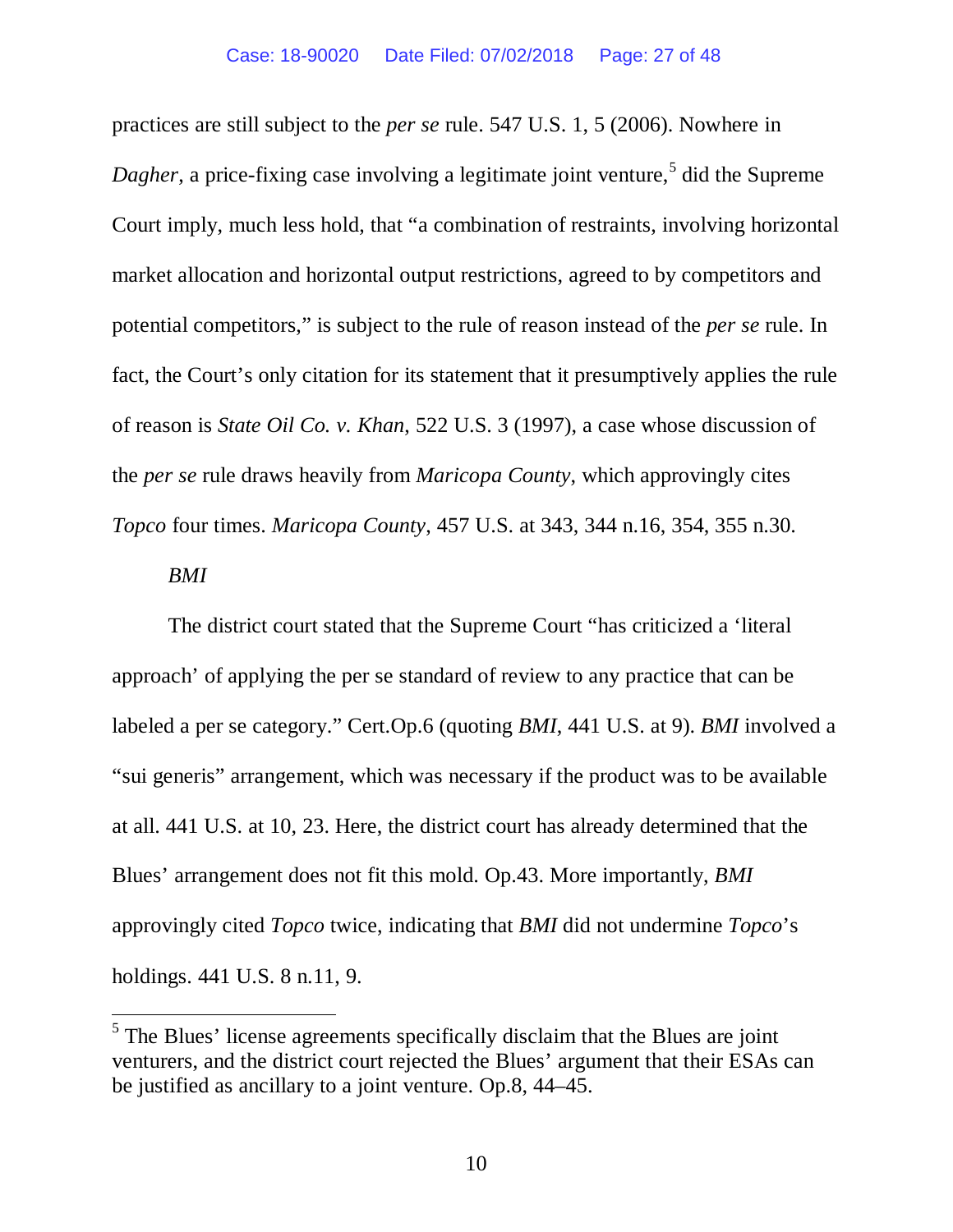#### *Rothery*

The district court noted Judge Bork's statement that "to the extent that *Topco* and *Sealy* stand for the proposition that all horizontal restraints are illegal per se, they must be regarded as effectively overruled." Cert.Op.6 (quoting *Rothery Storage & Van Co. v. Atlas Van Lines, Inc.*, 792 F.2d 210, 226 (D.C. Cir. 1986)). But that statement is uncontroversial. As *Rothery* points out, the Supreme Court held in *BMI* and *NCAA* that there are circumstances in which price fixing is not unlawful *per se*, and it applied the rule of reason to group boycotts in *Northwest Wholesale Stationers, Inc. v. Pacific Stationery & Printing Co.*, 472 U.S. 284 (1985). *Rothery*, 792 F.2d at 226. But *Rothery* identified no Supreme Court precedent holding that horizontal agreements to allocate markets and restrict output, which are the subject of the certified question here, can ever be examined under the rule of reason. To the extent that *Rothery* stands for the broad proposition that horizontal market allocation and output restrictions can be exempted from the *per se* rule based on a claim of arguable procompetitive benefits, it must be regarded as effectively overruled by several Supreme Court opinions stretching from *Palmer* to *American Express*.

#### *Addamax*

The district court cited the First Circuit's reference to the "ever narrowing per se niche." Cert.Op.7 (quoting *Addamax Corp. v. Open Software Found., Inc.*,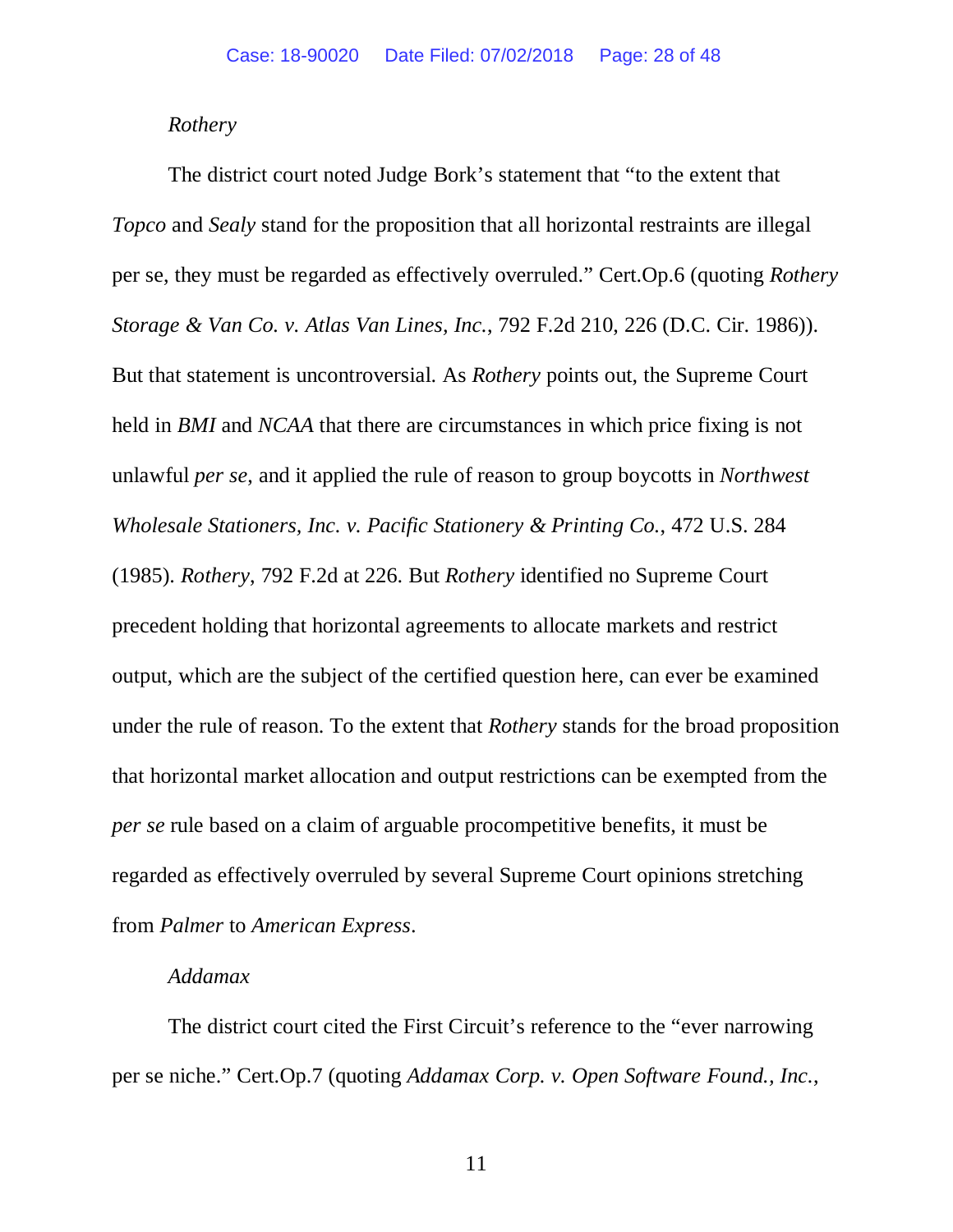152 F.3d 48, 51–52 (1st Cir. 1998)). But the First Circuit acknowledged that the *per se* niche still contains "output fixing agreements (horizontal market division agreements are of essentially the same character)." *Addamax*, 152 F.3d at 51.

#### *Academic Articles*

 $\overline{a}$ 

Some academics have criticized *Sealy* and *Topco* for applying "an overly aggressive per se rule to restraints that were ancillary to legitimate, efficiencyenhancing joint ventures by firms that lacked significant market power." Herbert Hovenkamp & Christopher R. Leslie, *The Firm as Cartel Manager*, 64 Vand. L. Rev. 813, 864 (2011); *see also* Benjamin Klein, *Single Entity Analysis of Joint Ventures After* American Needle*: An Economic Perspective*, 78 Antitrust L.J. 669, 684–85 (2013) (citing the small market share of the *Sealy* defendants). The Blues, by contrast, collectively cover "more than 100 million subscribers," Pet.1, far more than any other insurer.<sup>6</sup> And at the risk of beating a dead horse, no academic, no district court, and no court of appeals, no matter what they say, can make a Supreme Court precedent no longer binding. Only the Supreme Court may do so, and it has not.

 $6$  While the Blues have invoked this figure as a measure of the gravity of this case, they have never suggested that anyone would lose coverage if the Blues, who are 15 of the 25 largest insurers in the country, began to compete with each other.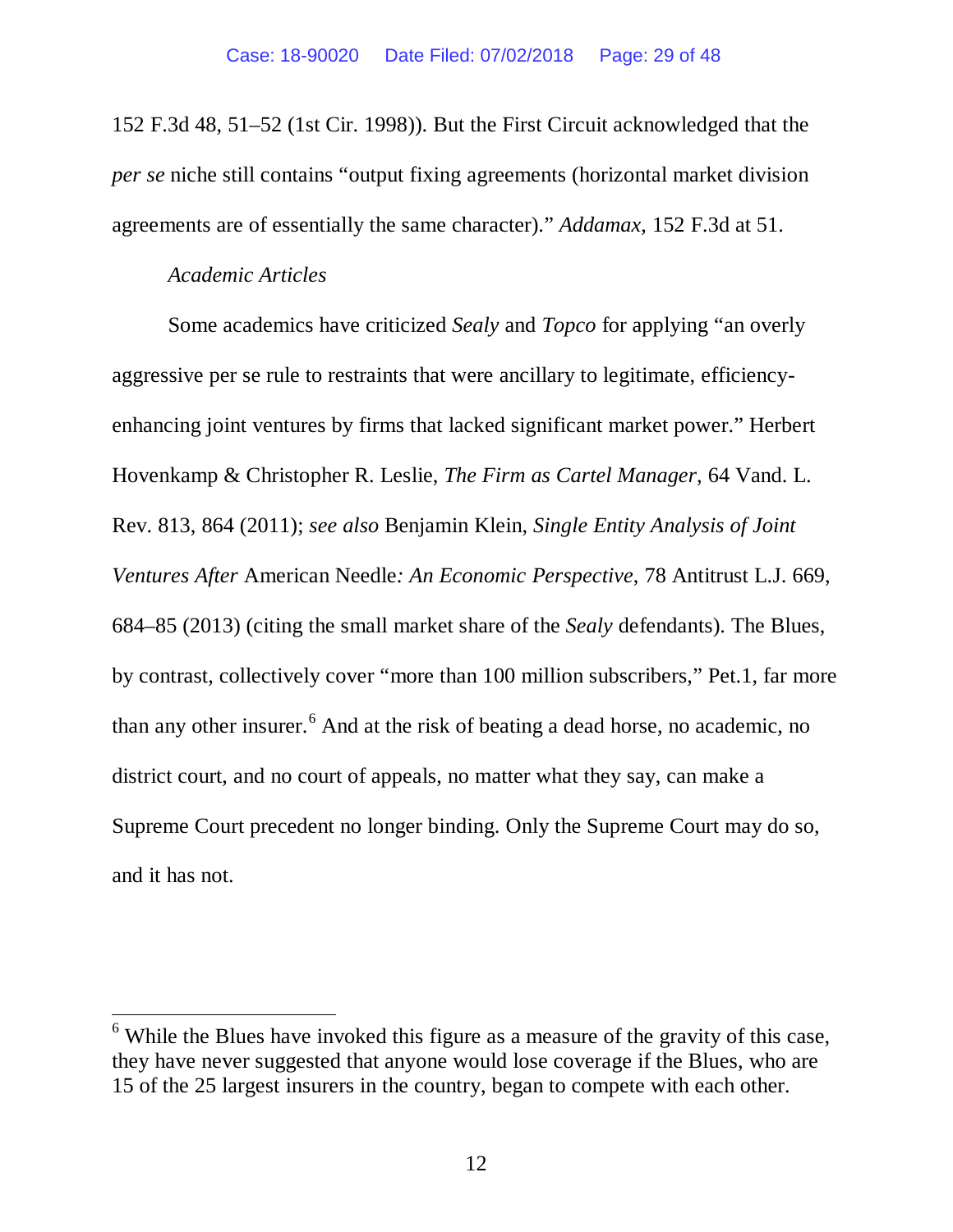## **II. The Blues' Arguments for Appeal Depend Almost Entirely on Unresolved Factual Disputes**

The Blues' petition would have benefitted from a serious discussion of the law like the one above. Instead, it spends page after page discussing purported facts about the Blues' business, and then using those facts to try to distinguish controlling precedent. Pet.3–9, 15–19. This is impermissible: "The antithesis of a proper § 1292(b) appeal is one that turns on whether there is a genuine issue of fact or whether the district court properly applied settled law to the facts or evidence of a particular case." *McFarlin*, 381 F.3d at 1259. To make matters worse, the facts on which the Blues rely are either disputed or were resolved *against* the Blues on summary judgment. "Section 1292(b) appeals were intended, and should be reserved, for situations in which the court of appeals can rule on a pure, controlling question of law without having to delve beyond the surface of the record in order to determine the facts." *McFarlin*, 381 F.3d at 1259. Yet every one of the Blues' arguments against applying the *per se* rule would require a deep dive.

To take just one example of what an interlocutory appeal would involve, consider the Blues' argument that *Topco* and *Sealy* are distinguishable because "ESAs originated from independent, pre-existing common-law trademark rights, *not* from any horizontal agreement that could justify a *per se* claim." Pet.16. After examining the voluminous record, the district court explicitly rejected this claim: "[T]he ESAs established by the Association must be examined as horizontal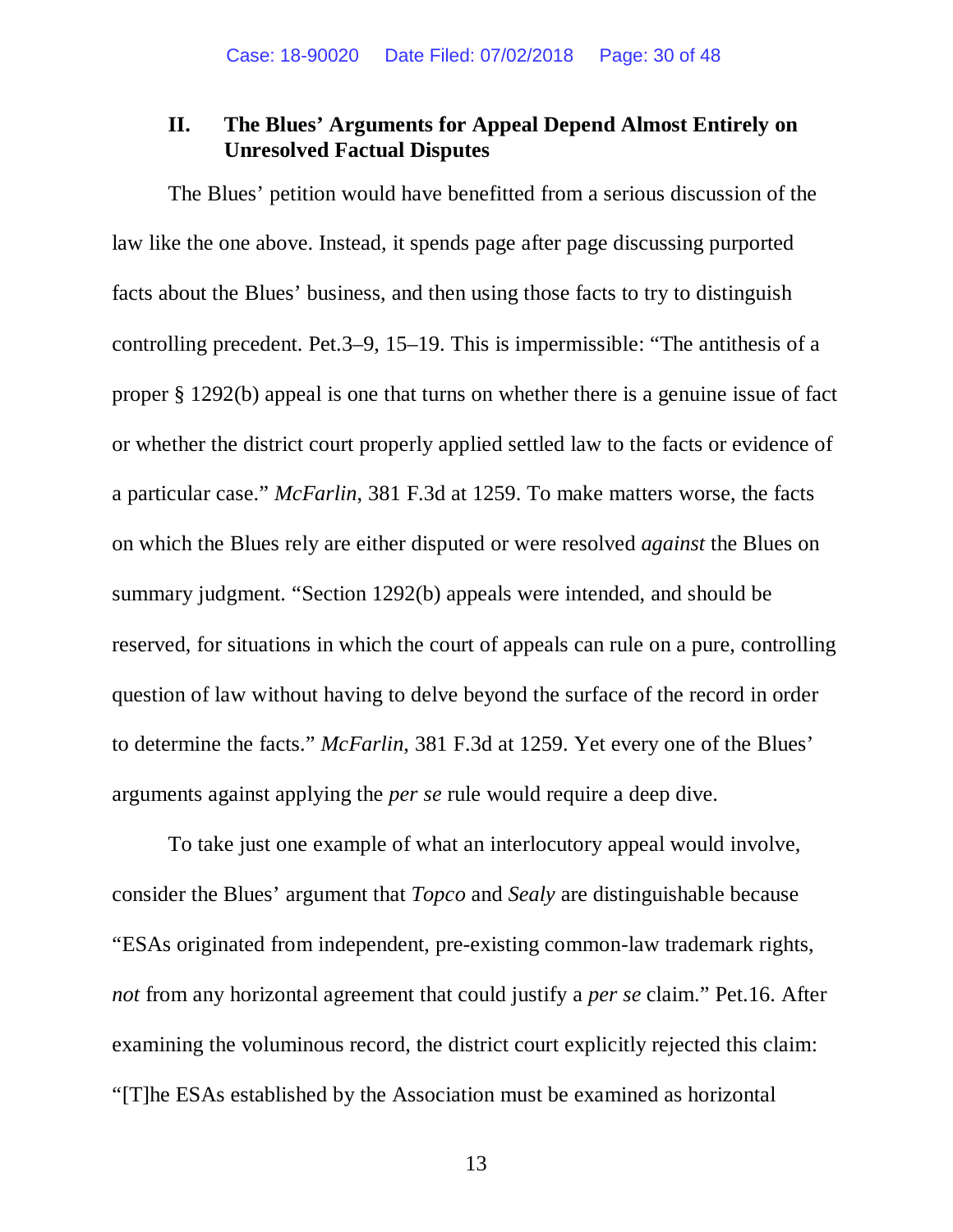allocations, not vertical ones. … Defendants claim that the service areas arose from either common law trademark rights or plan requirements imposed vertically by the AHA and AMA. The court is not persuaded." Op.38–39 (citation omitted). In their briefing on the origin and control of the Blues' trademarks, the parties cited 101 exhibits, stretching back more than 80 years and covering 11,150 pages. Before considering the effect of the Blues' trademark rights on the standard of review, this Court would have to delve into that vast record and decide whether to reverse the district court's factual determination. All for a fact-specific issue not even mentioned in the certified question.

The issue of trademarks is one among many on which the petition stretches the record. The Blues ask this Court to take it on faith that "ESAs encourage Blue Plans to invest in their local service areas, offer customers access to strong local provider networks, and extend coverage even in areas that national insurers have avoided or abandoned as unprofitable." Pet.7. But their citations for this statement are a footnote in the district court's opinion that makes no reference at all to ESAs, Op.19 n.9, and their own summary judgment brief, in which every relevant fact was disputed, Dkt.1349 at 12–13; Dkt.1431 at 8–10; Dkt.1435 at 17–20. Similarly, their claim that the output restriction known as the National Best Efforts Rule gives "Blue Plans strong incentives to continue promoting the Blue System" cites only a set of disputed facts from the summary judgment briefs. Pet.7–8; Dkt.1349 at 10–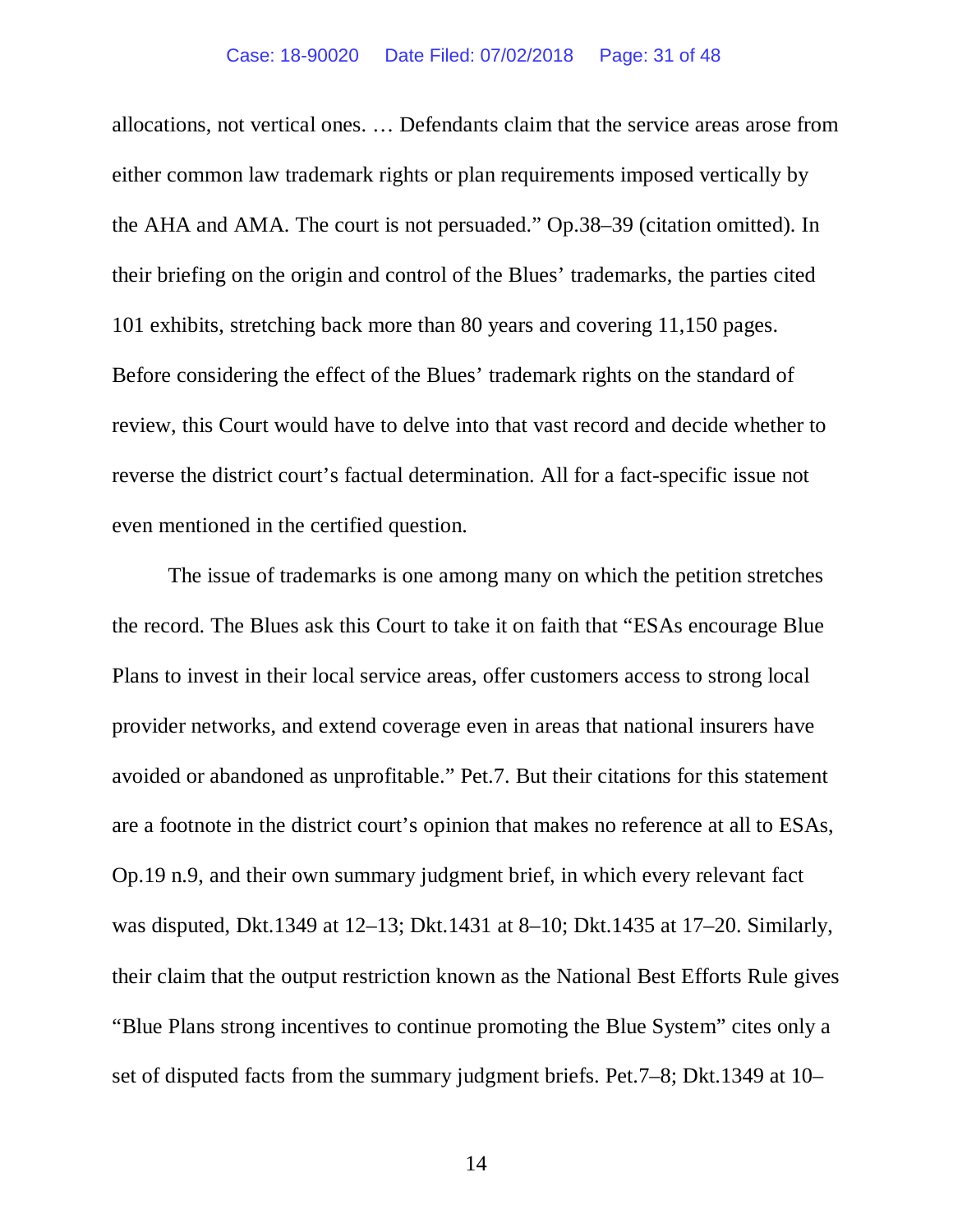11; Dkt.1431 at 6–8; Dkt.1435 at 15–17. Resolving these disputes on appeal, like the trademark disputes, would require an arduous journey through the extensive record.<sup>7</sup>

Because of the sheer number of disputed facts on which the Blues intend to rely, an interlocutory appeal would create not only an incredible burden on this Court to make sense of those facts, but also a danger of entering an advisory opinion. If the "facts" on appeal are not the facts ultimately proven at trial, then this Court's answers to the Blues' fact-bound questions will be of no use. For that reason, several courts have prudently avoided interlocutory appeals when the facts were not fully developed. *E.g.*, *Control Data Corp. v. Int'l Bus. Machines Corp.*, 421 F.2d 323, 325 (8th Cir. 1970) ("We are persuaded that an early ruling on the points certified by the district court could only be hypothetical or advisory as to what may or may not be admissible in the actual trial itself."); *Nickert v. Puget Sound Tug & Barge Co.*, 480 F.2d 1039, 1041 (9th Cir. 1973) ("An announcement by a trial court of its then opinion on an abstract question of law prior to the taking of final, definitive action affecting the substantial rights of the parties is … purely advisory, hypothetical and tentative on an issue which may never arise."); *see also*

 $\overline{a}$ 

 $<sup>7</sup>$  These examples provide just a sense of the quagmire to which an interlocutory</sup> appeal will lead. For a more complete picture, Appendix A to this brief lists the other assertions from the petition's Statement of Facts that are either disputed or were resolved against the Blues on summary judgment.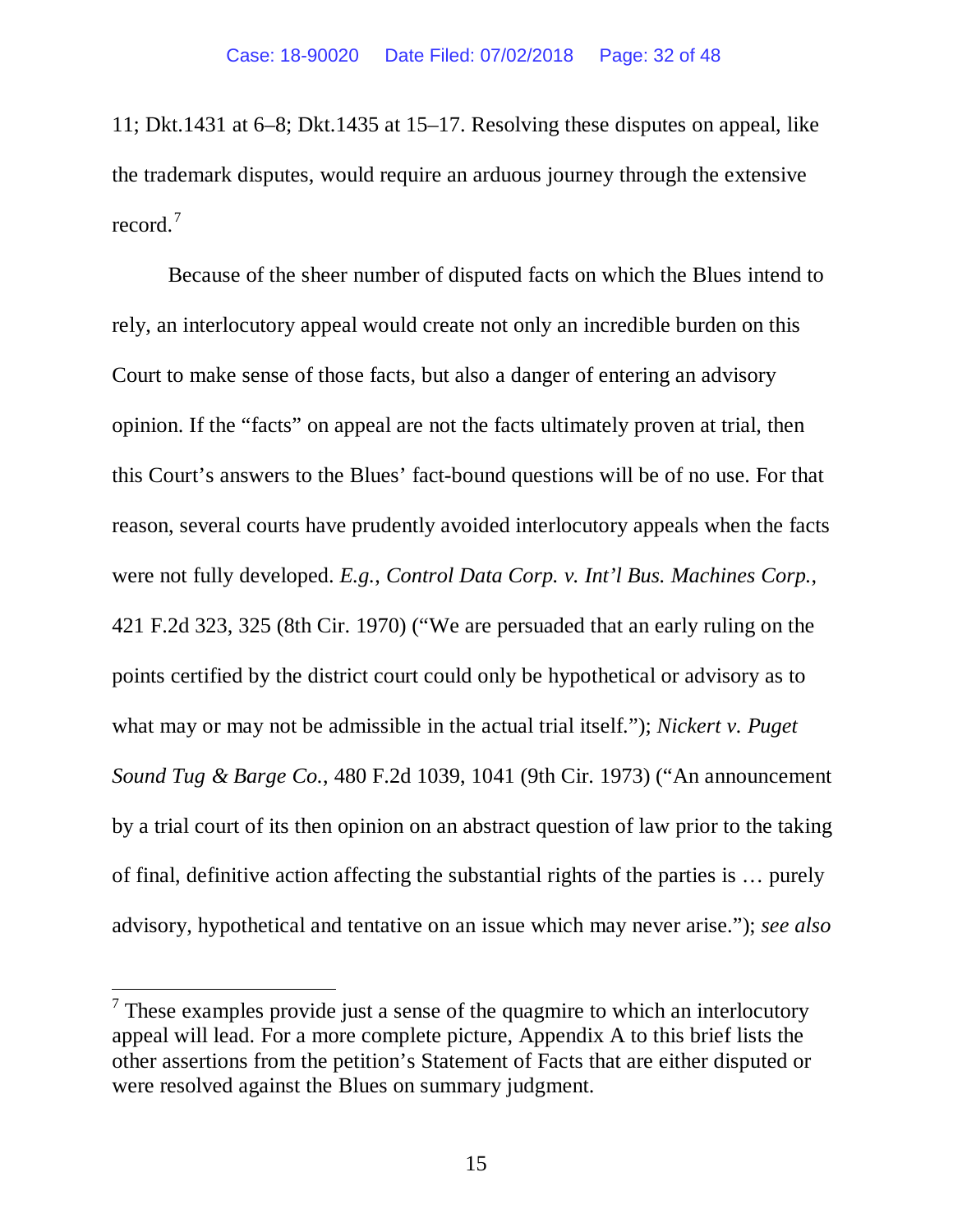*Ahrenholz v. Bd. of Trs. of Univ. of Ill.*, 219 F.3d 674, 676–77 (7th Cir. 2000); *Md.* 

*Cas. Co. v. W.R. Grace & Co.*, 128 F.3d 794, 797 (2d Cir. 1997); *Palandjian v. Pahlavi*, 782 F.2d 313, 314 (1st Cir. 1986). If the Blues want to appeal on the grounds that the facts of their business arrangements are distinguishable from the ones held to be *per se* unlawful in *Sealy* and *Topco*, they must wait until those facts are established at trial.

# **III. An Interlocutory Appeal Will Not Materially Advance the Ultimate Termination of the Litigation.**

The final requirement for a § 1292(b) appeal—that resolution of the controlling legal question "may materially advance the ultimate termination of the litigation," 28 U.S.C. § 1292(b)—also presents an insurmountable obstacle here. The Blues do not even attempt to, and cannot, show that permitting an appeal now "would serve to avoid a trial or otherwise substantially shorten the litigation." *McFarlin*, 381 F.3d at 1251.

A distinguishing feature of this case is that, regardless of whether an appeal is permitted, the same issues must be litigated in the district court, requiring the same expenditure of resources and time. Apart from the Sherman Act § 1 claims that the district court held must be reviewed under the *per se* rule, Plaintiffs also assert § 1 claims that will be reviewed under the rule of reason. Op.49–55. The parties, therefore, inevitably must litigate issues—e.g., the definition of the relevant market, the alleged procompetitive and anticompetitive aspects of the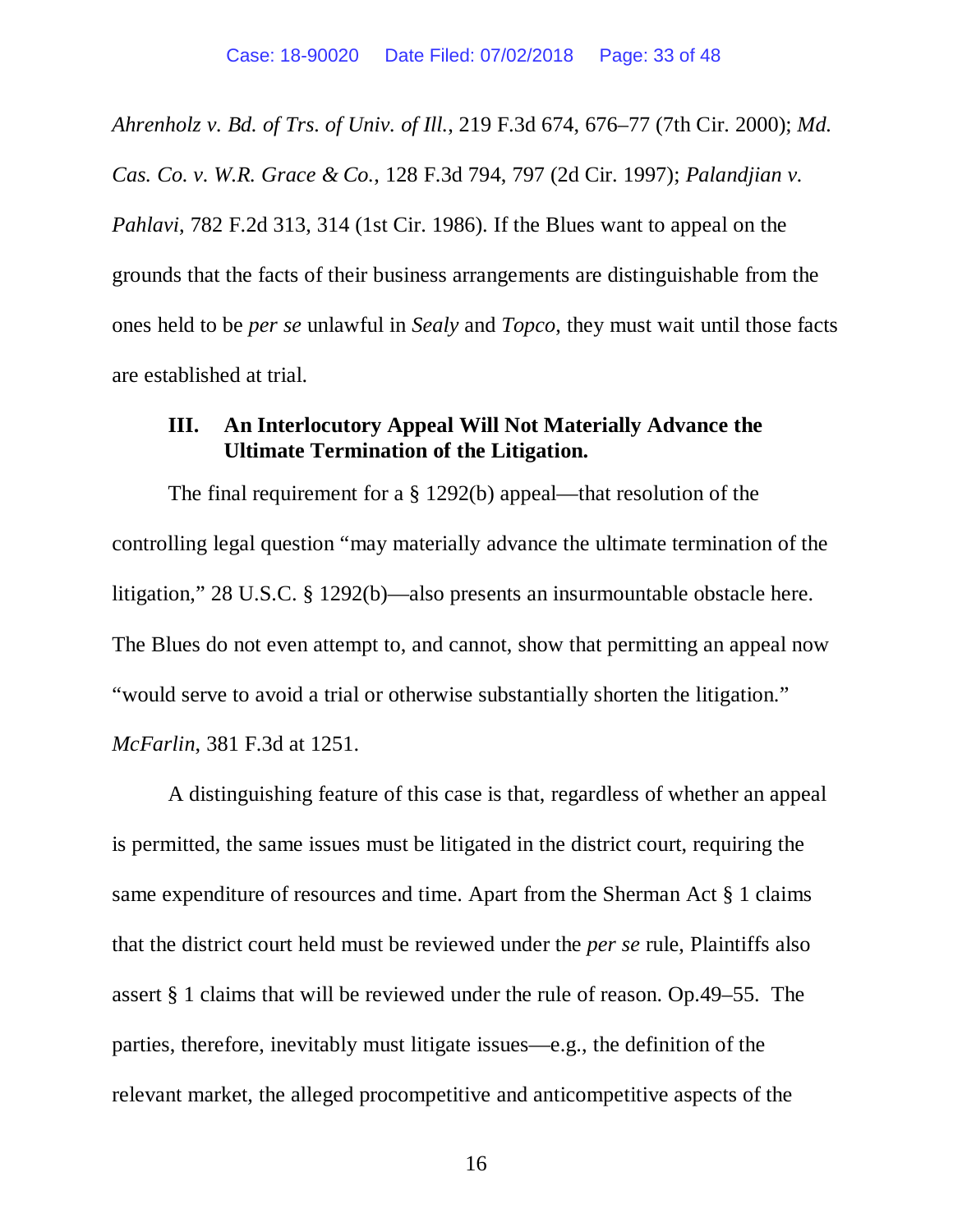Blues' conduct, and class certification—that would arise *even* if the stated purpose of the Blues' appeal were achieved—applying rule of reason analysis to all of Plaintiffs' § 1 claims. Moreover, Plaintiffs assert Sherman Act § 2 claims relating to the same anticompetitive conduct underlying the § 1 *per se* claims Dkt.1083  $\P$  507–26, and rule of reason analysis will apply to the § 2 claims, requiring litigation of the same issues the Blues inaccurately claim cannot be raised without this appeal. *See United States v. Microsoft Corp.*, 253 F.3d 34, 59 (D.C. Cir. 2001) (applying rule of reason standard to § 2 claims) (citing *Mid-Texas Commc'ns Sys., Inc. v. AT&T*, 615 F.2d 1372, 1389 n.13 (5th Cir. 1980)); *U.S. Anchor Mfg., Inc. v. Rule Indus., Inc.*, 7 F.3d 986, 994 (11th Cir. 1993) (holding that defining the relevant market is an "indispensable element" of a § 2 claim). Far from advancing the ultimate termination of the litigation, then, this proposed appeal will not even narrow the issues that must be litigated, a result that cannot be squared with the requirements of § 1292. *See McFarlin*, 381 F.3d at 1262 ("[R]esolution of one claim out of seven would do little, if anything, to 'materially advance the ultimate termination of the litigation.'").

While an interlocutory appeal might create some minor efficiencies in the next stages of this litigation, the prospect for "expensive, duplicative work," Cert.Op.10, is not nearly strong or likely enough to justify the long delay inherent in an appeal. In response to Plaintiffs' proposal to submit expert reports and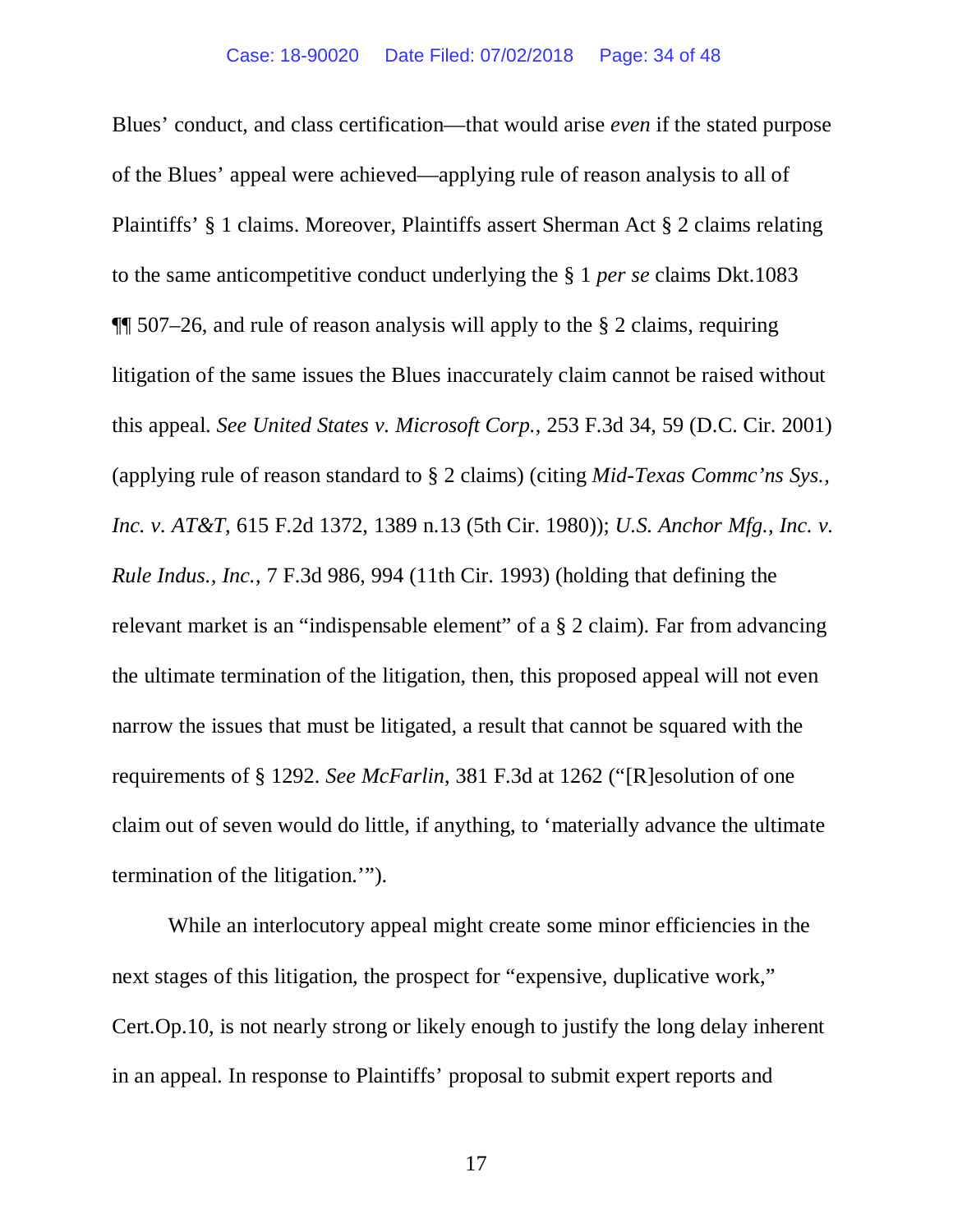#### Case: 18-90020 Date Filed: 07/02/2018 Page: 35 of 48

briefing under both standards of review, the district court identified several rule of reason issues that, in its view, would not need to be litigated if its summary judgment order were affirmed on appeal. Cert.Op.9–10. But most (or perhaps all) of those issues must be litigated, in either event, for Plaintiffs' remaining § 1 and § 2 claims. Because the parties must obtain expert reports, brief class certification, and present *Daubert* and summary judgment arguments on each of these issues irrespective of the certified question, permitting an appeal now would save minimal time and expense of a final order.

The Blues also conflate the "controlling question of law" requirement with the "ultimate termination of litigation" requirement. Pet.20–22. Claiming that the "remaining stages of litigation . . . depend heavily on the standard of review," the Blues warn that the district court will need to redo its work if its standard of review ruling is reversed. Pet.21–22. Yet this claim is, as discussed above, factually inaccurate, as well as legally inadequate. Emphasizing that aspects of Plaintiffs' claim may depend on the court's ruling merely restates the "controlling" element, without addressing the wholly separate "ultimate termination of litigation" requirement of § 1292.

The Blues attempt to excuse their failure to satisfy this requirement by citing several cases in which orders on antitrust claims were reviewed under § 1292. Pet.21. But these decisions do not help the Blues because not one involved separate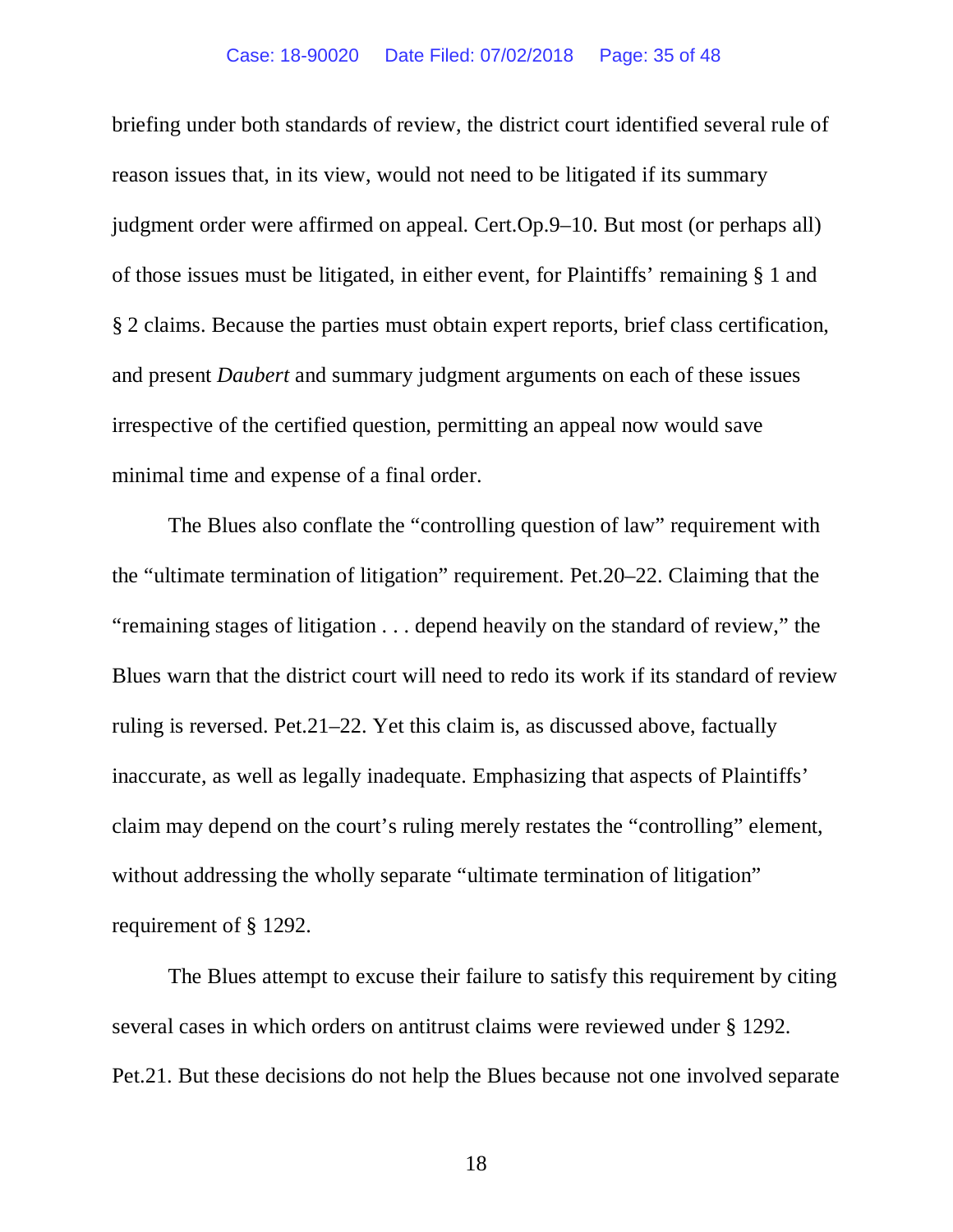claims—such as Plaintiffs' § 2 and rule-of-reason § 1 claims—that would require full-blown litigation unaffected by the outcome of the interlocutory appeal. *E.g.*, *Valley Drug Co. v. Geneva Pharm., Inc.*, 344 F.3d 1294, 1301 (11th Cir. 2003) (involving only application of the *per se* rule to § 1 claims challenging reversepayment agreements). Nor do any of the decisions—all of which pre-date this Court's detailed articulation of the § 1292 requirements in *McFarlin*—contain any analysis of the "termination of litigation" requirement. The appeals in *Catalano*, 446 U.S. at 644, and *Maricopa County*, 457 U.S. at 336, moreover, involved orders holding that the rule of reason applied, the reversal of which *eliminated* the need for an "elaborate inquiry into the reasonableness of a challenged business practice entail[ing] significant costs," *id.* at 343, the opposite of the posture here. And potentially case-dispositive issues were raised in *Valley Drug*, 344 F.3d at 1311 n.27, 1312 ("patent exception to antitrust liability"), and *In re Cardizem CD Antitrust Litig.*, 332 F.3d 896, 900 (6th Cir. 2003) (lack of antitrust injury), unlike in this proposed appeal.

This appeal, at most, has the limited potential to alter the course of litigation as to a subset of Plaintiffs' claims, and even then, not by much. This circumscribed impact cannot be reconciled with the plain language, or this Court's interpretation, of § 1292's requirement that an appeal "materially advance the ultimate termination of the litigation."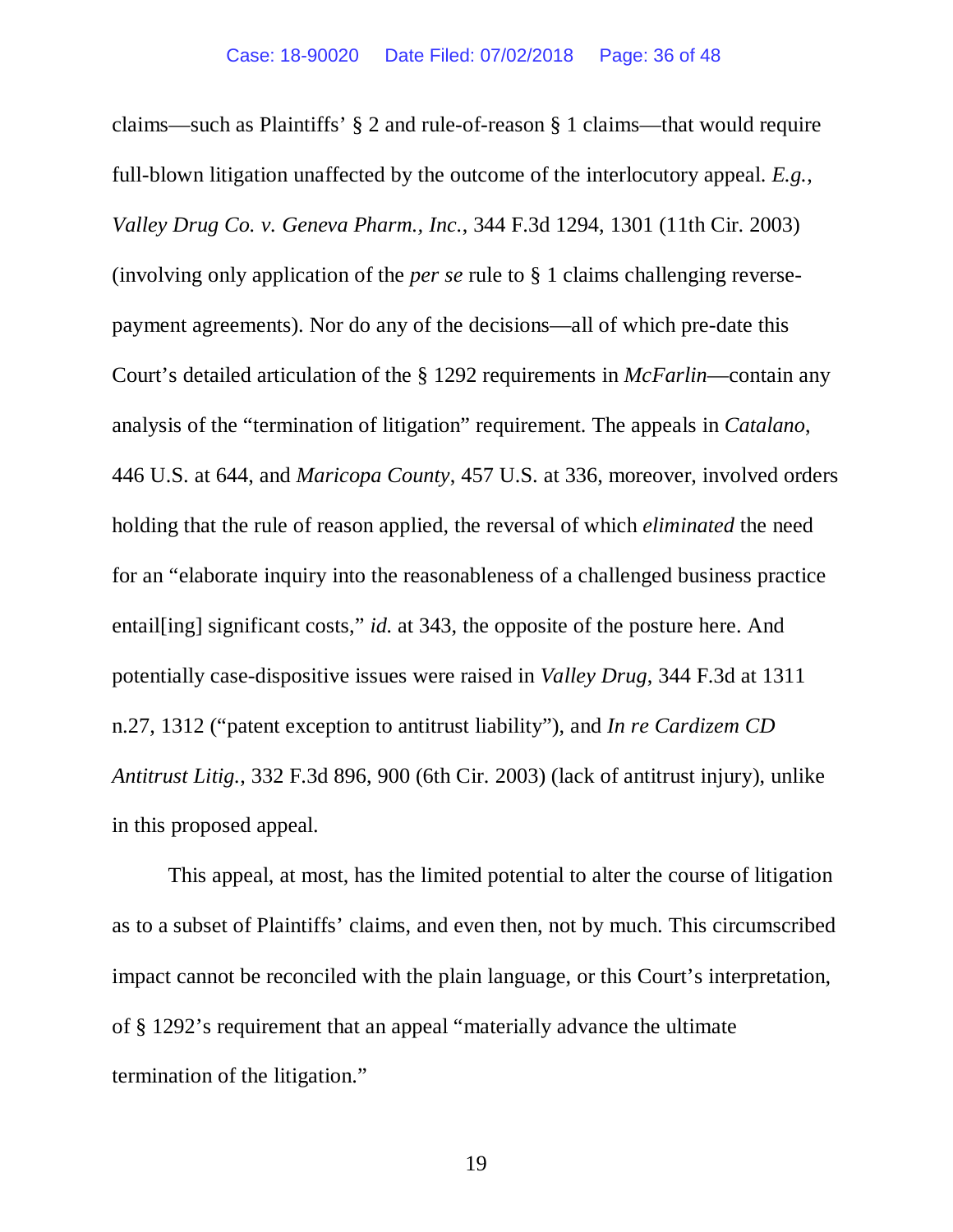## **CONCLUSION**

The Blues' petition forfeits any serious discussion of the question of law the

district court certified, focusing almost exclusively on disputed factual issues.

Moreover, an immediate appeal will delay, not advance the litigation. The petition

should be denied.

Edith M. Kallas – *Co-Lead Counsel* WHATLEY KALLAS, LLP 1180 Avenue of the Americas, 20th Floor New York, NY 10036 Tel: (212) 447-7060 Fax: (800) 922-4851 Email: ekallas@whatleykallas.com

Patrick J. Sheehan WHATLEY KALLAS, LLP 60 State Street, 7th Floor Boston, MA 02109 Tel: (617) 573-5118 Fax: (617) 371-2950 Email: psheehan@whatleykallas.com

Dated: July 2, 2018 Respectfully submitted,

*/s/ Joe R. Whatley, Jr.* Joe R. Whatley, Jr. – *Co-Lead Counsel* W. Tucker Brown Helen L. Eckinger WHATLEY KALLAS, LLP 2001 Park Place North 1000 Park Place Tower Birmingham, AL 35203 Tel: (205) 488-1200 Fax: (800) 922-4851 Email: jwhatley@whatleykallas.com tbrown@whatleykallas.com heckinger@whatleykallas.com

Deborah J. Winegard WHATLEY KALLAS, LLP 1068 Virginia Avenue, NE Atlanta, GA 30306 Tel: (404) 607-8222 Fax: (404) 607-8451 Email: dwinegard@whatleykallas.com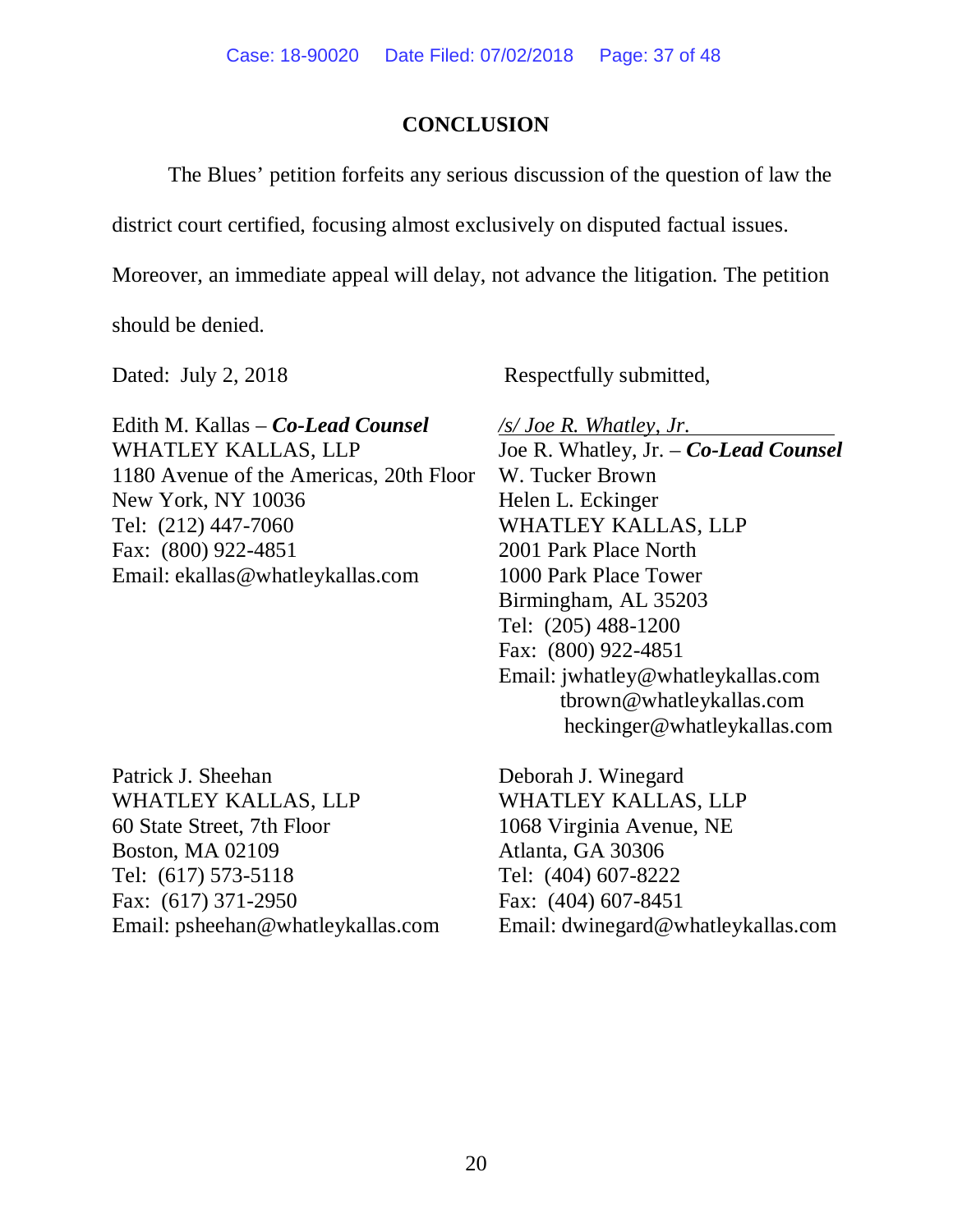Henry C. Quillen WHATLEY KALLAS, LLP 159 Middle Street, Suite 2C Portsmouth, NH 03801 Tel: (603) 294-1591 Fax: (800) 922-4851 Email: hquillen@whatleykallas.com

Charles Clinton Hunter HAYES HUNTER PC 4265 San Felipe, Suite 1000 Houston, TX 77027 Tel: (281) 768-4731 Fax: (713) 583-7047 Email: chunter@hayeshunterlaw.com

E. Kirk Wood, Jr. – *Local Facilitating Counsel* WOOD LAW FIRM LLC P. O. Box 382434 Birmingham, AL 35238 Tel: (205) 612-0243 Fax: (205) 705-1223 Email: ekirkwood1@bellsouth.net

Aaron S. Podhurst – *Plaintiffs' Steering Committee* Peter Prieto – *Chair, Expert Committee* PODHURST ORSECK, P.A. One S.E. 3rd Avenue Suite 2300 Miami, FL 33131 Tel: (305) 358-2800 Fax: (305) 358-2382 Email: apodhurst@podhurst.com pprieto@podhurst.com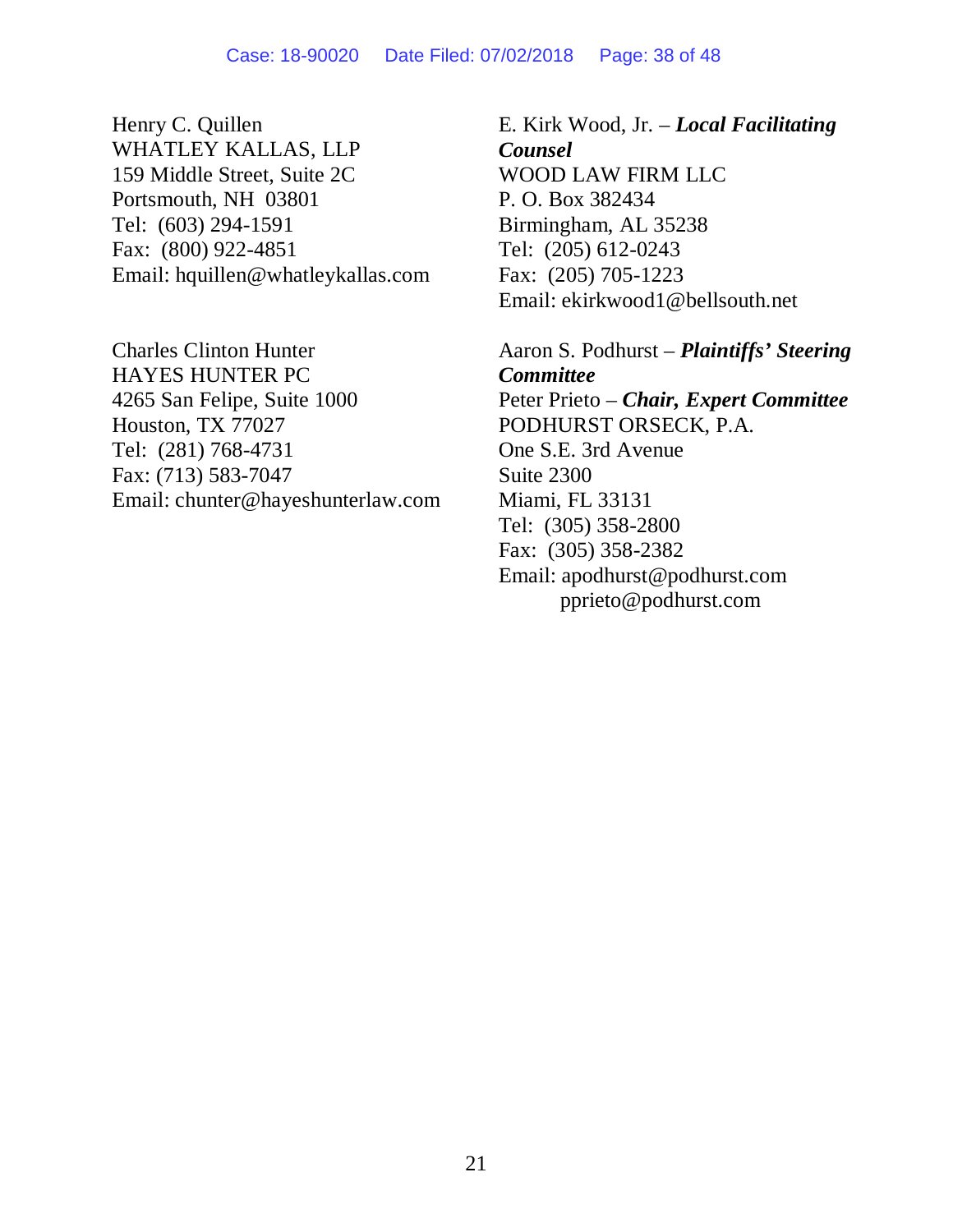#### Case: 18-90020 Date Filed: 07/02/2018 Page: 39 of 48

Dennis Pantazis – *Plaintiffs' Steering Committee* Brian Clark – *Discovery Committee* WIGGINS CHILDS PANTAZIS FISHER GOLDFARB The Kress Building 301 Nineteenth Street North Birmingham, AL 35203 Tel: (205) 314-0500 Fax: (205) 254-1500 Email: dgp@wcqp.com bclark@wcqp.com

Dennis C. Reich – *Chair, Damages Committee* REICH & BINSTOCK, LLP 4265 San Felipe, Suite 1000 Houston, TX 77027 Tel: (713) 622-7271 Fax: (713) 623-8724 Email: dreich@rbfirm.net

U.W. Clemon – *Plaintiffs' Steering Committee* U. W. Clemon, LLC 5202 Mountain Ridge Parkway Birmingham, AL 35222 Tel: (205) 837-2898 Email: clemonu@bellsouth.net

J. Mark White – *Litigation Committee* Augusta S. Dowd – *Chair, Litigation Committee* Linda G. Flippo – *Discovery Committee* WHITE ARNOLD & DOWD, P.C. The Massey Building 2025 Third Avenue North, Suite 500 Birmingham, AL 35203 Tel: (205) 323-1888 Fax: (205) 323-8907 Email: mwhite@whitearnolddowd.com adowd@whitearnolddowd.com lflippo@whitearnolddowd.com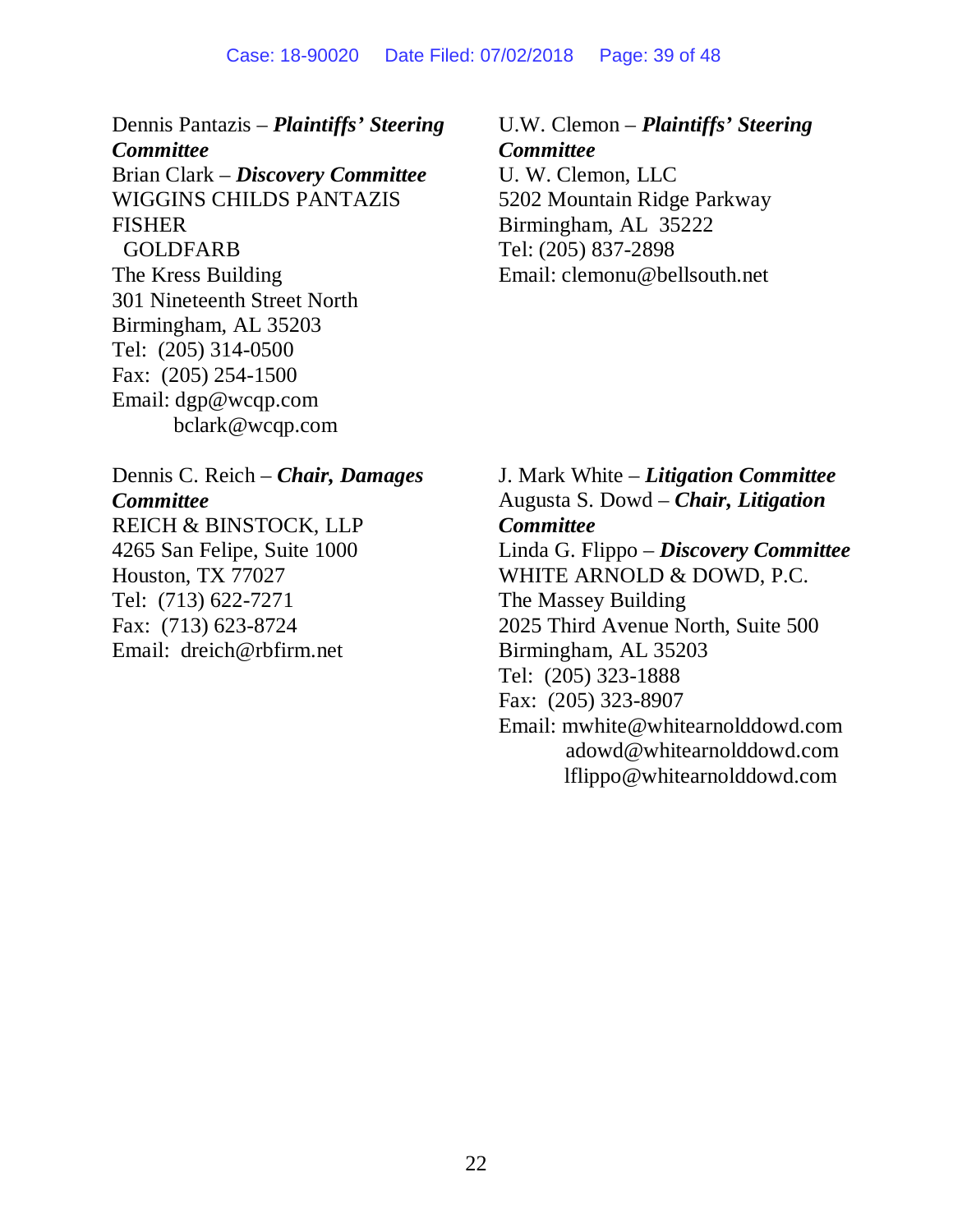Nicholas B. Roth – *Chair, Discovery Committee* Julia Smeds Roth – *Discovery Committee* EYSTER KEY TUBB ROTH MIDDLETON & ADAMS, LLP 402 East Moulton Street, SE Decatur, AL 35602 Tel: (256) 353-6761 Fax: (256) 353-6767 Email: nbroth@eysterkey.com jroth@eysterkey.com

David A. Balto – *Expert Committee* THE LAW OFFICES OF DAVID A. **BALTO** 1350 I Street, N.W., Suite 850 Washington, DC 20005 Tel: (202) 789-5424 Fax: (202) 589-1819 Email: david.balto@dcantitrustlaw.com

Joey K. James – *Litigation Committee* BUNCH & JAMES P. O. Box 878 Florence, AL 35631 Tel: (256) 764-0095 Fax: (256) 767-5705 Email: joey@bunchandjames.com

Van Bunch – *Chair, Class Certification Committee* BONNETT FAIRBOURN FRIEDMAN & BALINT, P.C. 2325 E. Camelback Road, Suite 300 Phoenix, AZ 85016 Tel: (602) 274-1100 Fax: (602) 274-1199 Email: vbunch@bffb.com

Robert J. Axelrod – *Chair, Written Submissions Committee* AXELROD & DEAN LLP 830 Third Avenue, 5th Floor New York, NY 10022 Tel: (646) 448-5263 Fax: (212) 840-8560 Email: rjaxelrod@axelroddean.com

W. Daniel Miles, III – *Written Submissions Committee* BEASLEY ALLEN CROW METHVIN PORTIS & MILES, P.C. 218 Commerce Street Montgomery, AL 36104 Tel: (800) 898-2034 Fax: (334) 954-7555 Email: dee.miles@beasleyallen.com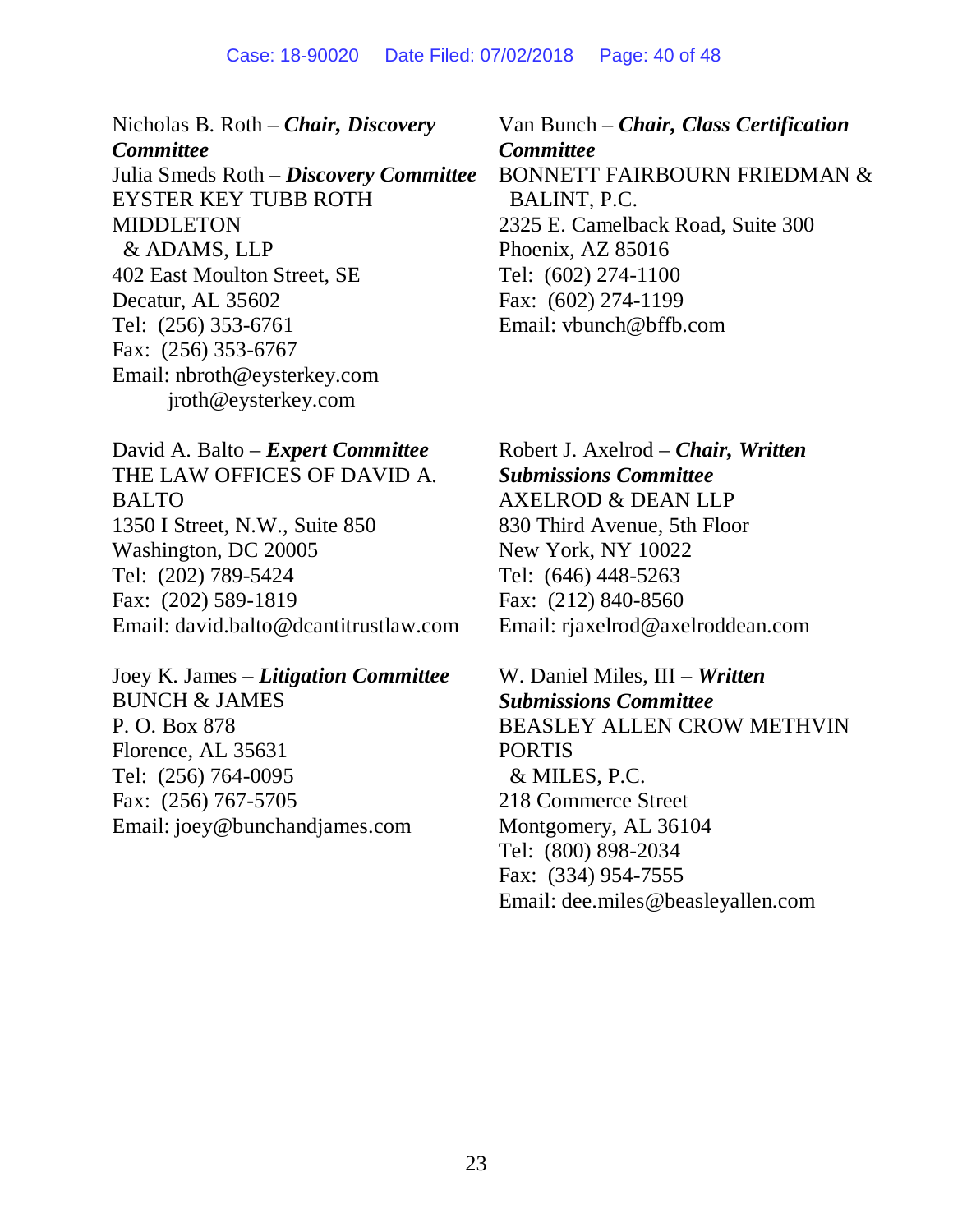#### Case: 18-90020 Date Filed: 07/02/2018 Page: 41 of 48

Richard S. Frankowski – *Discovery Committee* THE FRANKOWSKI FIRM, LLC 231 22<sup>nd</sup> Street South, Suite 203 Birmingham, AL 35233 Tel: (205) 390-0399 Fax: (205) 390-1001 Email: richard@frankowskifirm.com

John C. Davis – *Written Submissions Committee* LAW OFFICE OF JOHN C. DAVIS 623 Beard Street Tallahassee, FL 32303 Tel: (850) 222-4770 Email: john@johndavislaw.net

Mark K. Gray – *Discovery Committee* GRAY & WHITE 713 E. Market Street, Suite 200 Louisville, KY 40202 Tel: (502) 805-1800 Fax: (502) 618-4059 Email: mgray@grayandwhitelaw.com

Stephen M. Hansen – *Class Certification Committee* LAW OFFICE OF STEPHEN M. **HANSEN** 1821 Dock Street Tacoma, WA 98402 Tel: (253) 302-5955 Fax: (253) 301-1147 Email: steve@stephenmhansenlaw.com

Peter H. Burke – *Class Certification Committee* J. Allen Schreiber – *Litigation Committee* BURKE HARVEY, LLC 3535 Grandview Parkway Suite 100 Birmingham, AL 35243 Tel: (205) 930-9091 Fax: (205) 930-9054 Email: pburke@burkeharvey.com aschreiber@burkeharvey.com

Michael C. Dodge – *Expert Committee* GLAST PHILLIPS & MURRAY, P.C. 14801 Quorum Drive, Suite 500 Dallas, TX 75254 Tel: (972) 419-7172 Email: mdodge@gpm-law.com

Michael E. Gurley, Jr. – *Discovery Committee* Attorney at Law 24108 Portobello Road Birmingham, AL 35242 Tel: (205) 908-6512 Email: mgurleyjr@yahoo.com

Lynn W. Jinks, III – *Expert Committee* Christina D. Crow – *Discovery Committee* JINKS CROW & DICKSON, P.C. 219 North Prairie Street Union Springs, AL 36089 Tel: (334) 738-4225 Fax: (334) 738-4229 Email: ljinks@jinkslaw.com ccrow@jinkslaw.com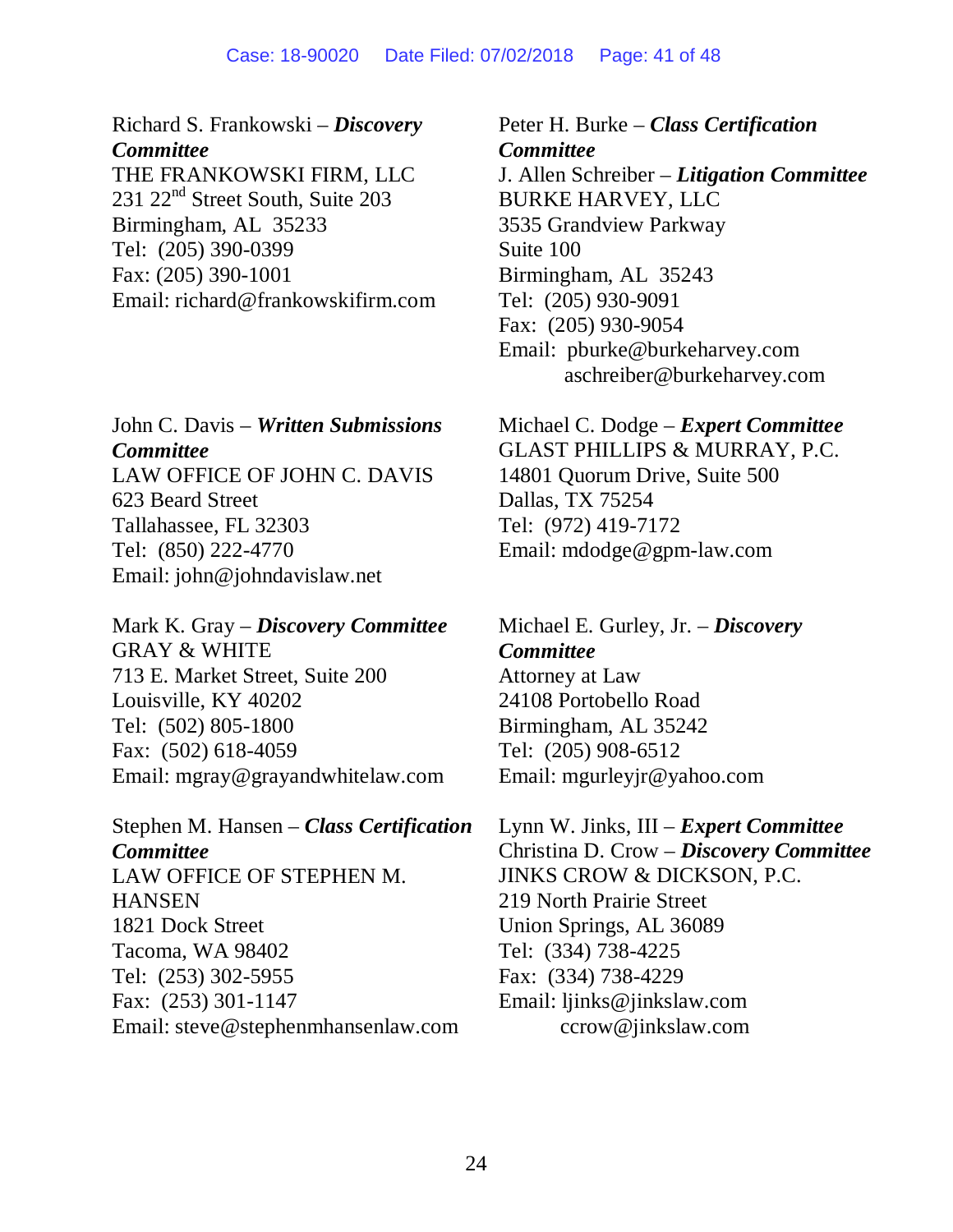Harley S. Tropin – *Damages Committee* Javier A. Lopez – *Discovery Committee* KOZYAK TROPIN & THROCKMORTON, P.A. 2525 Ponce De Leon Boulevard, 9th Floor Miami, FL 33134 Tel: (305) 372-1800 Fax: (305) 372-3508 Email: hst@kttlaw.com jal@kttlaw.com

C. Wes Pittman – *Settlement Committee* THE PITTMAN FIRM, P.A. 432 McKenzie Avenue Panama City, FL 32401 Tel: (850) 784-9000 Fax: (850) 763-6787 Email: wes@pittmanfirm.com

Robert B. Roden – *Litigation Committee* SHELBY RODEN, LLC 2956 Rhodes Circle Birmingham, AL 35205 Tel: (205) 933-8383 Fax: (205) 933-8386 Email: rroden@shelbyroden.com

Gary E. Mason – *Class Certification Committee* WHITFIELD BRYSON & MASON, LLP 1625 Massachusetts Ave. NW, Suite 605 Washington, DC 20036 Tel: (202) 429-2290 Fax: (202) 640-1160 Email: gmason@wbmllp.com

Myron C. Penn – *Discovery Committee* PENN & SEABORN, LLC 53 Highway 110 Post Office Box 5335 Union Springs, AL 36089 Tel: (334) 738-4486 Fax: (334) 738-4432 Email: myronpenn28@hotmail.com

J. Preston Strom, Jr. – *Litigation Committee* STROM LAW FIRM, LLC 2110 N. Beltline Boulevard, Suite A Columbia, SC 29204-3905 Tel: (803) 252-4800 Fax: (803) 252-4801 Email: petestrom@stromlaw.com

Thomas V. Bender – *Discovery Committee* Dirk L. Hubbard HORN AYLWARD & BANDY, LLC 2600 Grand Blvd., Suite 1100 Kansas City, MO 64108 Tel: (816) 421-0700 Email: tbender@hab-law.com dhubbard@hab-law.com

Gregory S. Cusimano – *Litigation Committee* CUSIMANO, ROBERTS & MILLS, LLC 153 South  $9<sup>th</sup>$  Street Gadsden, AL 35901 Phone: (256) 543-0400 Fax: (256) 543-0488 Email: greg@alalawyers.net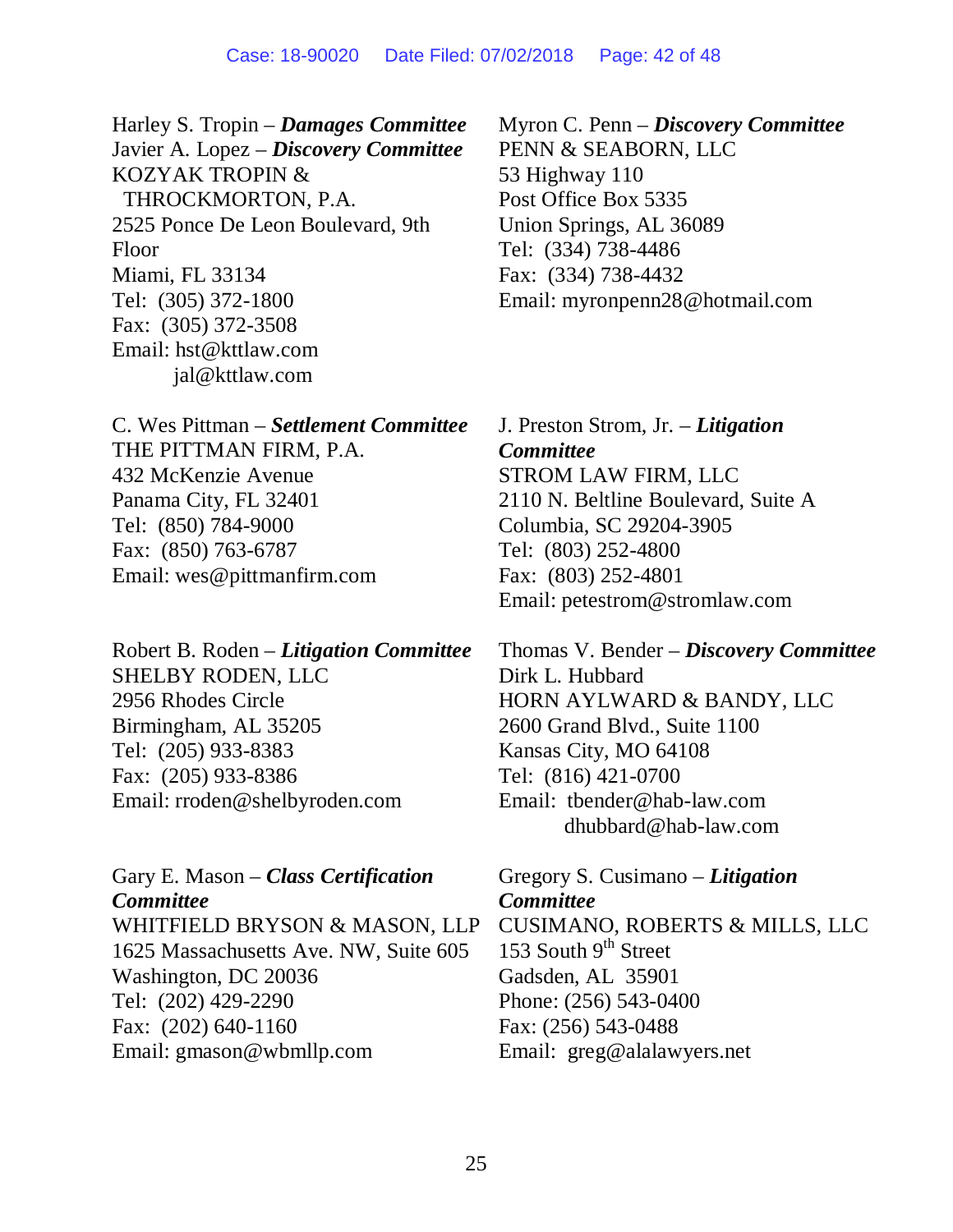#### Case: 18-90020 Date Filed: 07/02/2018 Page: 43 of 48

Michael L. Murphy – *Discovery Committee* BAILEY GLASSER LLP 910  $17<sup>th</sup>$  Street, NW, Suite 800 Washington, DC 20006 Tel: (202) 463-2101 Fax: (202) 463-2103 Email: mmurphy@baileyglasser.com

Lance Michael Sears SEARS & SWANSON, P.C. First Bank Building 2 North Cascade Avenue, Suite 1250 Colorado Springs, CO 80903 Tel: (719) 471-1984 Fax: (719) 577-4356 Email: lance@searsassociates.com

Jessica Dillon Ray R. Brown Molly Brown DILLON & FINDLEY, P.C. 1049 W. 5th Avenue, Suite 200 Anchorage, AK 99501 Tel: (907) 277-5400 Fax: (907) 277-9896 Email: Jessica@dillonfindley.com Ray@dillonfindley.com Molly@dillonfindley.com

Brian E. Wojtalewicz WOJTALEWICZ LAW FIRM, LTD. 139 N. Miles Street Appleton, MN 56208 Tel: (320) 289-2363 Fax: (320) 289-2369 Email: brian@wojtalewiczlawfirm.com

Archie C. Lamb, Jr. ARCHIE LAMB & ASSOCIATES, LLC 301 19<sup>th</sup> Street North, Suite 585 The Kress Bldg. Birmingham, AL 35203-3145 (205) 458-1210 Email: alamb@archielamb.com

Paul Lundberg LUNDBERG LAW, PLC 600 4TH Street, Suite 906 Sioux City, IA 51101 Tel: (712) 234-3030 Fax: (712) 234-3034 Email: paul@lundberglawfirm.com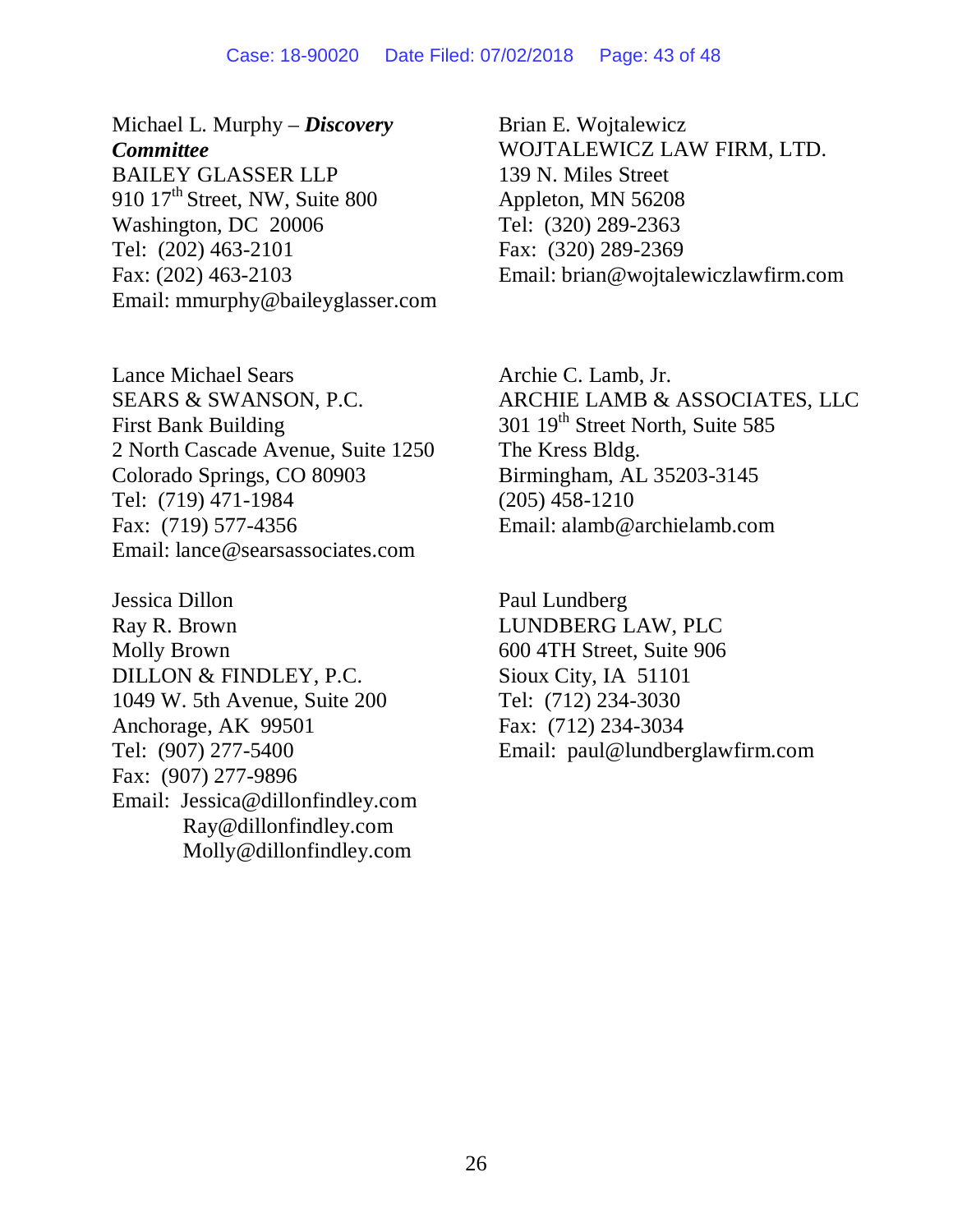Cynthia C. Moser HEIDMAN LAW FIRM 1128 Historic 4th Street P. O. Box 3086 Sioux City, IA 51101 Tel: (712) 255-8838 Fax (712) 258-6714 Email: Cynthia.Moser@heidmanlaw.com

Gwen Simons SIMONS & ASSOCIATES LAW, P.A. P.O. Box 1238 Scarborough, ME 04070-1238 Tel: (207) 205-2045 Fax: (207) 883-7225 Email: gwen@simonsassociateslaw.com

*Attorneys for Provider Respondents*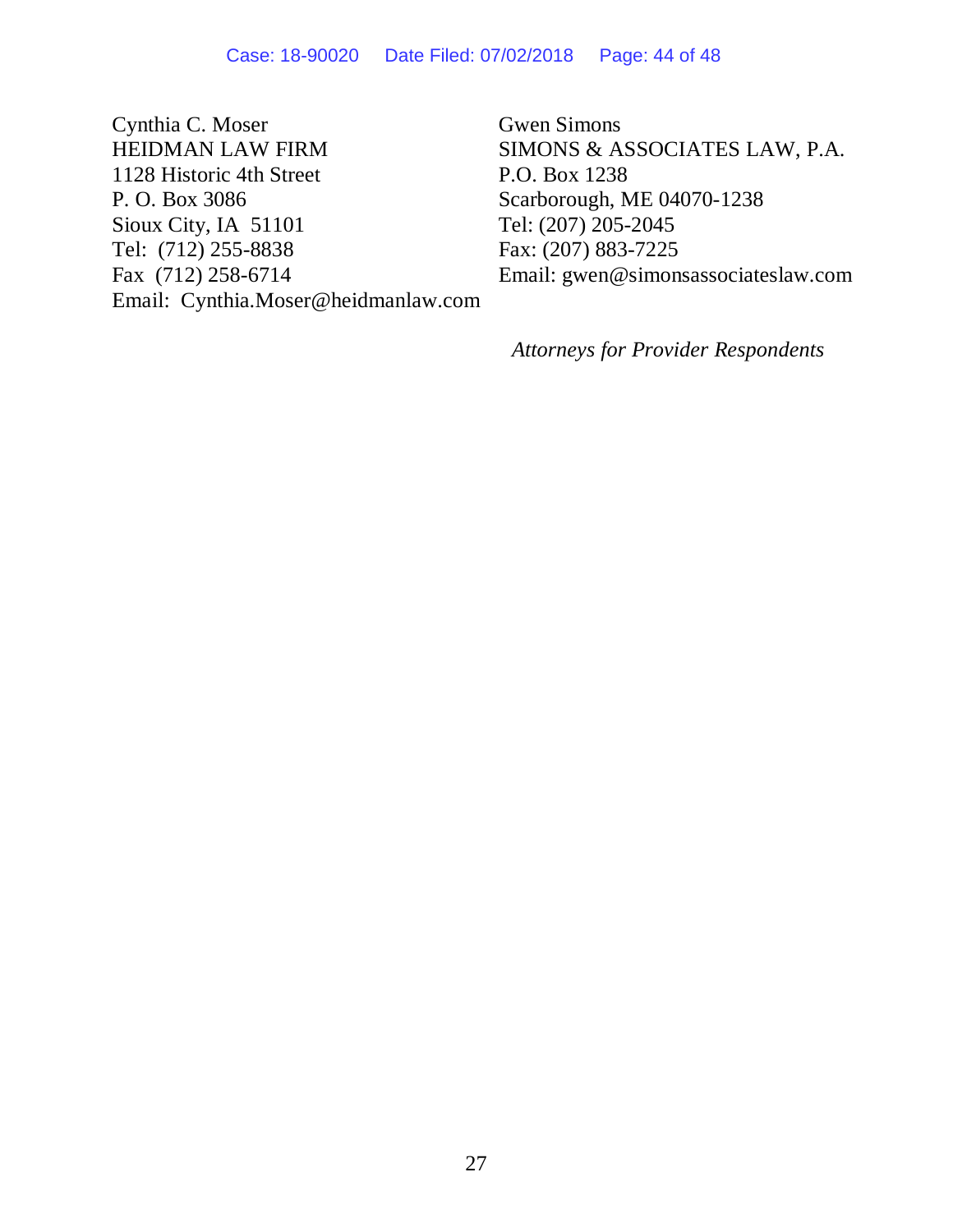# **Appendix A**

| "Fact"                                               | <b>Disputed or Refuted at:</b> |
|------------------------------------------------------|--------------------------------|
| "In 1939, the American Hospital Association          | Op.3; Dkt.1431 at 16, 24–      |
| ("AHA") issued standards for prepaid hospital        | 26 (court said "by" 1939;      |
| plans." Pet.3.                                       | actual date was 1938,          |
|                                                      | meaning Hospital Service       |
|                                                      | Corporation of Alabama         |
|                                                      | had no common-law              |
|                                                      | rights).                       |
| AHA obtained federal registration of Blue Cross      | Op.7 (AHA had no               |
| mark. Pet.4.                                         | assignment from first user);   |
|                                                      | Dkt.1431 at 25 (trademark      |
|                                                      | application may have been      |
|                                                      | fraudulent).                   |
| BSMCP licensed Blue Shield Plans in areas where      | Op.6 (no geographic            |
| they held pre-existing trademark rights. Pet.4.      | restriction in license).       |
| BlueCard provides seamless coverage. Pet.5.          | Dkt.1431 at 6; Dkt.1435 at     |
|                                                      | 14–15; Dkt.1553 at 3.          |
| BlueCard ensures consistent provider charges and     | Op.16 (no mention of           |
| gives subscribers and providers a single point of    | consistent charges);           |
| contact. Pet.5.                                      | Dkt.1431 at 6 (purpose is      |
|                                                      | price-fixing); Dkt.1553 at 3   |
|                                                      | (no single point of contact    |
|                                                      | for providers).                |
| 1972 Blue Cross license agreement recognized pre-    | Op.9 (agreement                |
| existing trademark rights. Pet. 6.                   | recognized territories as of   |
|                                                      | 1972, not "pre-existing        |
|                                                      | trademark rights").            |
| The AMA generally licensed the Blue Shield in        | Dkt.1431 at 3; also, the       |
| exclusive territories. Pet.6–7.                      | cited exhibit was not in the   |
|                                                      | summary judgment record.       |
| Uncoupling rules prevent Plans from taking unfair    | Op.18 (not citing this         |
| advantage of the positive reputation of the Blue     | purpose for the uncoupling     |
| Marks. Pet.8.                                        | rules); Dkt.1552 at 5.         |
| In 1947, the U.S. Public Health Service reviewed the | Dkt.1431 at 14.                |
| Blue System in depth and specifically approved of    |                                |
| ESAs. Pet.8.                                         |                                |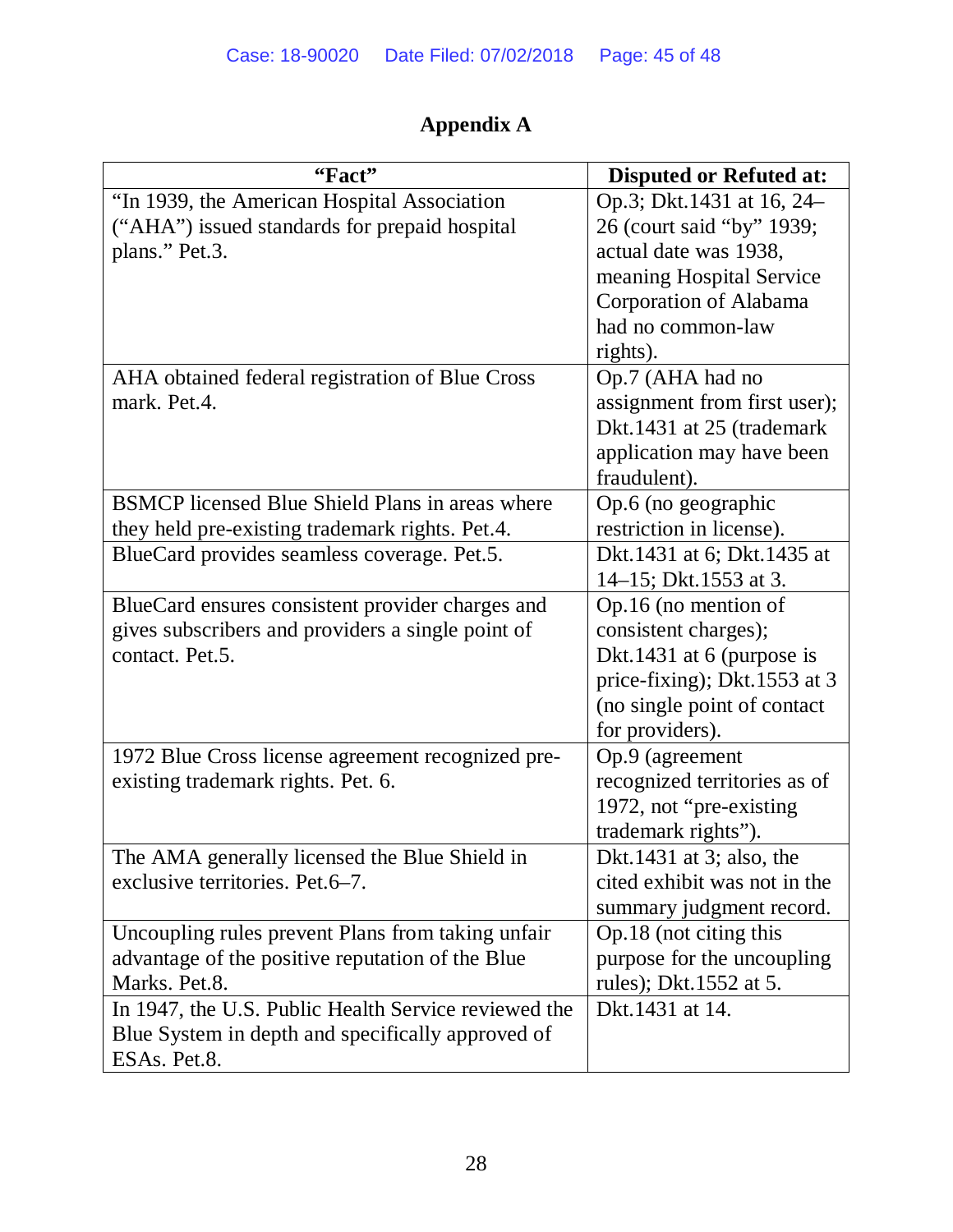| An FTC staff report in 1979 recognized that Blue  | Dkt.1431 at 14.  |
|---------------------------------------------------|------------------|
| Shield Plans operate in non-overlapping areas     |                  |
| without criticizing this approach. Pet.8.         |                  |
| In clearing the Anthem/Wellpoint merger in 2004,  | Dkt. 1431 at 14. |
| DOJ again acknowledged ESAs without suggesting    |                  |
| they might be anticompetitive. Pet.8.             |                  |
| DOJ closed its 2004 investigation without action. | Dkt.1431 at 14.  |
| Pet.8.                                            |                  |
| Blue System representatives have testified before | Dkt.1431 at 14.  |
| Congress about ESAs. Pet.8–9.                     |                  |
| Numerous cases have enforced ESAs. Pet.9.         | Dkt. 1431 at 14. |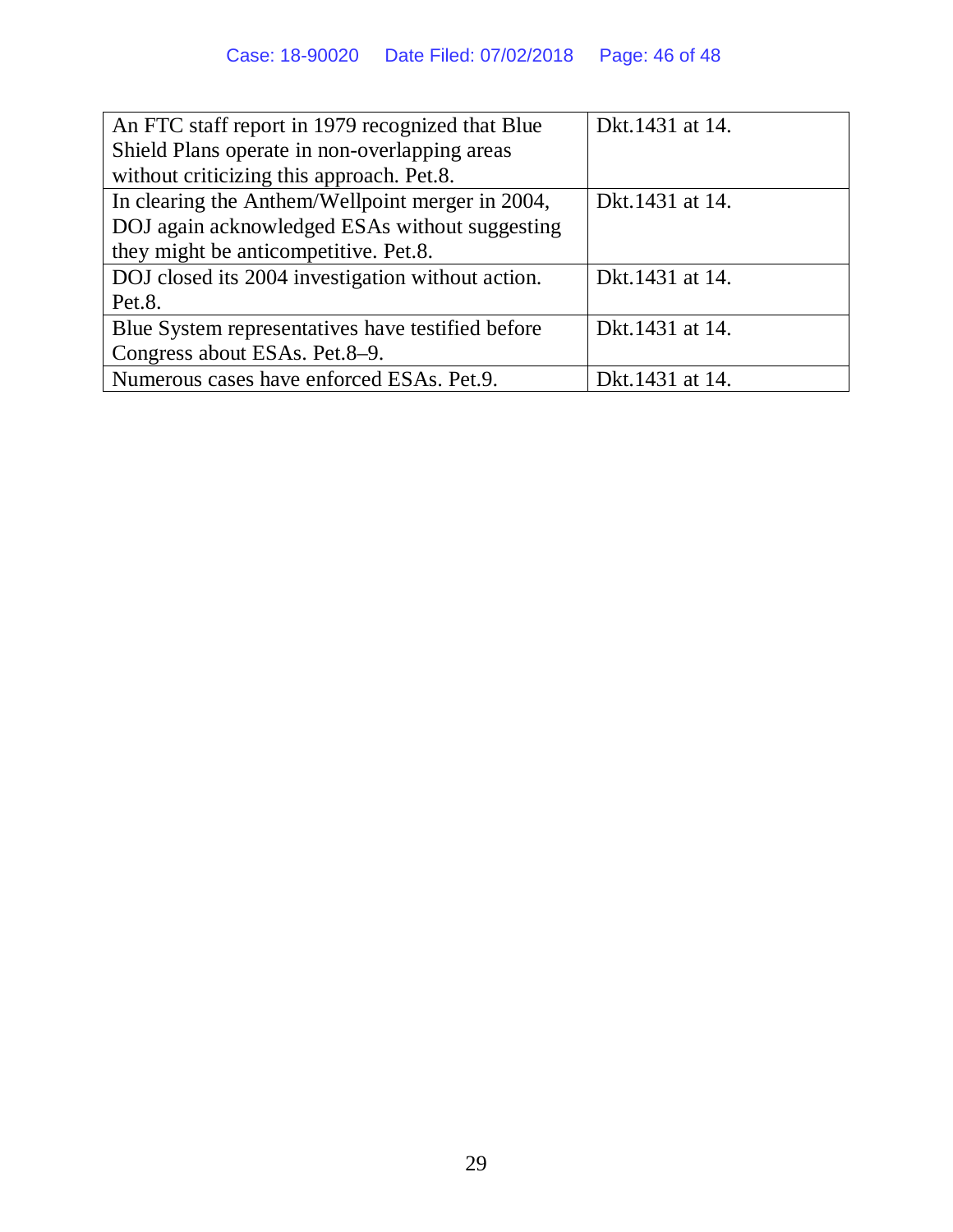## **CERTIFICATE OF COMPLIANCE**

1. This brief complies with the type-volume limitation of Fed. R. App. P. 5(c)(1) because this brief contains 5,144 words, excluding the parts of the brief exempted by Fed. R. App. P. 32(f) and 11th Cir. R. 32-4 and the accompanying documents required by Fed. R. App. P.  $5(b)(1)(E)$ .

2. This brief complies with the type face requirements of Fed. R. App. P.  $32(a)(5)$  and the type style requirements of Fed. R. App. P.  $32(a)(6)$ , because it has been prepared in a proportionally spaced typeface using Microsoft Word 2010 in 14-point Times New Roman type.

Dated: July 2, 2018

 */s/ Joe R. Whatley, Jr.*  Joe R. Whatley, Jr.